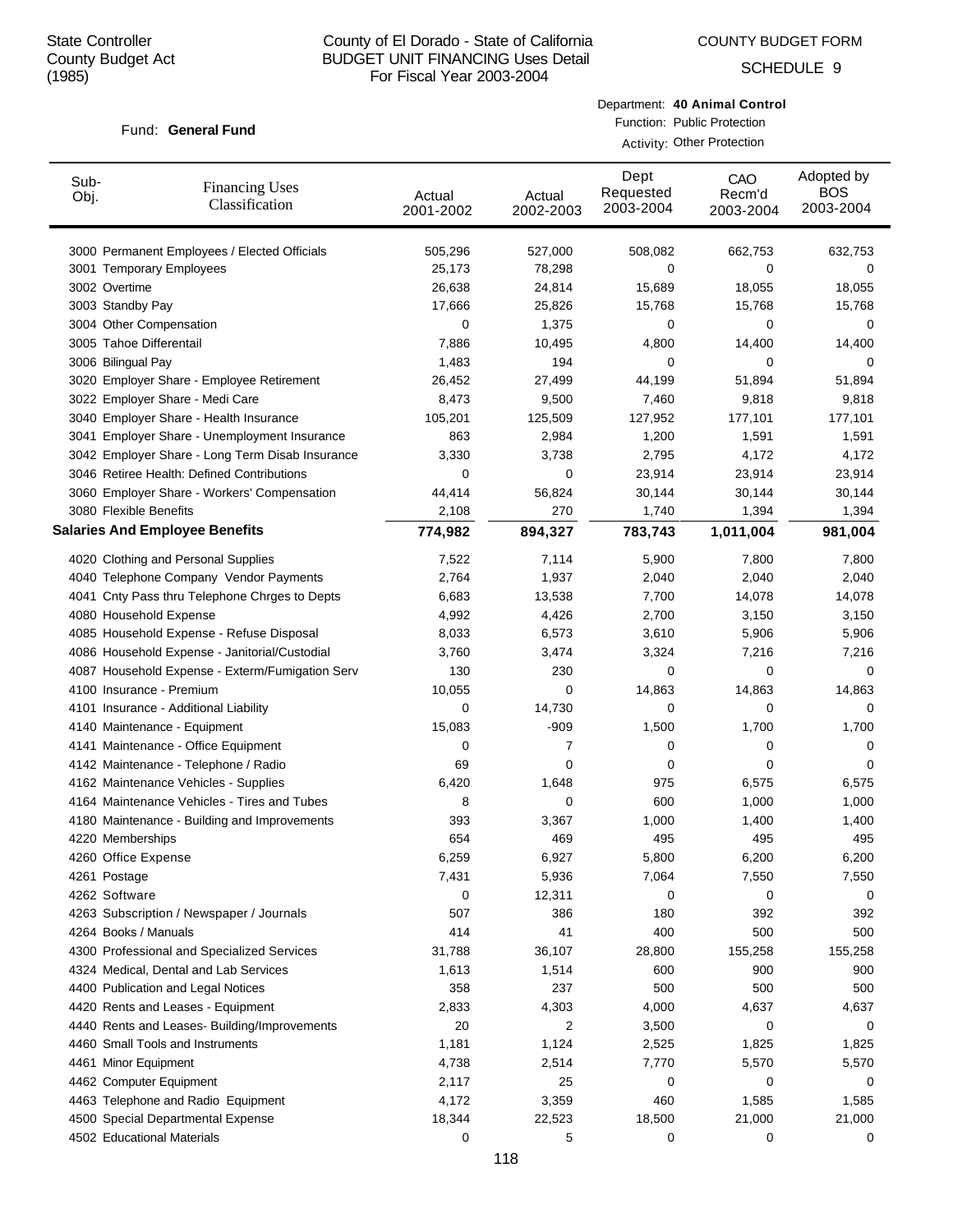COUNTY BUDGET FORM

SCHEDULE 9

#### Fund: General Fund

Department: **40 Animal Control** Function: Public Protection

Activity: Other Protection

| Sub-<br>Obj.                     | <b>Financing Uses</b><br>Classification        | Actual<br>2001-2002 | Actual<br>2002-2003 | Dept<br>Requested<br>2003-2004 | CAO<br>Recm'd<br>2003-2004 | Adopted by<br><b>BOS</b><br>2003-2004 |
|----------------------------------|------------------------------------------------|---------------------|---------------------|--------------------------------|----------------------------|---------------------------------------|
| 4503 Staff Development           |                                                | 1,979               | 2,414               | 3,100                          | 3,650                      | 3,650                                 |
|                                  | 4506 Film Development/Photography Supplies     | 0                   | 57                  | 0                              | 0                          | 0                                     |
| 4529 Software License            |                                                | 0                   | 11,898              | 10,280                         | 11,840                     | 11,840                                |
|                                  | 4600 Transportation and Travel                 | 2,909               | 9,155               | 4,200                          | 5,360                      | 5,360                                 |
|                                  | 4602 Employee - Private Auto Mileage           | 636                 | 1,570               | 700                            | 700                        | 700                                   |
|                                  | 4605 Vehicle - Rent Or Lease                   | 62,232              | 69,084              | 86,125                         | 82,098                     | 82,098                                |
| 4606 Fuel Purchases              |                                                | 22,044              | 27,361              | 34,000                         | 29,500                     | 29,500                                |
|                                  | 4607 Rent or Lease: Mileage Rate Rebate        | 0                   | 0                   | 0                              | -665                       | $-75,118$                             |
| 4620 Utilities                   |                                                | 23,751              | 24,276              | 17,500                         | 25,679                     | 25,679                                |
| <b>Services And Supplies</b>     |                                                | 261,893             | 299,731             | 280,711                        | 430,302                    | 355,849                               |
|                                  | 5300 Interfund Expenditures                    | 22,215              | 23,647              | 21,850                         | 23,800                     | 23,800                                |
| <b>Other Charges</b>             |                                                | 22,215              | 23,647              | 21,850                         | 23,800                     | 23,800                                |
|                                  | 6022 Fixed Assets - Project Management         | 0                   | 2,487               | 0                              | 0                          | 0                                     |
|                                  | 6025 Leasehold Improvements                    | 0                   | 3,579               | 0                              | 16,481                     | 16,481                                |
|                                  | 6040 Fixed Assets - Equipment                  | 14,610              | 12,832              | 0                              | 7,000                      | 7,000                                 |
|                                  | 6042 Fixed Assets - Computer Sys Equipment     | 8,777               | 9,076               | 0                              | 0                          | 0                                     |
| <b>Fixed Assets</b>              |                                                | 23,387              | 27,973              | 0                              | 23,481                     | 23,481                                |
|                                  | 7100 Residual Equity Transfers Out             | 1,005,000           | 0                   | 0                              | 0                          | 0                                     |
| <b>Residual Equity Transfers</b> |                                                | 1,005,000           | 0                   | 0                              | 0                          | $\bf{0}$                              |
| 7200 Intrafund Transfers         |                                                | 2,848               | 12                  | 300                            | 300                        | 300                                   |
|                                  | 7220 Telephone Equipment and Support           | 3,206               | 14,372              | 6,375                          | 7,021                      | 7,021                                 |
|                                  | 7221 Radio Equipment and Support               | 5,235               | 5,875               | 4,877                          | 5,401                      | 5,401                                 |
| 7223 Mail Service                |                                                | 1,712               | 1,628               | 2,025                          | 2,025                      | 2,025                                 |
| 7224 Stores Support              |                                                | 1,182               | 1,304               | 2,124                          | 2,124                      | 2,124                                 |
| 7225 Central Duplicating         |                                                | 2,738               | 3,836               | 2,600                          | 2,750                      | 2,750                                 |
|                                  | 7226 Lease Administration Fee - (GS)           | 141                 | 250                 | 250                            | 250                        | 250                                   |
|                                  | 7227 Internal Data Processing - (IS)           | 13,265              | 16,496              | 12,037                         | 12,037                     | 12,037                                |
|                                  | 7228 Internet Connect Charges -(IS)            | 604                 | 844                 | 0                              | 0                          | 0                                     |
|                                  | 7229 Intrafund Transfer: PC Support            | 102                 | 30                  | 1,000                          | 1,200                      | 1,200                                 |
|                                  | 7230 Intrafund Transfer: IS Software           | 0                   | 250                 | 125                            | 815                        | 815                                   |
|                                  | 7232 Intrafnd: Maint Bldg & Improvmnts         | 6,790               | 6,312               | 5,000                          | 5,000                      | 5,000                                 |
|                                  | 7234 Intrafnd: Network Support                 | 0                   | 0                   | 15,389                         | 15,974                     | 15,974                                |
|                                  | <b>Intrafund Transfers - only General Fund</b> | 37,823              | 51,208              | 52,102                         | 54,897                     | 54,897                                |
|                                  | <b>Total Financing Uses</b>                    | 2,125,299           | 1,296,886           | 1,138,406                      | 1,543,484                  | 1,439,031                             |
|                                  | <b>Less Department Estimated Revenues</b>      | 619,313             | 715,741             | 466,996                        | 846,026                    | 846,026                               |
|                                  |                                                | 1,505,986           | 581,145             | 671,410                        | 697,458                    | 593,005                               |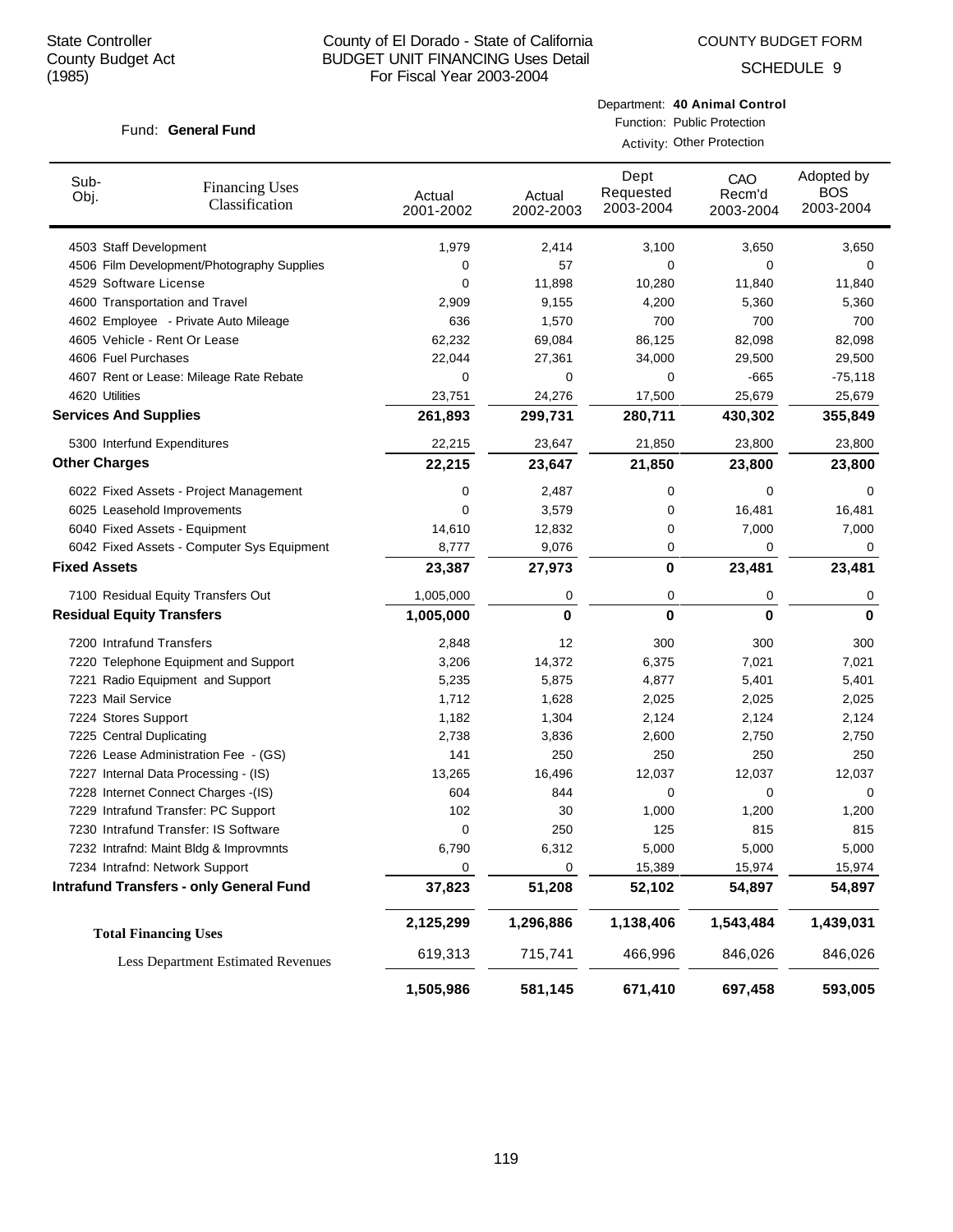COUNTY BUDGET FORM

SCHEDULE 9

#### Fund: Public Health

|                  | Department: 40 Public Health    |
|------------------|---------------------------------|
|                  | Function: Health and Sanitation |
| Activity: Health |                                 |

| Sub-<br>Obj. | <b>Financing Uses</b><br>Classification         | Actual<br>2001-2002 | Actual<br>2002-2003 | Dept<br>Requested<br>2003-2004 | CAO<br>Recm'd<br>2003-2004 | Adopted by<br><b>BOS</b><br>2003-2004 |
|--------------|-------------------------------------------------|---------------------|---------------------|--------------------------------|----------------------------|---------------------------------------|
|              | 3000 Permanent Employees / Elected Officials    | 4,084,170           | 4,434,583           | 5,162,880                      | 4,950,856                  | 4,950,856                             |
|              | 3001 Temporary Employees                        | 128,590             | 219,524             | 79,498                         | 137,611                    | 137,611                               |
|              | 3002 Overtime                                   | 8,257               | 18,993              | 5,050                          | 8,309                      | 8,309                                 |
|              | 3003 Standby Pay                                | 8,027               | 7,742               | 8,112                          | 8,112                      | 8,112                                 |
|              | 3004 Other Compensation                         | 0                   | 9,887               | 14,000                         | 0                          | 0                                     |
|              | 3005 Tahoe Differentail                         | 43,499              | 41,560              | 51,600                         | 48,800                     | 48,800                                |
|              | 3006 Bilingual Pay                              | 30,938              | 26,454              | 36,296                         | 31,584                     | 31,584                                |
|              | 3020 Employer Share - Employee Retirement       | 226,399             | 253,383             | 447,101                        | 398,799                    | 398,799                               |
|              | 3022 Employer Share - Medi Care                 | 56,696              | 62,459              | 69,508                         | 67,063                     | 67,063                                |
|              | 3040 Employer Share - Health Insurance          | 633,728             | 780,183             | 970,209                        | 1,040,536                  | 1,040,536                             |
|              | 3041 Employer Share - Unemployment Insurance    | 4,524               | 17,057              | 12,480                         | 12,086                     | 12,086                                |
|              | 3042 Employer Share - Long Term Disab Insurance | 28,635              | 30,617              | 28,067                         | 26,988                     | 26,988                                |
|              | 3043 Employer Share - Deferred Compensation     | 4,621               | 10,648              | 24,995                         | 21,678                     | 21,678                                |
|              | 3045 Operating Engineer's - Retiree Health Prem | 0                   | 59                  | 0                              | 0                          | 0                                     |
|              | 3046 Retiree Health: Defined Contributions      | 0                   | 0                   | 128,852                        | 128,852                    | 128,852                               |
|              | 3060 Employer Share - Workers' Compensation     | 80,608              | 93,381              | 150,770                        | 150,770                    | 150,770                               |
|              | 3080 Flexible Benefits                          | 10,380              | 9,451               | 6,964                          | 10,077                     | 10,077                                |
|              | <b>Salaries And Employee Benefits</b>           | 5,349,072           | 6,015,980           | 7,196,382                      | 7,042,121                  | 7,042,121                             |
|              | 4020 Clothing and Personal Supplies             | 0                   | 34                  | 0                              | 0                          | 0                                     |
|              | 4040 Telephone Company Vendor Payments          | 10,581              | 9,869               | 9,137                          | 9,609                      | 9,609                                 |
|              | 4041 Cnty Pass thru Telephone Chrges to Depts   | 39,371              | 36,877              | 43,967                         | 47,836                     | 47,836                                |
|              | 4060 Food and Food Products                     | 146                 | $-116$              | 400                            | 400                        | 400                                   |
|              | 4080 Household Expense                          | 1,906               | 1,058               | 3,270                          | 3,270                      | 3,270                                 |
|              | 4082 Household Expense - Other                  | 9                   | 0                   | 800                            | 0                          | 0                                     |
|              | 4083 Household Expense - Laundry                | 3,670               | 3,364               | 3,959                          | 3,810                      | 3,810                                 |
|              | 4085 Household Expense - Refuse Disposal        | 7,057               | 11,590              | 11,360                         | 11,260                     | 11,260                                |
|              | 4086 Household Expense - Janitorial/Custodial   | 2,088               | 4,129               | 4,457                          | 4,294                      | 4,294                                 |
|              | 4087 Household Expense - Exterm/Fumigation Serv | 0                   | 300                 | 0                              | 0                          | $\Omega$                              |
|              | 4100 Insurance - Premium                        | 40,660              | 0                   | 59,837                         | 59,890                     | 59,890                                |
|              | 4101 Insurance - Additional Liability           | 0                   | 42,278              | 56                             | 0                          | 0                                     |
|              | 4103 Insurance - Board of Directors Special     | 0                   | 5                   | 0                              | 0                          | 0                                     |
|              | 4140 Maintenance - Equipment                    | 1,231               | 3,796               | 4,090                          | 4,090                      | 4,090                                 |
|              | 4141 Maintenance - Office Equipment             | 1,497               | 2,316               | 5,355                          | 5,355                      | 5,355                                 |
|              | 4143 Maintenance - Service Contracts            | 0                   | 1,199               | 0                              | 0                          | 0                                     |
|              | 4163 Maintenance Vehicles - Inventory           | 0                   | 62                  | 0                              | 0                          | 0                                     |
|              | 4165 Maintenance Vehicles - Oil and Grease      | 0                   | 8                   | 0                              | 0                          | 0                                     |
|              | 4180 Maintenance - Building and Improvements    | 10,588              | 28,283              | 18,250                         | 17,450                     | 17,450                                |
|              | 4183 Maintenance - Grounds                      | 0                   | 150                 | 0                              | 0                          | 0                                     |
|              | 4200 Medical, Dental and Laboratory Supplies    | 192,815             | 175,413             | 206,500                        | 195,200                    | 195,200                               |
|              | 4201 Medical Supplies - Field                   | 92,067              | 101,945             | 106,949                        | 105,749                    | 105,749                               |
|              | 4220 Memberships                                | 6,677               | 10,218              | 13,315                         | 13,965                     | 13,965                                |
|              | 4240 Miscellaneous Expense                      | 0                   | 25,897              | 0                              | 0                          | 0                                     |
|              | 4241 Cash Shortage                              | 50                  | 0                   | 0                              | 0                          | 0                                     |
|              | 4260 Office Expense                             | 46,195              | 49,911              | 54,174                         | 55,035                     | 55,035                                |
|              | 4261 Postage                                    | 11,485              | 10,972              | 14,716                         | 15,605                     | 15,605                                |
|              | 4262 Software                                   | 48,914              | 16,969              | 13,900                         | 14,600                     | 14,600                                |
|              | 4263 Subscription / Newspaper / Journals        | 4,408               | 4,399               | 6,260                          | 6,500                      | 6,500                                 |
|              | 4264 Books / Manuals                            | 2,966               | 5,236               | 7,707                          | 7,832                      | 7,832                                 |
|              |                                                 |                     |                     |                                |                            |                                       |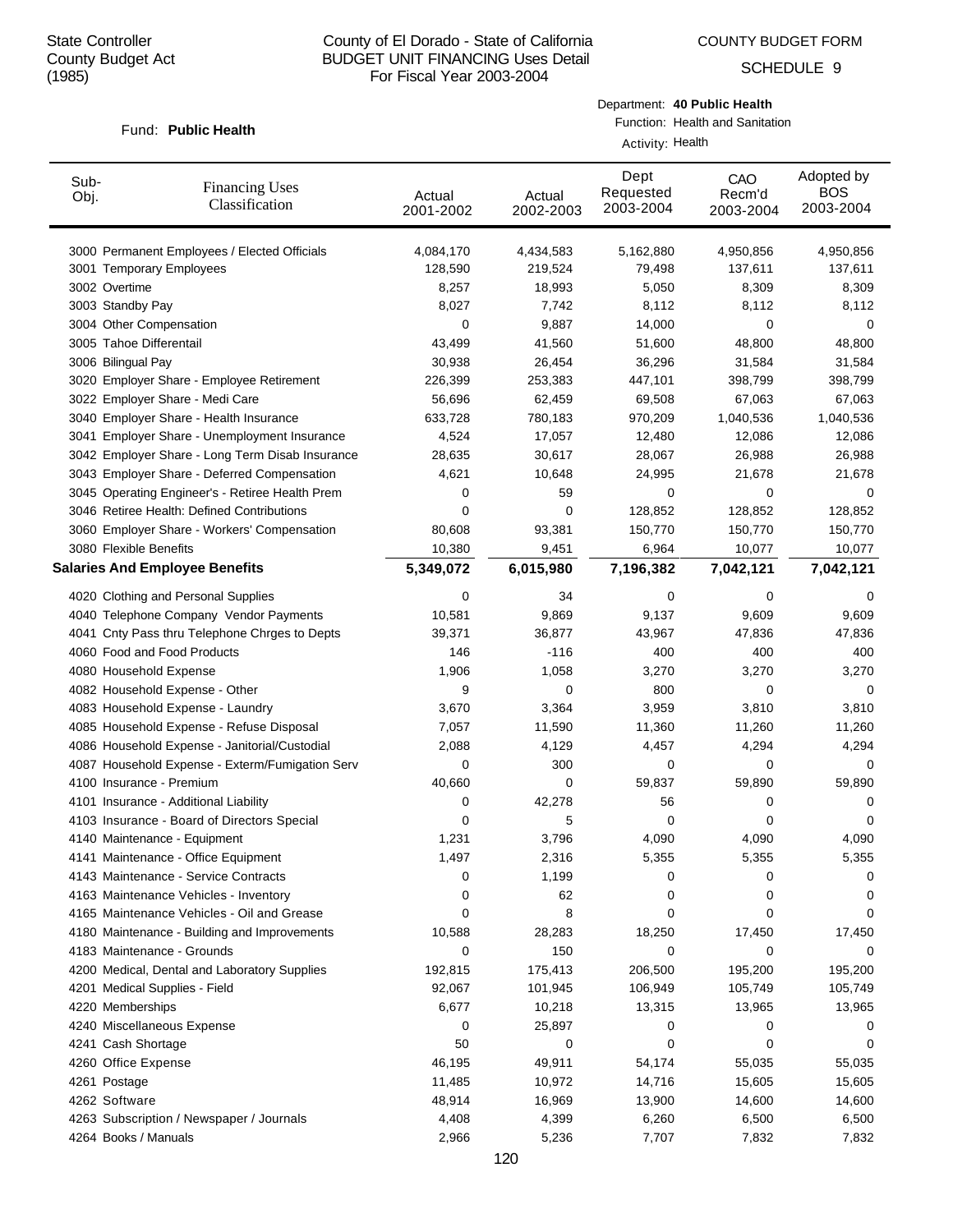SCHEDULE 9

#### Fund: Public Health

Department: **40 Public Health**

Function: Health and Sanitation

Activity: Health

| Sub-<br>Obj. | <b>Financing Uses</b><br>Classification       | Actual<br>2001-2002 | Actual<br>2002-2003 | Dept<br>Requested<br>2003-2004 | CAO<br>Recm'd<br>2003-2004 | Adopted by<br><b>BOS</b><br>2003-2004 |
|--------------|-----------------------------------------------|---------------------|---------------------|--------------------------------|----------------------------|---------------------------------------|
|              | 4266 Printing / Duplicating                   | 30                  | 0                   | 0                              | 0                          | 0                                     |
|              | 4300 Professional and Specialized Services    | 2,858,281           | 3,701,522           | 2,692,395                      | 2,702,277                  | 2,677,646                             |
|              | 4302 Construction and Engineering Contracts   | 19                  | 0                   | 0                              | 0                          | 0                                     |
|              | 4303 Road Maintenance and Construction        | 26                  | 0                   | 0                              | 0                          | 0                                     |
|              | 4312 Arbitrator                               | 20                  | 0                   | 0                              | 0                          | 0                                     |
|              | 4324 Medical, Dental and Lab Services         | 1,111,281           | 1,189,605           | 1,264,001                      | 1,323,984                  | 1,323,984                             |
|              | 4325 Ab75 - Hospital                          | 72,092              | 54,836              | 0                              | 0                          | 0                                     |
|              | 4326 Ab75 - Physicians                        | 143,663             | 6,133               | 0                              | 0                          | 0                                     |
|              | 4327 Emergency Medical Serv (EMS) - Hospital  | 5,177               | 23,298              | 71,738                         | 71,738                     | 71,738                                |
|              | 4328 Emergency Medical Serv (EMS) - Physician | 37,426              | 189,143             | 149,779                        | 149,779                    | 149,779                               |
|              | 4340 Capital Improvement Project              | 0                   | 0                   | 5,000                          | 5,000                      | 5,000                                 |
|              | 4400 Publication and Legal Notices            | 6,437               | 3,982               | 4,250                          | 5,650                      | 5,650                                 |
|              | 4420 Rents and Leases - Equipment             | 49,602              | 23,688              | 26,605                         | 27,655                     | 27,655                                |
|              | 4421 Security System                          | 3,450               | 4,269               | 2,357                          | 5,242                      | 5,242                                 |
|              | 4440 Rents and Leases- Building/Improvements  | 74,385              | 111,825             | 103,645                        | 97,815                     | 97,815                                |
|              | 4460 Small Tools and Instruments              | 631                 | 111                 | 200                            | 200                        | 200                                   |
|              | 4461 Minor Equipment                          | 114,055             | 22,529              | 33,295                         | 35,395                     | 35,395                                |
|              | 4462 Computer Equipment                       | 33,790              | 24,421              | 25,250                         | 25,750                     | 25,750                                |
|              | 4463 Telephone and Radio Equipment            | 198                 | 704                 | 0                              | 0                          | 0                                     |
|              | 4500 Special Departmental Expense             | 267,117             | 278,035             | 1,425,059                      | 3,340,409                  | 3,335,164                             |
|              | 4501 Special Projects                         | 640                 | 2                   | 11,640                         | 300,000                    | 300,000                               |
|              | 4502 Educational Materials                    | 13,800              | 5,040               | 7,445                          | 8,675                      | 8,675                                 |
|              | 4503 Staff Development                        | 36,512              | 24,169              | 51,237                         | 51,330                     | 51,330                                |
|              | 4513 Central Stores Inventory - General Serv  | 137                 | 0                   | 0                              | 0                          | 0                                     |
|              | 4529 Software License                         | 0                   | 88,022              | 38,450                         | 29,250                     | 29,250                                |
|              | 4600 Transportation and Travel                | 50,739              | 29,983              | 48,237                         | 51,257                     | 51,257                                |
|              | 4601 Volunteer - Transportation and Travel    | 0                   | 0                   | 0                              | 200                        | 200                                   |
|              | 4602 Employee - Private Auto Mileage          | 49,775              | 52,352              | 50,190                         | 54,647                     | 54,647                                |
|              | 4605 Vehicle - Rent Or Lease                  | 11,282              | 13,275              | 19,287                         | 18,187                     | 18,187                                |
|              | 4606 Fuel Purchases                           | 1,777               | 3,639               | 5,507                          | 5,912                      | 5,912                                 |
|              | 4620 Utilities                                | 47,137              | 58,140              | 66,310                         | 66,735                     | 66,735                                |
|              | <b>Services And Supplies</b>                  | 5,513,861           | 6,454,882           | 6,690,336                      | 8,958,837                  | 8,928,961                             |
|              | 5000 Support and Care of Persons              | 4,162,907           | 4,056,142           | 4,101,448                      | 4,276,244                  | 4,276,244                             |
|              | 5300 Interfund Expenditures                   | 176,640             | 265,605             | 221,326                        | 239,603                    | 239,603                               |
|              | 5301 Telephone Equipment and Support          | 47,593              | 62,990              | 50,114                         | 46,682                     | 46,682                                |
|              | 5304 Mail Service                             | 5,145               | 3,406               | 5,780                          | 5,777                      | 5,777                                 |
|              | 5305 Stores Support                           | 8,450               | 8,660               | 4,399                          | 4,387                      | 4,387                                 |
|              | 5306 Central Duplicating                      | 20,744              | 14,688              | 17,150                         | 18,450                     | 18,450                                |
|              | 5307 Lease Administration Fee - (GS)          | 3,691               | 5,962               | 6,502                          | 6,377                      | 6,377                                 |
|              | 5308 Internal Data Processing - (IS)          | 95,028              | 109,771             | 78,519                         | 78,522                     | 78,522                                |
|              | 5312 Internet Connect Charges - (IS)          | 6,916               | 10,798              | 0                              | 0                          | 0                                     |
|              | 5314 Interfund: PC Support                    | 4,855               | 4,616               | 9,663                          | 9,609                      | 9,609                                 |
|              | 5315 Interfund: IS Software                   | 4,001               | 1,180               | 5,325                          | 5,320                      | 5,320                                 |
|              | 5316 Interfund: IS Software Training          | 8,976               | 16,266              | 0                              | 0                          | 0                                     |
|              | 5318 InterFnd: Maint Buildg & Imprvmnts       | 11,128              | 11,743              | 9,500                          | 9,500                      | 9,500                                 |
|              | 5320 Interfnd: Network Support                | 0                   | 0                   | 80,991                         | 80,217                     | 80,217                                |
|              | <b>Other Charges</b>                          | 4,556,074           | 4,571,827           | 4,590,717                      | 4,780,688                  | 4,780,688                             |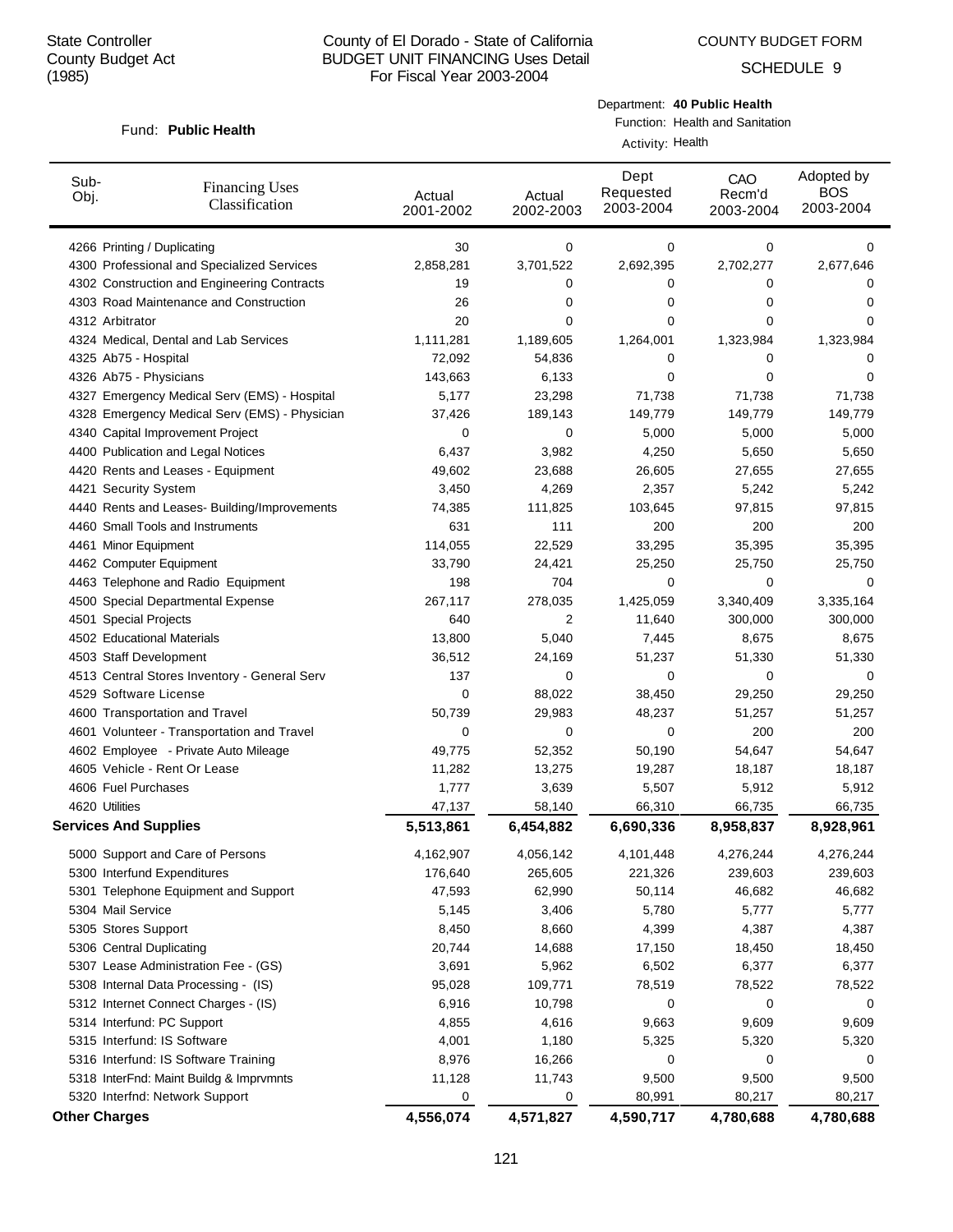COUNTY BUDGET FORM

Department: **40 Public Health**

SCHEDULE 9

| Fund: Public Health         |                                                               | Function: Health and Sanitation |                     |                                |                            |                                       |  |  |  |
|-----------------------------|---------------------------------------------------------------|---------------------------------|---------------------|--------------------------------|----------------------------|---------------------------------------|--|--|--|
|                             |                                                               |                                 | Activity: Health    |                                |                            |                                       |  |  |  |
| Sub-<br>Obj.                | <b>Financing Uses</b><br>Classification                       | Actual<br>2001-2002             | Actual<br>2002-2003 | Dept<br>Requested<br>2003-2004 | CAO<br>Recm'd<br>2003-2004 | Adopted by<br><b>BOS</b><br>2003-2004 |  |  |  |
|                             | 6020 Fixed Assets - Building and Improvement                  | 287,289                         | 7,473               | 25,000                         | 15,000                     | 15,000                                |  |  |  |
|                             | 6022 Fixed Assets - Project Management                        | 7.138                           | 309                 | 0                              | 0                          | 0                                     |  |  |  |
|                             | 6023 Fixed Assets - Construction                              | 3,995                           | 6,364               | 0                              | 0                          | 0                                     |  |  |  |
|                             | 6025 Leasehold Improvements                                   | 0                               | 3,782               | 18,950                         | 11,450                     | 11,450                                |  |  |  |
|                             | 6040 Fixed Assets - Equipment                                 | 168,720                         | 100,057             | 42,000                         | 10,000                     | 10,000                                |  |  |  |
|                             | 6042 Fixed Assets - Computer Sys Equipment                    | 69,899                          | 93,961              | 84,200                         | 80,300                     | 80,300                                |  |  |  |
| <b>Fixed Assets</b>         |                                                               | 537,040                         | 211,946             | 170,150                        | 116,750                    | 116,750                               |  |  |  |
|                             | 7001 Operating Transfers Out: Fleet                           | 22,849                          | 0                   | 0                              | 0                          | 0                                     |  |  |  |
| <b>Other Financing Uses</b> |                                                               | 22,849                          | $\bf{0}$            | $\bf{0}$                       | 0                          | $\bf{0}$                              |  |  |  |
|                             | 7100 Residual Equity Transfers Out                            | 0                               | 21,669              | 0                              | 0                          | 0                                     |  |  |  |
|                             | <b>Residual Equity Transfers</b>                              | $\bf{0}$                        | 21,669              | 0                              | 0                          | 0                                     |  |  |  |
|                             | 7200 Intrafund Transfers                                      | 0                               | 3,174               | 0                              | 0                          | 0                                     |  |  |  |
|                             | 7221 Radio Equipment and Support                              | 55                              | $\Omega$            | 0                              | 0                          | 0                                     |  |  |  |
|                             | 7228 Internet Connect Charges -(IS)                           | 0                               | $-40$               | $\Omega$                       | $\Omega$                   | 0                                     |  |  |  |
|                             | 7250 Intrafund Transfer: Non General Fund Types               | $-25,772$                       | $-22,607$           | $-3,000$                       | $-10,345$                  | $-10,345$                             |  |  |  |
|                             | <b>Intrafund Transfers - only General Fund</b>                | $-25,717$                       | $-19,473$           | $-3,000$                       | $-10,345$                  | $-10,345$                             |  |  |  |
|                             | <b>Total Financing Uses</b>                                   | 15,953,178                      | 17,256,831          | 18,644,585                     | 20,888,051                 | 20,858,175                            |  |  |  |
|                             | <b>Less Department Estimated Revenues</b>                     | 17,078,595                      | 18,020,950          | 16,092,940                     | 17,343,208                 | 17,313,332                            |  |  |  |
|                             | <b>Department Use of Public Health</b><br><b>Fund Balance</b> | $-1,125,417$                    | $-764, 119$         | 2,551,645                      | 3,544,843                  | 3,544,843                             |  |  |  |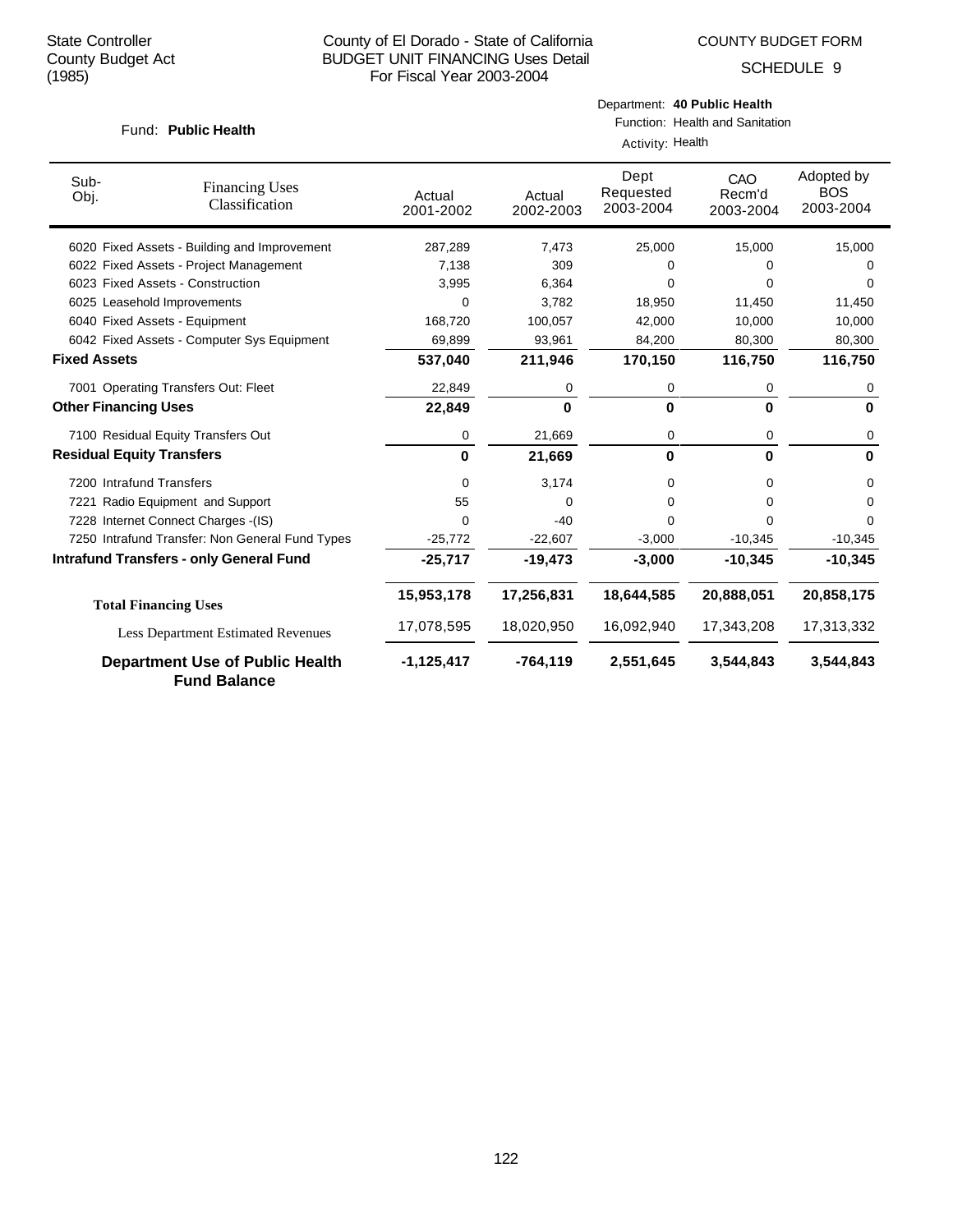Fund: Mental Health

#### County of El Dorado - State of California BUDGET UNIT FINANCING Uses Detail For Fiscal Year 2003-2004

SCHEDULE 9

## Department: **41 Mental Health Services**

Function: Health and Sanitation

|              |                                                 |                     |                     | Activity: Health               |                            |                                       |
|--------------|-------------------------------------------------|---------------------|---------------------|--------------------------------|----------------------------|---------------------------------------|
| Sub-<br>Obj. | <b>Financing Uses</b><br>Classification         | Actual<br>2001-2002 | Actual<br>2002-2003 | Dept<br>Requested<br>2003-2004 | CAO<br>Recm'd<br>2003-2004 | Adopted by<br><b>BOS</b><br>2003-2004 |
|              | 3000 Permanent Employees / Elected Officials    | 4,096,033           | 4,057,308           | 4,833,000                      | 4,833,000                  | 4,833,000                             |
|              | 3001 Temporary Employees                        | 512,113             | 570,488             | 377,300                        | 377,300                    | 377,300                               |
|              | 3002 Overtime                                   | 74,561              | 87,040              | 78,600                         | 78,600                     | 78,600                                |
|              | 3003 Standby Pay                                | 45,788              | 50,244              | 48,400                         | 48,400                     | 48,400                                |
|              | 3004 Other Compensation                         | $-105$              | 4,749               | 0                              | 0                          | 0                                     |
|              | 3005 Tahoe Differentail                         | 35,478              | 35,893              | 61,200                         | 61,200                     | 61,200                                |
|              | 3006 Bilingual Pay                              | 6,829               | 8,007               | 8,320                          | 8,320                      | 8,320                                 |
|              | 3020 Employer Share - Employee Retirement       | 231,613             | 247,699             | 395,436                        | 395,436                    | 395,436                               |
|              | 3022 Employer Share - Medi Care                 | 61,092              | 61,854              | 67,725                         | 67,725                     | 67,725                                |
|              | 3040 Employer Share - Health Insurance          | 548,783             | 649,448             | 844,660                        | 844,660                    | 844,660                               |
|              | 3041 Employer Share - Unemployment Insurance    | 5,590               | 18,587              | 14,954                         | 14,954                     | 14,954                                |
|              | 3042 Employer Share - Long Term Disab Insurance | 28,736              | 28,023              | 25,466                         | 25,466                     | 25,466                                |
|              | 3043 Employer Share - Deferred Compensation     | 3,492               | 9,605               | 14,756                         | 14,756                     | 14,756                                |
|              | 3046 Retiree Health: Defined Contributions      | 0                   | 0                   | 117,569                        | 117,569                    | 117,569                               |
|              | 3060 Employer Share - Workers' Compensation     | 98,677              | 115,908             | 211,870                        | 211,870                    | 211,870                               |
|              | 3080 Flexible Benefits                          | 18,338              | 18,976              | 40,500                         | 40,500                     | 40,500                                |
|              | <b>Salaries And Employee Benefits</b>           | 5,767,020           | 5,963,829           | 7,139,755                      | 7,139,755                  | 7,139,755                             |
|              | 4020 Clothing and Personal Supplies             | 492                 | 5,578               | 8,500                          | 8,500                      | 8,500                                 |
|              | 4040 Telephone Company Vendor Payments          | 17,063              | 13,588              | 17,550                         | 17,550                     | 17,550                                |
|              | 4041 Cnty Pass thru Telephone Chrges to Depts   | 39,107              | 41,454              | 45,300                         | 45,300                     | 45,300                                |
|              | 4060 Food and Food Products                     | 70,587              | 91,423              | 92,625                         | 92,625                     | 92,625                                |
|              | 4080 Household Expense                          | 15,968              | 10,731              | 12,500                         | 12,500                     | 12,500                                |
|              | 4081 Household Expense - Paper Goods            | 559                 | 140                 | 300                            | 300                        | 300                                   |
|              | 4083 Household Expense - Laundry                | 2,415               | 7,509               | 9,590                          | 9,590                      | 9,590                                 |
|              | 4085 Household Expense - Refuse Disposal        | 2,686               | 4,665               | 6,000                          | 6,000                      | 6,000                                 |
|              | 4086 Household Expense - Janitorial/Custodial   | 46,489              | 55,204              | 57,400                         | 57,400                     | 57,400                                |
|              | 4100 Insurance - Premium                        | 72,846              | 81,596              | 81,988                         | 81,988                     | 81,988                                |
|              | 4102 Insurance - County Service Areas (CSA)     | 17                  | 0                   | 0                              | 0                          | 0                                     |
|              | 4140 Maintenance - Equipment                    | 5,763               | 1,994               | 2,950                          | 2,950                      | 2,950                                 |
|              | 4141 Maintenance - Office Equipment             | 0                   | 166                 | 0                              | 0                          | 0                                     |
|              | 4142 Maintenance - Telephone / Radio            | 54                  | 0                   | 0                              | 0                          | 0                                     |
|              | 4160 Maintenance Vehicles - Service Contract    | 2,582               | 2,051               | 5,750                          | 5,750                      | 5,750                                 |
|              | 4162 Maintenance Vehicles - Supplies            | 56                  | 102                 | 0                              | 0                          | 0                                     |
|              | 4164 Maintenance Vehicles - Tires and Tubes     | 20                  | 8                   | 0                              | 0                          | 0                                     |
|              | 4180 Maintenance - Building and Improvements    | 17,429              | 6,044               | 15,350                         | 15,350                     | 15,350                                |
|              | 4200 Medical, Dental and Laboratory Supplies    | 22,549              | 17,931              | 20,000                         | 20,000                     | 20,000                                |
|              | 4220 Memberships                                | 2,858               | 3,240               | 6,200                          | 6,200                      | 6,200                                 |
|              | 4260 Office Expense                             | 29,080              | 28,222              | 25,150                         | 25,150                     | 25,150                                |
|              | 4261 Postage                                    | 3,312               | 3,635               | 3,585                          | 3,585                      | 3,585                                 |
|              | 4262 Software                                   | 1,966               | 1,101               | 500                            | 500                        | 500                                   |
|              | 4263 Subscription / Newspaper / Journals        | 1,666               | 1,493               | 3,650                          | 3,650                      | 3,650                                 |
|              | 4264 Books / Manuals                            | 910                 | 1,851               | 1,300                          | 1,300                      | 1,300                                 |
|              | 4266 Printing / Duplicating                     | 1,097               | 0                   | 0                              | 0                          | 0                                     |
|              | 4300 Professional and Specialized Services      | 303,660             | 263,206             | 542,540                        | 542,540                    | 542,540                               |
|              | 4323 Psychiatric Medical Services               | 287,751             | 721,936             | 840,660                        | 840,660                    | 840,660                               |
|              | 4324 Medical, Dental and Lab Services           | 41,084              | 22,291              | 18,200                         | 18,200                     | 18,200                                |
|              | 4337 Other Governmental Agencies                | 19,698              | 19,558              | 17,000                         | 17,000                     | 17,000                                |
|              | 4400 Publication and Legal Notices              | 5,745               | 7,817               | 6,700                          | 6,700                      | 6,700                                 |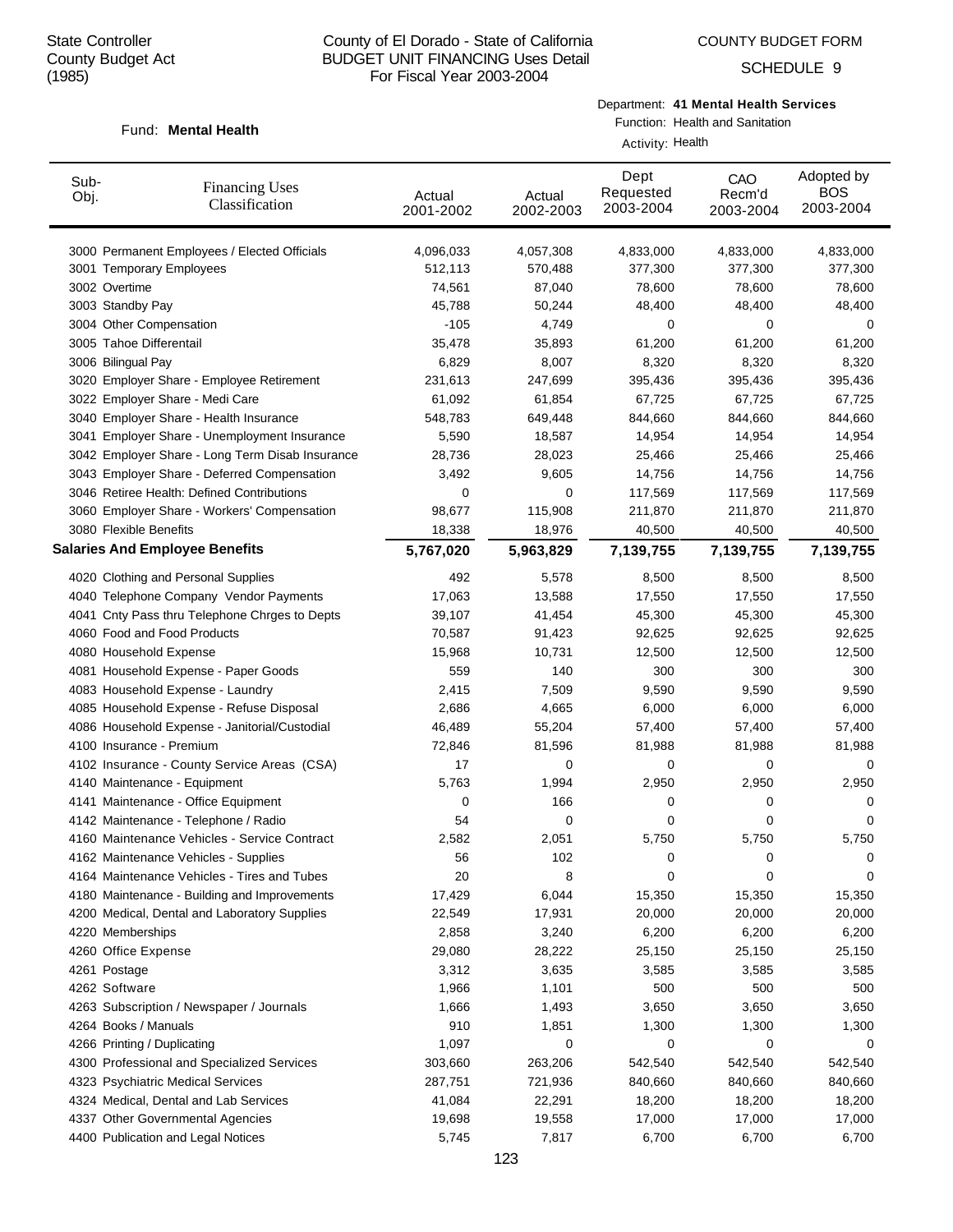Fund: Mental Health

## County of El Dorado - State of California BUDGET UNIT FINANCING Uses Detail For Fiscal Year 2003-2004

SCHEDULE 9

## Department: **41 Mental Health Services**

Function: Health and Sanitation

|                      |                                              | Activity: Health    |                     |                                |                            |                                       |  |  |
|----------------------|----------------------------------------------|---------------------|---------------------|--------------------------------|----------------------------|---------------------------------------|--|--|
| Sub-<br>Obj.         | <b>Financing Uses</b><br>Classification      | Actual<br>2001-2002 | Actual<br>2002-2003 | Dept<br>Requested<br>2003-2004 | CAO<br>Recm'd<br>2003-2004 | Adopted by<br><b>BOS</b><br>2003-2004 |  |  |
|                      | 4420 Rents and Leases - Equipment            | 30,800              | 32,866              | 37,180                         | 37,180                     | 37,180                                |  |  |
|                      | 4422 Rent & Lease: Computer Equipment        | 0                   | 7,981               | 0                              | 0                          | 0                                     |  |  |
|                      | 4440 Rents and Leases- Building/Improvements | 229,748             | 310,804             | 321,163                        | 321,163                    | 321,163                               |  |  |
|                      | 4460 Small Tools and Instruments             | 434                 | 0                   | 0                              | 0                          | 0                                     |  |  |
|                      | 4461 Minor Equipment                         | 9,725               | 25,885              | 26,025                         | 26,025                     | 26,025                                |  |  |
|                      | 4462 Computer Equipment                      | 7,274               | 4,692               | 3,500                          | 3,500                      | 3,500                                 |  |  |
|                      | 4463 Telephone and Radio Equipment           | 205                 | 173                 | 0                              | 0                          | 0                                     |  |  |
|                      | 4465 Vehicle Equipment                       | 20                  | 0                   | 0                              | 0                          | 0                                     |  |  |
|                      | 4500 Special Departmental Expense            | 19,804              | 20,203              | 41,450                         | 41,450                     | 41,450                                |  |  |
|                      | 4503 Staff Development                       | 8,977               | 8,219               | 15,100                         | 15,100                     | 15,100                                |  |  |
|                      | 4529 Software License                        | 0                   | 12,467              | 10,000                         | 10,000                     | 10,000                                |  |  |
|                      | 4600 Transportation and Travel               | 25,268              | 15,894              | 24,150                         | 24,150                     | 24,150                                |  |  |
|                      | 4601 Volunteer - Transportation and Travel   | 325                 | 5,442               | 11,750                         | 11,750                     | 11,750                                |  |  |
|                      | 4602 Employee - Private Auto Mileage         | 15,011              | 16,690              | 21,618                         | 21,618                     | 21,618                                |  |  |
|                      | 4604 Volunteer - Private Auto Mileage        | 315                 | 443                 | 5,800                          | 5,800                      | 5,800                                 |  |  |
|                      | 4605 Vehicle - Rent Or Lease                 | 67,551              | 78,207              | 76,850                         | 76,850                     | 76,850                                |  |  |
|                      | 4606 Fuel Purchases                          | 16,176              | 21,828              | 22,650                         | 22,650                     | 22,650                                |  |  |
|                      | 4607 Rent or Lease: Mileage Rate Rebate      | 0                   | 0                   | 0                              | 0                          | $-76,371$                             |  |  |
|                      | 4620 Utilities                               | 58,751              | 68,245              | 95,900                         | 95,900                     | 95,900                                |  |  |
|                      | <b>Services And Supplies</b>                 | 1,505,894           | 2,044,572           | 2,554,424                      | 2,554,424                  | 2,478,053                             |  |  |
|                      | 5002 Institute For Mental Disease - MenHlth  | 347,959             | 362,518             | 360,000                        | 360,000                    | 360,000                               |  |  |
|                      | 5003 Medi Cal Managed Care - Mental Hith     | 21,474              | 17,492              | 29,000                         | 29,000                     | 29,000                                |  |  |
|                      | 5006 Child Care                              | 0                   | 0                   | 2,500                          | 2,500                      | 2,500                                 |  |  |
|                      | 5009 Cal Learn - Ancillary                   | 266,126             | 168,273             | 185,000                        | 185,000                    | 185,000                               |  |  |
|                      | 5300 Interfund Expenditures                  | 39,477              | 37,736              | 55,210                         | 55,210                     | 55,210                                |  |  |
|                      | 5301 Telephone Equipment and Support         | 33,161              | 44,232              | 39,123                         | 39,123                     | 39,123                                |  |  |
|                      | 5304 Mail Service                            | 3,214               | 4,049               | 4,330                          | 4,330                      | 4,330                                 |  |  |
|                      | 5305 Stores Support                          | 7,751               | 7,675               | 5,590                          | 5,590                      | 5,590                                 |  |  |
|                      | 5306 Central Duplicating                     | 5,392               | 5,719               | 4,200                          | 4,200                      | 4,200                                 |  |  |
|                      | 5307 Lease Administration Fee - (GS)         | 11,395              | 12,787              | 14,937                         | 14,937                     | 14,937                                |  |  |
|                      | 5308 Internal Data Processing - (IS)         | 55,260              | 67,202              | 57,092                         | 57,092                     | 57,092                                |  |  |
|                      | 5312 Internet Connect Charges - (IS)         | 3,408               | 4,184               | 0                              | 0                          | 0                                     |  |  |
|                      | 5314 Interfund: PC Support                   | 78,573              | 51,012              | 79,950                         | 79,950                     | 79,950                                |  |  |
|                      | 5315 Interfund: IS Software                  | 2,484               | 500                 | 1,250                          | 1,250                      | 1,250                                 |  |  |
|                      | 5316 Interfund: IS Software Training         | 11,542              | 64,320              | 65,000                         | 65,000                     | 65,000                                |  |  |
|                      | 5318 InterFnd: Maint Buildg & Imprvmnts      | 11,232              | 8,472               | 10,600                         | 10,600                     | 10,600                                |  |  |
|                      | 5320 Interfnd: Network Support               | 0                   | 0                   | 65,122                         | 65,122                     | 65,122                                |  |  |
| <b>Other Charges</b> |                                              | 898,447             | 856,170             | 978,904                        | 978,904                    | 978,904                               |  |  |
|                      |                                              |                     |                     |                                |                            |                                       |  |  |
|                      | 6020 Fixed Assets - Building and Improvement | 18,000              | 0                   | 0                              | 0                          | 0                                     |  |  |
|                      | 6040 Fixed Assets - Equipment                | 2,158               | 0                   | 5,000                          | 5,000                      | 5,000                                 |  |  |
|                      | 6042 Fixed Assets - Computer Sys Equipment   | 2,083               | 13,371              | 0                              | 0                          |                                       |  |  |
| <b>Fixed Assets</b>  | 6043 Fixed Assets - Equipment Capital Leased | 17,004              | 6,453               | 0                              | 0                          | 0                                     |  |  |
|                      |                                              | 39,246              | 19,825              | 5,000                          | 5,000                      | 5,000                                 |  |  |
|                      | 7001 Operating Transfers Out: Fleet          | 57,724              | 0                   | 0                              | 0                          | 0                                     |  |  |
|                      | <b>Other Financing Uses</b>                  | 57,724              | 0                   | 0                              | 0                          | 0                                     |  |  |
|                      | 7200 Intrafund Transfers                     | 438                 | 0                   | 0                              | 0                          | 0                                     |  |  |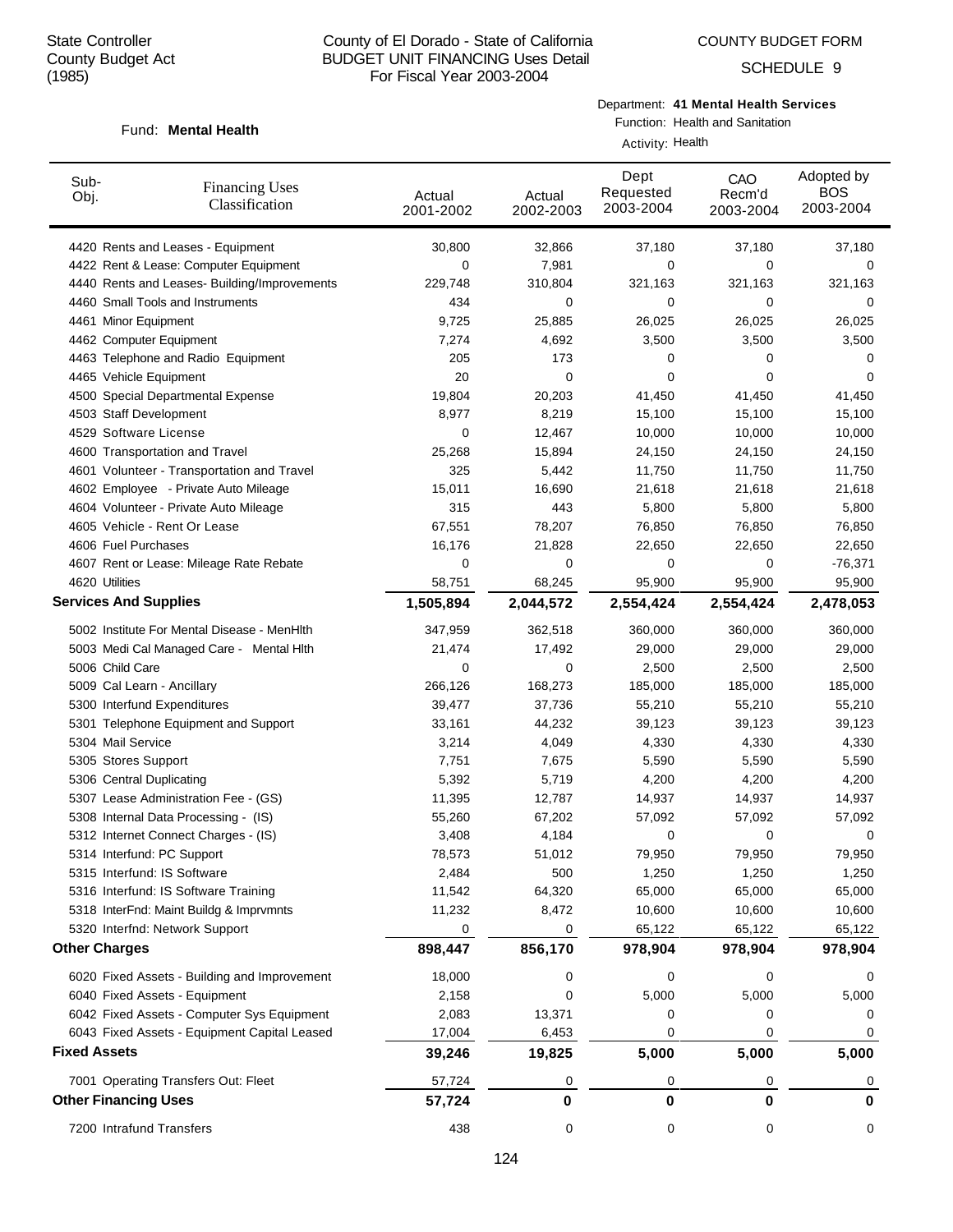SCHEDULE 9

| Department: 41 Mental Health Services<br>Function: Health and Sanitation<br>Fund: Mental Health<br>Activity: Health |                                                               |                     |                     |                                |                            |                                       |
|---------------------------------------------------------------------------------------------------------------------|---------------------------------------------------------------|---------------------|---------------------|--------------------------------|----------------------------|---------------------------------------|
| Sub-<br>Obj.                                                                                                        | <b>Financing Uses</b><br>Classification                       | Actual<br>2001-2002 | Actual<br>2002-2003 | Dept<br>Requested<br>2003-2004 | CAO<br>Recm'd<br>2003-2004 | Adopted by<br><b>BOS</b><br>2003-2004 |
|                                                                                                                     | 7250 Intrafund Transfer: Non General Fund Types               | 21,340              | $-168, 119$         | -431,518                       | -626,518                   | $-626,518$                            |
|                                                                                                                     | <b>Intrafund Transfers - only General Fund</b>                | 21,778              | $-168.119$          | $-431.518$                     | $-626.518$                 | $-626.518$                            |
|                                                                                                                     | <b>Total Financing Uses</b>                                   | 8,290,109           | 8,716,277           | 10,246,565                     | 10,051,565                 | 9,975,194                             |
|                                                                                                                     | <b>Less Department Estimated Revenues</b>                     | 9,114,008           | 10.000.460          | 9,860,497                      | 9,843,266                  | 9,411,630                             |
|                                                                                                                     | <b>Department Use of Mental Health</b><br><b>Fund Balance</b> | -823,899            | $-1,284,183$        | 386,068                        | 208,299                    | 563,564                               |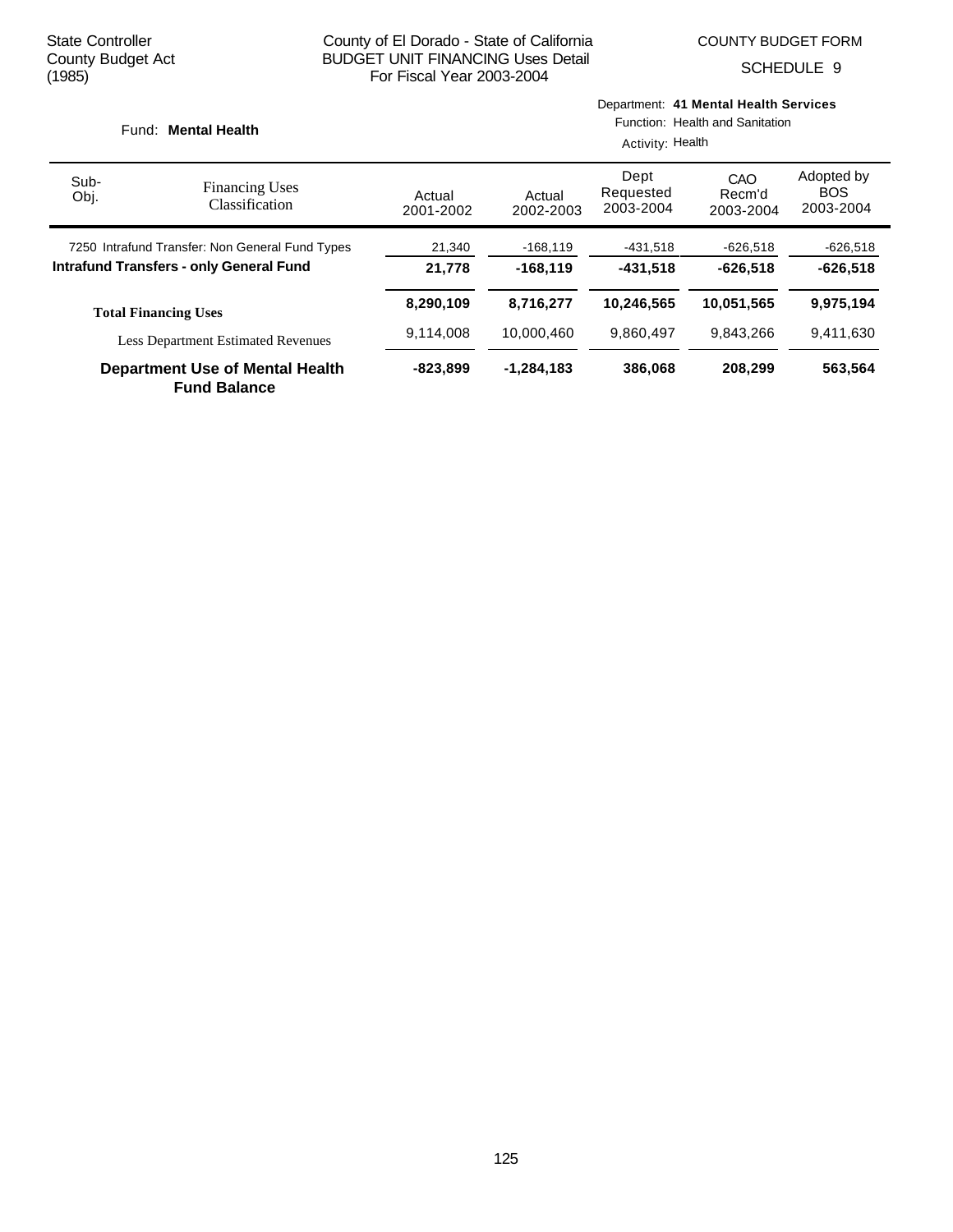Fund: General Fund

## County of El Dorado - State of California BUDGET UNIT FINANCING Uses Detail For Fiscal Year 2003-2004

SCHEDULE 9

# Department: **42 Environmental Management**

Function: Health and Sanitation

|              |                                                 |                     |                     | Activity: Health               |                            |                                       |
|--------------|-------------------------------------------------|---------------------|---------------------|--------------------------------|----------------------------|---------------------------------------|
| Sub-<br>Obj. | <b>Financing Uses</b><br>Classification         | Actual<br>2001-2002 | Actual<br>2002-2003 | Dept<br>Requested<br>2003-2004 | CAO<br>Recm'd<br>2003-2004 | Adopted by<br><b>BOS</b><br>2003-2004 |
|              | 3000 Permanent Employees / Elected Officials    | 744,948             | 800,141             | 1,444,642                      | 1,444,642                  | 1,411,329                             |
|              | 3001 Temporary Employees                        | 46,056              | 57,328              | 31,175                         | 31,175                     | 31,175                                |
|              | 3002 Overtime                                   | 5,403               | 8,160               | 7,900                          | 7,900                      | 7,900                                 |
|              | 3003 Standby Pay                                | 2,179               | 2,282               | 3,203                          | 3,203                      | 3,203                                 |
|              | 3004 Other Compensation                         | 0                   | 13,102              | 6,194                          | 6,194                      | 6,194                                 |
|              | 3005 Tahoe Differentail                         | 7,636               | 9,151               | 10,488                         | 10,488                     | 10,488                                |
|              | 3006 Bilingual Pay                              | 0                   | 1,339               | 2,080                          | 2,080                      | 2,080                                 |
|              | 3007 Hazard Pay                                 | 7,091               | 7,131               | 8,798                          | 8,798                      | 8,798                                 |
|              | 3020 Employer Share - Employee Retirement       | 39,587              | 42,187              | 113,926                        | 113,926                    | 113,926                               |
|              | 3022 Employer Share - Medi Care                 | 9,709               | 10,690              | 16,877                         | 16,877                     | 16,877                                |
|              | 3040 Employer Share - Health Insurance          | 100,759             | 125,964             | 227,051                        | 227,051                    | 227,051                               |
|              | 3041 Employer Share - Unemployment Insurance    | 839                 | 3,294               | 3,307                          | 3,307                      | 3,307                                 |
|              | 3042 Employer Share - Long Term Disab Insurance | 4,964               | 4,808               | 7,304                          | 7,304                      | 7,304                                 |
|              | 3043 Employer Share - Deferred Compensation     | 896                 | 2,900               | 11,220                         | 11,220                     | 11,220                                |
|              | 3046 Retiree Health: Defined Contributions      | 0                   | 0                   | 27,135                         | 27,135                     | 27,135                                |
|              | 3060 Employer Share - Workers' Compensation     | 17,878              | 20,427              | 52,271                         | 52,271                     | 52,271                                |
|              | 3080 Flexible Benefits                          | 4,688               | 5,600               | 20,208                         | 20,208                     | 20,208                                |
|              | <b>Salaries And Employee Benefits</b>           | 992,633             | 1,114,503           | 1,993,779                      | 1,993,779                  | 1,960,466                             |
|              | 4040 Telephone Company Vendor Payments          | 4,150               | 4,804               | 4,595                          | 4,595                      | 4,595                                 |
|              | 4041 Cnty Pass thru Telephone Chrges to Depts   | 8,166               | 7,592               | 11,000                         | 11,000                     | 11,000                                |
|              | 4080 Household Expense                          | 525                 | 92                  | 0                              | 0                          | 0                                     |
|              | 4081 Household Expense - Paper Goods            | 15                  | 0                   | 0                              | 0                          | 0                                     |
|              | 4083 Household Expense - Laundry                | 0                   | 259                 | 0                              | 0                          | 0                                     |
|              | 4100 Insurance - Premium                        | 6,375               | 7,955               | 13,894                         | 13,894                     | 13,894                                |
|              | 4140 Maintenance - Equipment                    | 0                   | 299                 | 250                            | 250                        | 250                                   |
|              | 4141 Maintenance - Office Equipment             | 546                 | 1,944               | 1,750                          | 1,750                      | 1,750                                 |
|              | 4143 Maintenance - Service Contracts            | 94                  | 0                   | 0                              | 0                          | 0                                     |
|              | 4144 Maint: Computer System Supplies            | 0                   | 299                 | 500                            | 500                        | 500                                   |
|              | 4162 Maintenance Vehicles - Supplies            | 5                   | 27                  | 500                            | 500                        | 500                                   |
|              | 4200 Medical, Dental and Laboratory Supplies    | 731                 | 0                   | 1,450                          | 1,450                      | 1,450                                 |
|              | 4220 Memberships                                | 736                 | 240                 | 100                            | 100                        | 100                                   |
|              | 4221 Memberships - Legislative Advocacy         | 1,265               | 1,137               | 3,810                          | 3,810                      | 3,810                                 |
|              | 4260 Office Expense                             | 15,229              | 16,837              | 16,800                         | 16,800                     | 16,800                                |
|              | 4261 Postage                                    | 4,593               | 5,856               | 6,875                          | 6,875                      | 6,875                                 |
|              | 4262 Software                                   | 3,157               | 6,625               | 2,000                          | 2,000                      | 2,000                                 |
|              | 4263 Subscription / Newspaper / Journals        | 499                 | 526                 | 1,150                          | 1,150                      | 1,150                                 |
|              | 4264 Books / Manuals                            | 128                 | 512                 | 450                            | 450                        | 450                                   |
|              | 4266 Printing / Duplicating                     | 3,801               | 407                 | 2,650                          | 2,650                      | 2,650                                 |
|              | 4300 Professional and Specialized Services      | 12,988              | 9,158               | 4,200                          | 4,200                      | 4,200                                 |
|              | 4324 Medical, Dental and Lab Services           | 1,662               | 1,320               | 2,450                          | 2,450                      | 2,450                                 |
|              | 4400 Publication and Legal Notices              | 70                  | 0                   | 0                              | 0                          | 0                                     |
|              | 4420 Rents and Leases - Equipment               | 12,000              | 14,235              | 14,100                         | 14,100                     | 14,100                                |
|              | 4440 Rents and Leases- Building/Improvements    | 240                 | 0                   | 250                            | 250                        | 250                                   |
|              | 4460 Small Tools and Instruments                | 1,871               | 1,247               | 2,400                          | 2,400                      | 2,400                                 |
|              | 4461 Minor Equipment                            | 8,438               | 6,228               | 5,750                          | 10,165                     | 10,165                                |
|              | 4462 Computer Equipment                         | 7,248               | 4,699               | 1,900                          | 1,900                      | 1,900                                 |
|              | 4463 Telephone and Radio Equipment              | 16                  | 86                  | 0                              | 0                          | 0                                     |
|              | 4465 Vehicle Equipment                          | 27                  | 0                   | 0                              | 0                          | 0                                     |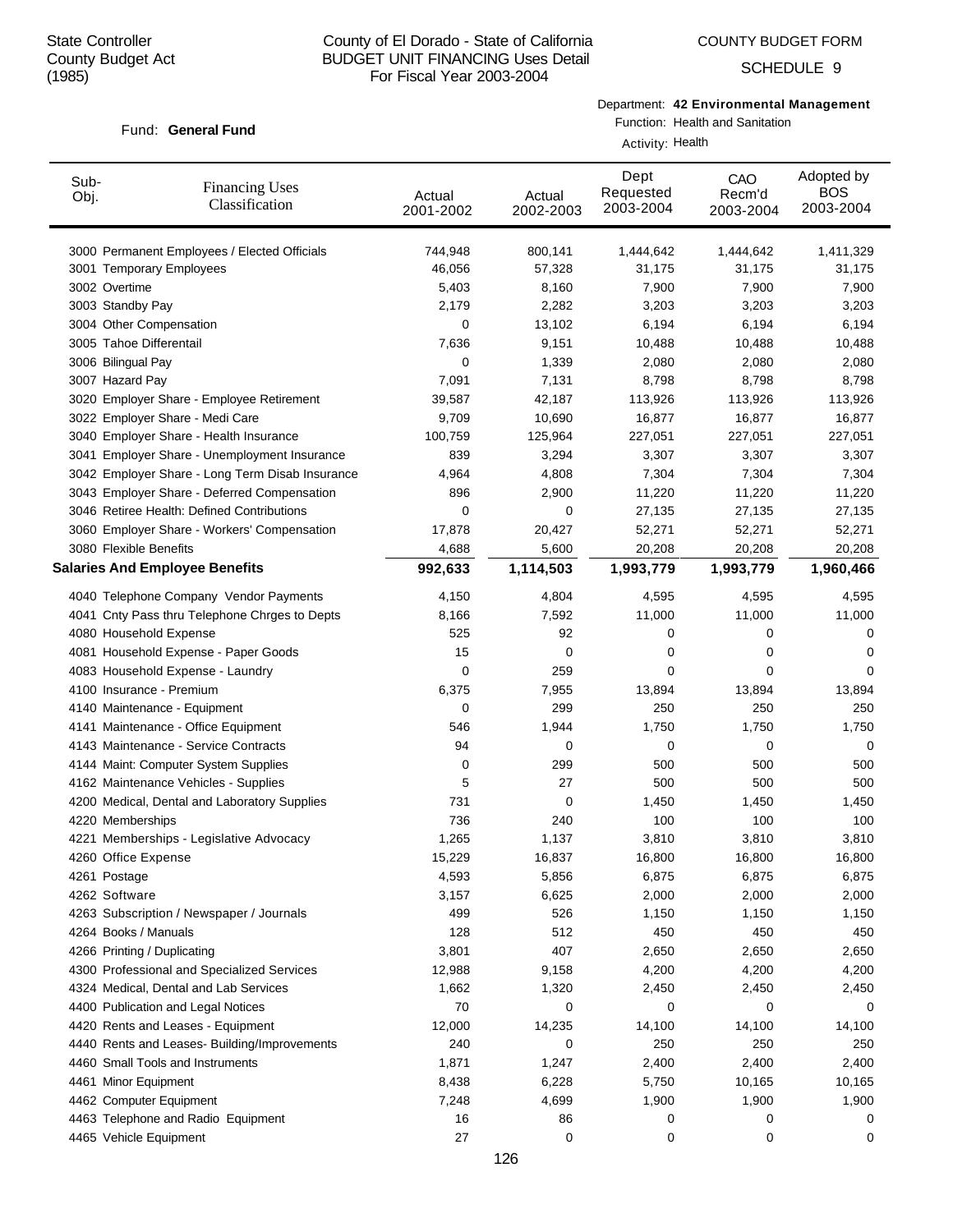Fund: General Fund

## County of El Dorado - State of California BUDGET UNIT FINANCING Uses Detail For Fiscal Year 2003-2004

SCHEDULE 9

#### Department: **42 Environmental Management** Function: Health and Sanitation

Activity: Health

| Sub-<br>Obj.                 | <b>Financing Uses</b><br>Classification         | Actual<br>2001-2002 | Actual<br>2002-2003 | Dept<br>Requested<br>2003-2004 | CAO<br>Recm'd<br>2003-2004 | Adopted by<br><b>BOS</b><br>2003-2004 |  |  |
|------------------------------|-------------------------------------------------|---------------------|---------------------|--------------------------------|----------------------------|---------------------------------------|--|--|
|                              | 4500 Special Departmental Expense               | 0                   | 798                 | 2,018                          | 2,018                      | 2,018                                 |  |  |
| 4502 Educational Materials   |                                                 | 3,982               | 10,982              | 21,755                         | 21,755                     | 21,755                                |  |  |
| 4503 Staff Development       |                                                 | 5,883               | 13,501              | 21,000                         | 21,000                     | 21,000                                |  |  |
|                              | 4507 Fire and Safety Supplies                   | 606                 | 0                   | 0                              | 0                          | 0                                     |  |  |
| 4529 Software License        |                                                 | 49,668              | 36,310              | 39,450                         | 39,450                     | 39,450                                |  |  |
|                              | 4600 Transportation and Travel                  | 6,288               | 8,227               | 22,075                         | 22,075                     | 22,075                                |  |  |
|                              | 4602 Employee - Private Auto Mileage            | 890                 | 461                 | 1,450                          | 1,450                      | 1,450                                 |  |  |
|                              | 4605 Vehicle - Rent Or Lease                    | 32,960              | 43,191              | 56,778                         | 56,778                     | 56,778                                |  |  |
| 4606 Fuel Purchases          |                                                 | 8,244               | 12,015              | 13,125                         | 13,125                     | 13,125                                |  |  |
|                              | 4607 Rent or Lease: Mileage Rate Rebate         | 0                   | 0                   | 0                              | $-39,961$                  | $-39,961$                             |  |  |
| <b>Services And Supplies</b> |                                                 | 203,093             | 217,870             | 276,475                        | 240,929                    | 240,929                               |  |  |
|                              | 5180 Taxes and Assessments                      | 4                   | 0                   | 0                              | 0                          | 0                                     |  |  |
|                              | 5300 Interfund Expenditures                     | 6,373               | 6,382               | 7,450                          | 7,450                      | 7,450                                 |  |  |
| <b>Other Charges</b>         |                                                 | 6,377               | 6,382               | 7,450                          | 7,450                      | 7,450                                 |  |  |
|                              | 6040 Fixed Assets - Equipment                   | 2,678               | 12,837              | 0                              | 19,600                     | 19,600                                |  |  |
|                              | 6042 Fixed Assets - Computer Sys Equipment      | 9,282               | 8,917               | 0                              | 6,300                      | 6,300                                 |  |  |
| <b>Fixed Assets</b>          |                                                 | 11,961              | 21,754              | $\bf{0}$                       | 25,900                     | 25,900                                |  |  |
|                              | 7001 Operating Transfers Out: Fleet             | 20,974              | 0                   | 47,000                         | 47,000                     | 47,000                                |  |  |
| <b>Other Financing Uses</b>  |                                                 | 20,974              | 0                   | 47,000                         | 47,000                     | 47,000                                |  |  |
| 7200 Intrafund Transfers     |                                                 | 29,879              | 56,321              | 55,139                         | 60,495                     | 60,495                                |  |  |
|                              | 7220 Telephone Equipment and Support            | 11,502              | 13,080              | 11,800                         | 11,800                     | 11,800                                |  |  |
| 7223 Mail Service            |                                                 | 2,232               | 2,055               | 1,879                          | 1,879                      | 1,879                                 |  |  |
| 7224 Stores Support          |                                                 | 3,630               | 3,375               | 2,247                          | 2,247                      | 2,247                                 |  |  |
| 7225 Central Duplicating     |                                                 | 2,899               | 4,176               | 4,700                          | 4,700                      | 4,700                                 |  |  |
|                              | 7227 Internal Data Processing - (IS)            | 27,749              | 22,832              | 17,572                         | 17,572                     | 17,572                                |  |  |
|                              | 7228 Internet Connect Charges -(IS)             | 4,622               | 5,304               | 0                              | 0                          | 0                                     |  |  |
|                              | 7229 Intrafund Transfer: PC Support             | 946                 | 18,590              | 3,000                          | 3,000                      | 3,000                                 |  |  |
|                              | 7230 Intrafund Transfer: IS Software            | 1,265               | 250                 | 2,900                          | 2,900                      | 2,900                                 |  |  |
|                              | 7231 Intrafund Transfer: IS Programming Support | 11,571              | 3,870               | 1,500                          | 1,500                      | 1,500                                 |  |  |
|                              | 7232 Intrafnd: Maint Bldg & Improvmnts          | 2,295               | 1,032               | 1,000                          | 1,000                      | 1,000                                 |  |  |
|                              | 7234 Intrafnd: Network Support                  | $\mathbf 0$         | $\mathbf 0$         | 22,783                         | 22,783                     | 22,783                                |  |  |
|                              | <b>Intrafund Transfers - only General Fund</b>  | 98,590              | 130,885             | 124,520                        | 129,876                    | 129,876                               |  |  |
|                              | <b>Total Financing Uses</b>                     | 1,333,627           | 1,491,393           | 2,449,224                      | 2,444,934                  | 2,411,621                             |  |  |
|                              | <b>Less Department Estimated Revenues</b>       | 1,248,077           | 1,368,374           | 2,341,863                      | 2,377,534                  | 2,411,621                             |  |  |
|                              |                                                 | 85,550              | 123,019             | 107,361                        | 67,401                     | $\pmb{0}$                             |  |  |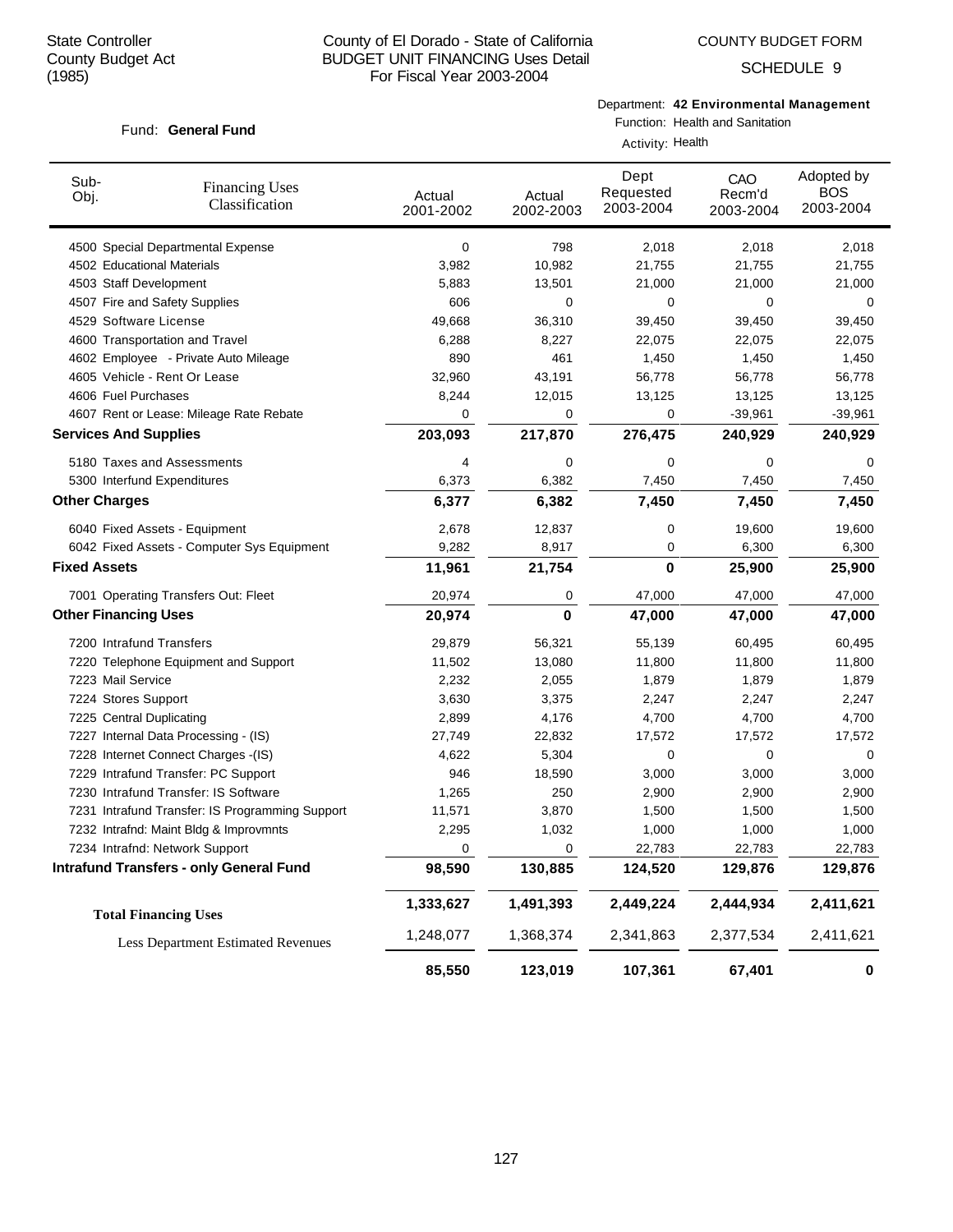COUNTY BUDGET FORM

SCHEDULE 9

#### Fund: General Fund

| Department: 50 Social Services |
|--------------------------------|
| Function: Public Assistance    |

Activity: Administration

| Sub-<br>Obj. | <b>Financing Uses</b><br>Classification         | Actual<br>2001-2002 | Actual<br>2002-2003 | Dept<br>Requested<br>2003-2004 | CAO<br>Recm'd<br>2003-2004 | Adopted by<br><b>BOS</b><br>2003-2004 |
|--------------|-------------------------------------------------|---------------------|---------------------|--------------------------------|----------------------------|---------------------------------------|
|              | 3000 Permanent Employees / Elected Officials    | 7,994,210           | 7,793,915           | 7,648,615                      | 7,648,615                  | 7,648,615                             |
|              | 3001 Temporary Employees                        | 38,203              | 69,842              | 0                              | 0                          | 0                                     |
|              | 3002 Overtime                                   | 116,627             | 126,801             | 189,780                        | 189,780                    | 189,780                               |
|              | 3003 Standby Pay                                | 15,878              | 17,783              | 0                              | 0                          | 0                                     |
|              | 3004 Other Compensation                         | 0                   | 23,399              | 0                              | 0                          | 0                                     |
|              | 3005 Tahoe Differentail                         | 102,300             | 113,122             | 126,000                        | 126,000                    | 126,000                               |
|              | 3006 Bilingual Pay                              | 27,639              | 22,152              | 20,800                         | 20,800                     | 20,800                                |
|              | 3020 Employer Share - Employee Retirement       | 519,872             | 484,347             | 756,156                        | 756,156                    | 756,156                               |
|              | 3021 Employer Share - O.a.s.d.i.                | $-11$               | 0                   | 0                              | 0                          | 0                                     |
|              | 3022 Employer Share - Medi Care                 | 104,229             | 101,905             | 109,837                        | 109,837                    | 109,837                               |
|              | 3040 Employer Share - Health Insurance          | 1,434,840           | 1,670,178           | 2,234,141                      | 2,234,141                  | 2,234,141                             |
|              | 3041 Employer Share - Unemployment Insurance    | 8,925               | 30,833              | 20,652                         | 20,652                     | 20,652                                |
|              | 3042 Employer Share - Long Term Disab Insurance | 53,579              | 51,883              | 45,609                         | 45,609                     | 45,609                                |
|              | 3043 Employer Share - Deferred Compensation     | 3,860               | 9,194               | 10,680                         | 10,680                     | 10,680                                |
|              | 3060 Employer Share - Workers' Compensation     | 444,386             | 521,480             | 564,485                        | 564,485                    | 564,485                               |
|              | 3080 Flexible Benefits                          | 7,671               | 7,091               | 45,000                         | 45,000                     | 45,000                                |
|              | <b>Salaries And Employee Benefits</b>           | 10,872,209          | 11,043,925          | 11,771,753                     | 11,771,753                 | 11,771,753                            |
|              | 4040 Telephone Company Vendor Payments          | 14,292              | 9,341               | 8,357                          | 8,357                      | 8,357                                 |
|              | 4041 Cnty Pass thru Telephone Chrges to Depts   | 82,299              | 81,027              | 83,079                         | 83,079                     | 83,079                                |
|              | 4080 Household Expense                          | 7,288               | 6,412               | 5,669                          | 5,669                      | 5,669                                 |
|              | 4082 Household Expense - Other                  | $-24$               | -75                 | 0                              | 0                          | 0                                     |
|              | 4085 Household Expense - Refuse Disposal        | 1,899               | 1,954               | 1,577                          | 1,577                      | 1,577                                 |
|              | 4086 Household Expense - Janitorial/Custodial   | 46,626              | 44,069              | 46,558                         | 46,558                     | 46,558                                |
|              | 4087 Household Expense - Exterm/Fumigation Serv | 820                 | 407                 | 780                            | 780                        | 780                                   |
|              | 4100 Insurance - Premium                        | 57,934              | 101,201             | 70,117                         | 70,117                     | 70,117                                |
|              | 4140 Maintenance - Equipment                    | 3,973               | 120                 | 0                              | 0                          | 0                                     |
|              | 4141 Maintenance - Office Equipment             | 3,604               | 4,766               | 5,716                          | 5,716                      | 5,716                                 |
|              | 4143 Maintenance - Service Contracts            | 1,056               | 0                   | 1,186                          | 1,186                      | 1,186                                 |
|              | 4160 Maintenance Vehicles - Service Contract    | 495                 | 356                 | 0                              | 0                          | 0                                     |
|              | 4161 Maintenance Vehicles - Parts/Direct Chrg   | 27                  | 164                 | 0                              | 0                          | 0                                     |
|              | 4164 Maintenance Vehicles - Tires and Tubes     | 0                   | 478                 | 0                              | 0                          | 0                                     |
|              | 4165 Maintenance Vehicles - Oil and Grease      | 14                  | 0                   | 0                              | 0                          | 0                                     |
|              | 4180 Maintenance - Building and Improvements    | 14,005              | 7,468               | 2,108                          | 2,108                      | 2,108                                 |
|              | 4182 Maintenance - Rental Property              | 192                 | 365                 | 0                              | 0                          | 0                                     |
|              | 4183 Maintenance - Grounds                      | 5,106               | 5,746               | 5,442                          | 5,442                      | 5,442                                 |
|              | 4220 Memberships                                | 1,325               | 1,300               | 250                            | 250                        | 250                                   |
|              | 4221 Memberships - Legislative Advocacy         | 50                  | 11,966              | 31,880                         | 31,880                     | 31,880                                |
|              | 4260 Office Expense                             | 109,291             | 107,630             | 104,978                        | 104,978                    | 104,978                               |
|              | 4261 Postage                                    | 82,383              | 101,119             | 102,512                        | 102,512                    | 102,512                               |
|              | 4262 Software                                   | 28,030              | 20,045              | 64,745                         | 64,745                     | 64,745                                |
|              | 4263 Subscription / Newspaper / Journals        | 4,167               | 4,262               | 3,961                          | 3,961                      | 3,961                                 |
|              | 4266 Printing / Duplicating                     | 0                   | 2,087               | 11,157                         | 11,157                     | 11,157                                |
|              | 4300 Professional and Specialized Services      | 1,033,224           | 417,735             | 461,534                        | 461,534                    | 461,534                               |
|              | 4308 External Data Processing Services          | 96,334              | 35,289              | 41,364                         | 41,364                     | 41,364                                |
|              | 4318 Interpreter                                | 80                  | 109                 | 0                              | 0                          | 0                                     |
|              | 4323 Psychiatric Medical Services               | 135,763             | 123,453             | 63,635                         | 63,635                     | 63,635                                |
|              | 4324 Medical, Dental and Lab Services           | 37,156              | 45,233              | 32,690                         | 32,690                     | 32,690                                |
|              | 4330 Food Stamp Service                         | 35,125              | 31,200              | 31,200                         | 31,200                     | 31,200                                |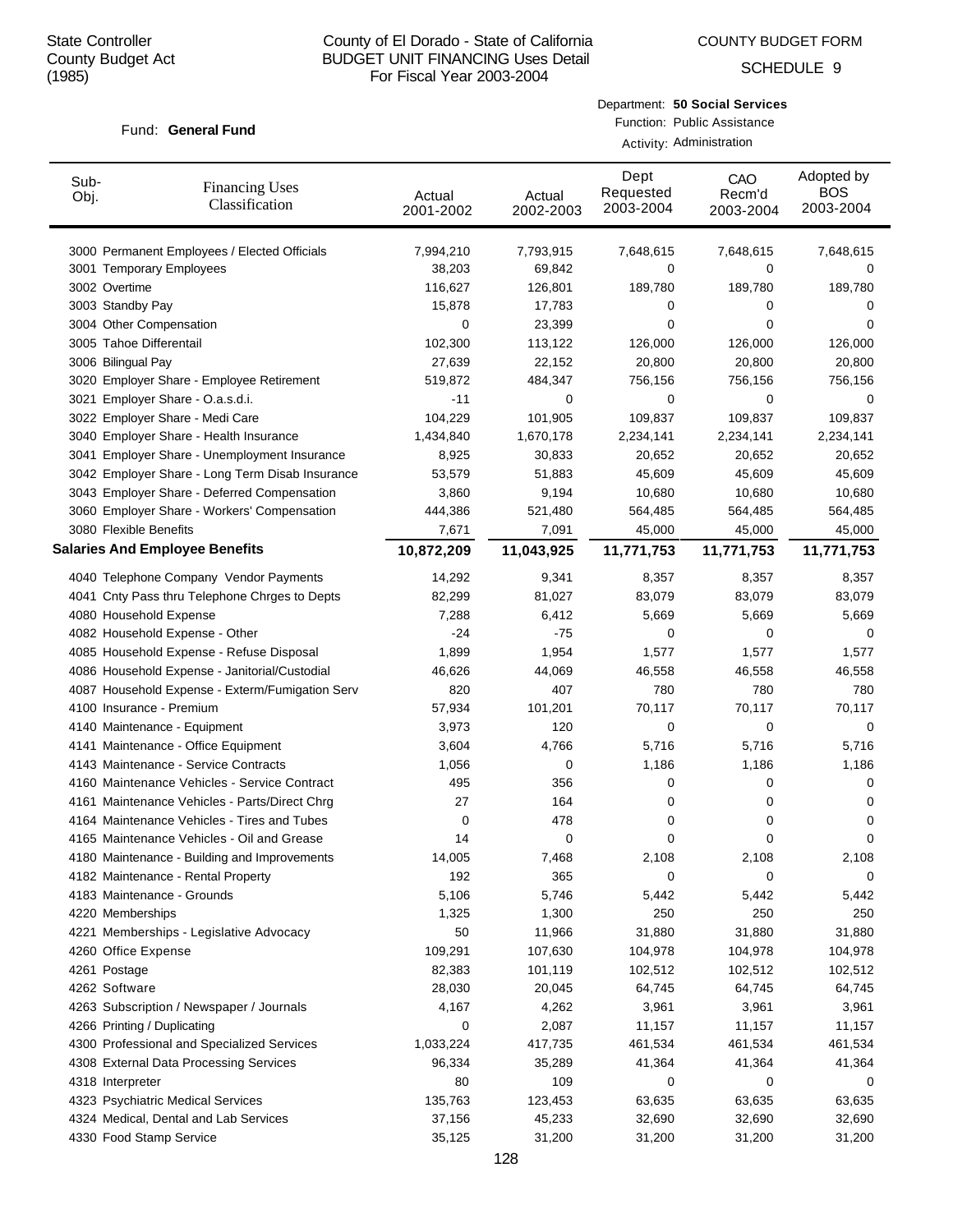COUNTY BUDGET FORM

SCHEDULE 9

#### Fund: General Fund

Department: **50 Social Services** Function: Public Assistance

Activity: Administration

| Sub-<br>Obj. | <b>Financing Uses</b><br>Classification      | Actual<br>2001-2002 | Actual<br>2002-2003 | Dept<br>Requested<br>2003-2004 | CAO<br>Recm'd<br>2003-2004 | Adopted by<br><b>BOS</b><br>2003-2004 |
|--------------|----------------------------------------------|---------------------|---------------------|--------------------------------|----------------------------|---------------------------------------|
|              | 4331 Homemaker Other Services                | 3,376               | 3,712               | 3,835                          | 3,835                      | 3,835                                 |
|              | 4332 Service Connect Expense                 | 45,865              | 44,410              | 31,787                         | 31,787                     | 31,787                                |
|              | 4333 Burial Services                         | 12,900              | 7,525               | 9,610                          | 9,610                      | 9,610                                 |
|              | 4337 Other Governmental Agencies             | 11,715              | 6,229               | 18,232                         | 18,232                     | 18,232                                |
|              | 4341 Service Connect Expense                 | 5,795               | 5,130               | 3,454                          | 3,454                      | 3,454                                 |
|              | 4400 Publication and Legal Notices           | 2,887               | 4,663               | 5,870                          | 5,870                      | 5,870                                 |
|              | 4420 Rents and Leases - Equipment            | 56,506              | 58,847              | 35,172                         | 35,172                     | 35,172                                |
|              | 4440 Rents and Leases- Building/Improvements | 671,889             | 685,561             | 674,688                        | 674,688                    | 674,688                               |
|              | 4460 Small Tools and Instruments             | 37                  | 21                  | 0                              | 0                          | 0                                     |
|              | 4461 Minor Equipment                         | 88,110              | 31,550              | 29,136                         | 29,136                     | 29,136                                |
|              | 4462 Computer Equipment                      | 17,295              | 45,736              | $-31,569$                      | $-31,569$                  | $-31,569$                             |
|              | 4463 Telephone and Radio Equipment           | 937                 | 1,536               | 1,622                          | 1,622                      | 1,622                                 |
|              | 4464 Law Enforcement Equipment               | 3,223               | 3,907               | 15,059                         | 15,059                     | 15,059                                |
|              | 4500 Special Departmental Expense            | 6,300               | 445                 | 5,340                          | 5,340                      | 5,340                                 |
|              | 4501 Special Projects                        | 0                   | 3,137               | 0                              | 0                          | 0                                     |
|              | 4502 Educational Materials                   | 1,129               | 1,649               | 1,153                          | 1,153                      | 1,153                                 |
|              | 4503 Staff Development                       | 104,431             | 64,735              | 102,312                        | 102,312                    | 102,312                               |
|              | 4506 Film Development/Photography Supplies   | 0                   | 267                 | 0                              | 0                          | 0                                     |
|              | 4532 Client Program Services                 | 0                   | 45                  | 0                              | 0                          | 0                                     |
|              | 4534 Ammunition                              | 1,855               | 1,714               | 220                            | 220                        | 220                                   |
|              | 4600 Transportation and Travel               | 39,933              | 23,546              | 29,937                         | 29,937                     | 29,937                                |
|              | 4602 Employee - Private Auto Mileage         | 20,136              | 20,222              | 16,725                         | 16,725                     | 16,725                                |
|              | 4605 Vehicle - Rent Or Lease                 | 107,810             | 88,660              | 104,404                        | 104,404                    | 104,404                               |
|              | 4606 Fuel Purchases                          | 25,876              | 23,603              | 16,807                         | 16,807                     | 16,807                                |
|              | 4607 Rent or Lease: Mileage Rate Rebate      | 0                   | 0                   | 0                              | $-117,210$                 | $-117,210$                            |
|              | 4620 Utilities                               | 87,028              | 116,282             | 107,266                        | 107,266                    | 107,266                               |
|              | <b>Services And Supplies</b>                 | 3,117,568           | 2,408,359           | 2,361,555                      | 2,244,345                  | 2,244,345                             |
|              | 5000 Support and Care of Persons             | 1,084,466           | 298,105             | 178,030                        | 178,030                    | 178,030                               |
|              | 5004 Resident Expense - General Relief       | 29,678              | 24,805              | 30,264                         | 30,264                     | 30,264                                |
|              | 5005 Cash Aid - General Relief               | 9,731               | 11,681              | 8,674                          | 8,674                      | 8,674                                 |
|              | 5006 Child Care                              | 228,991             | 249,894             | 176,863                        | 176,863                    | 176,863                               |
|              | 5007 Child Care Non Gain AFDC                | 4,991               | 9,020               | 6,782                          | 6,782                      | 6,782                                 |
|              | 5008 Cal Learn - Child Care                  | 32,088              | 15,103              | 8,282                          | 8,282                      | 8,282                                 |
|              | 5009 Cal Learn - Ancillary                   | 41,489              | 35,701              | 15,561                         | 15,561                     | 15,561                                |
|              | 5010 Cal Learn - Transportation              | 106,300             | 44,857              | 54,488                         | 54,488                     | 54,488                                |
|              | 5011 Transportation                          | 184,488             | 204,677             | 118,429                        | 118,429                    | 118,429                               |
|              | 5012 Transportation - Food Stamps Employment | 3,099               | 2,522               | 1,750                          | 1,750                      | 1,750                                 |
|              | 5013 Ancillary                               | 15,989              | 9,233               | 9,497                          | 9,497                      | 9,497                                 |
|              | 5014 Independent Living Program              | 81,224              | 57,622              | 32,004                         | 32,004                     | 32,004                                |
|              | 5015 Cw: Two Parent Families                 | 475,656             | 512,118             | 481,536                        | 481,536                    | 481,536                               |
|              | 5016 Cw: Zero Parent/All Other Families      | 4,953,307           | 5,060,930           | 5,081,232                      | 5,081,232                  | 5,081,232                             |
|              | 5017 Foster Care                             | 4,794,662           | 4,244,112           | 4,445,114                      | 4,445,114                  | 4,445,114                             |
|              | 5018 Aid To Adoption                         | 1,106,707           | 1,402,698           | 1,150,296                      | 1,150,296                  | 1,150,296                             |
|              | 5019 Special Circumstances Allowance         | 4,197               | 0                   | 0                              | 0                          | 0                                     |
|              | 5021 Kinship Guardian                        | 0                   | 38,417              | 0                              | 0                          | 0                                     |
|              | 5022 County Foster Care                      | -737                | 37,134              | 0                              | 0                          | 0                                     |
|              | 5023 Adoption Expenses - Training            | 0                   | 376                 | 0                              | 0                          | 0                                     |
|              | 5140 Judgments and Damages                   | 0                   | 947                 | 0                              | 0                          | 0                                     |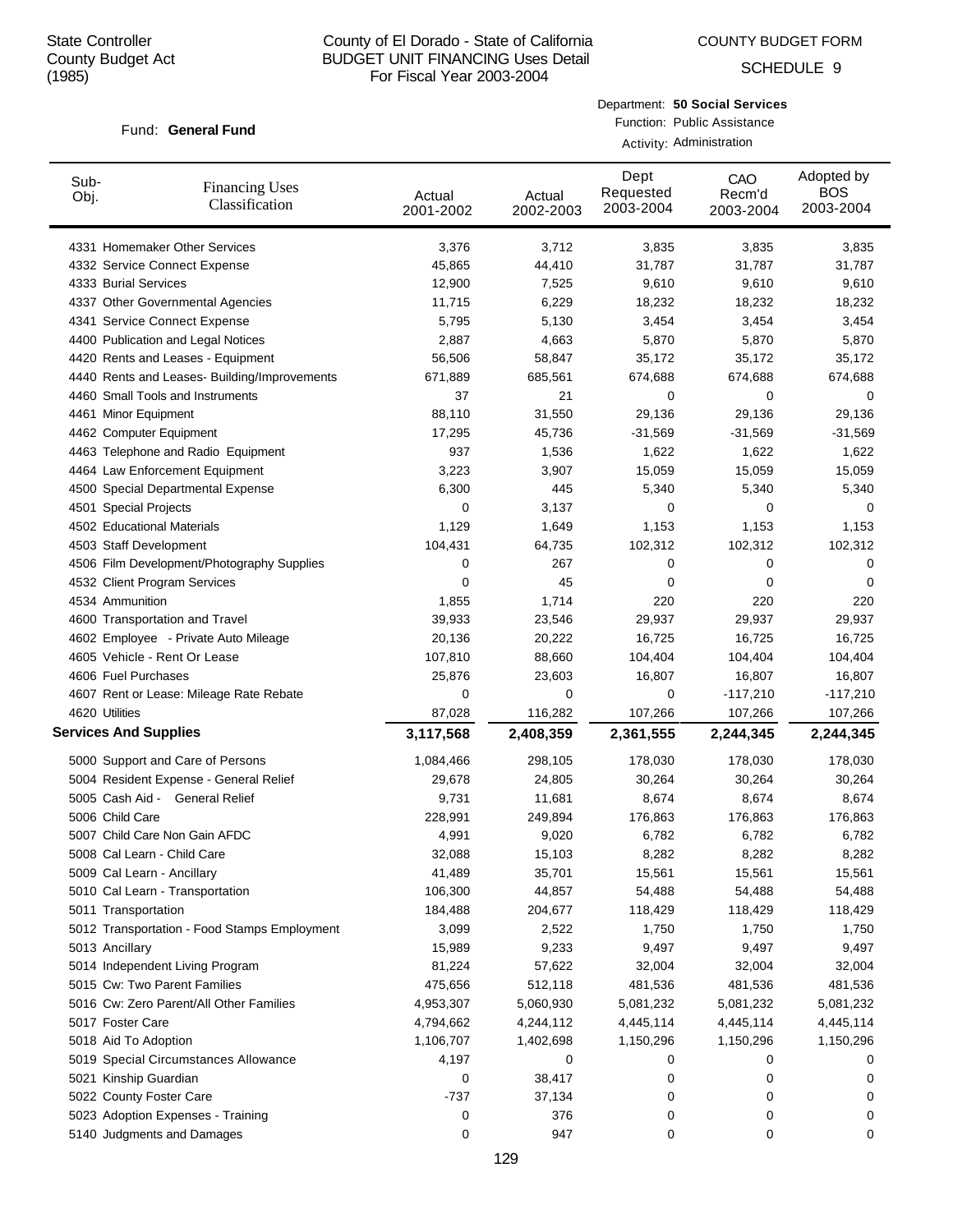SCHEDULE 9

#### Fund: General Fund

Activity: Administration

| Sub-<br>Obj.                | <b>Financing Uses</b><br>Classification         | Actual<br>2001-2002 | Actual<br>2002-2003 | Dept<br>Requested<br>2003-2004 | CAO<br>Recm'd<br>2003-2004 | Adopted by<br><b>BOS</b><br>2003-2004 |
|-----------------------------|-------------------------------------------------|---------------------|---------------------|--------------------------------|----------------------------|---------------------------------------|
|                             | 5300 Interfund Expenditures                     | 711,727             | 738,274             | 675,675                        | 675,675                    | 545,675                               |
|                             | 5319 Interfnd: Mental Health Services           | 0                   | 35,243              | 0                              | 0                          | 0                                     |
| <b>Other Charges</b>        |                                                 | 13,868,054          | 13,033,469          | 12,474,477                     | 12,474,477                 | 12,344,477                            |
|                             | 6025 Leasehold Improvements                     | 18,950              | 0                   | 0                              | 0                          | 0                                     |
|                             | 6040 Fixed Assets - Equipment                   | 30,387              | 0                   | 1,000                          | 1,000                      | 1,000                                 |
|                             | 6042 Fixed Assets - Computer Sys Equipment      | 24,868              | 3,745               | 47,077                         | 47,077                     | 47,077                                |
| <b>Fixed Assets</b>         |                                                 | 74,206              | 3,745               | 48,077                         | 48,077                     | 48,077                                |
|                             | 7001 Operating Transfers Out: Fleet             | 161,145             | 0                   | 0                              | 0                          | 0                                     |
| <b>Other Financing Uses</b> |                                                 | 161,145             | $\mathbf{0}$        | $\mathbf{0}$                   | 0                          | $\mathbf{0}$                          |
| 7200 Intrafund Transfers    |                                                 | 47,871              | 779,321             | 1,091,163                      | 1,091,163                  | 1,091,163                             |
|                             | 7201 Intrafund Transfers - Social Services      | 2,048               | 0                   | 1,776                          | 1,776                      | 1,776                                 |
|                             | 7202 Intrafund Transfers - DA/FS Contract       | 94,426              | 38,164              | 134,808                        | 134,808                    | 134,808                               |
|                             | 7220 Telephone Equipment and Support            | 94,829              | 90,900              | 102,450                        | 102,450                    | 102,450                               |
|                             | 7221 Radio Equipment and Support                | 380                 | 336                 | 336                            | 336                        | 336                                   |
| 7223 Mail Service           |                                                 | 127                 | 920                 | 985                            | 985                        | 985                                   |
| 7224 Stores Support         |                                                 | 20,157              | 18,124              | 15,671                         | 15,671                     | 15,671                                |
| 7225 Central Duplicating    |                                                 | 43,131              | 39,721              | 27,368                         | 27,368                     | 27,368                                |
|                             | 7226 Lease Administration Fee - (GS)            | 31,031              | 33,902              | 35,211                         | 35,211                     | 35,211                                |
|                             | 7227 Internal Data Processing - (IS)            | 296,285             | 260,869             | 157,247                        | 157,247                    | 157,247                               |
|                             | 7228 Internet Connect Charges -(IS)             | 15,402              | 16,020              | 8,582                          | 8,582                      | 8,582                                 |
|                             | 7229 Intrafund Transfer: PC Support             | 36,039              | 26,365              | 23,574                         | 23,574                     | 23,574                                |
|                             | 7230 Intrafund Transfer: IS Software            | 11,805              | 4,000               | 15,000                         | 15,000                     | 15,000                                |
|                             | 7231 Intrafund Transfer: IS Programming Support | 4,552               | 2,295               | 4,800                          | 4,800                      | 4,800                                 |
|                             | 7232 Intrafnd: Maint Bldg & Improvmnts          | 5,076               | 6,367               | 7,702                          | 7,702                      | 7,702                                 |
|                             | 7234 Intrafnd: Network Support                  | 0                   | 0                   | 104,916                        | 104,916                    | 104,916                               |
|                             | <b>Intrafund Transfers - only General Fund</b>  | 703,159             | 1,317,303           | 1,731,589                      | 1,731,589                  | 1,731,589                             |
|                             | <b>Total Financing Uses</b>                     | 28,796,341          | 27,806,801          | 28,387,451                     | 28,270,241                 | 28,140,241                            |
|                             | <b>Less Department Estimated Revenues</b>       | 28,974,546          | 27,907,818          | 27,935,852                     | 27,935,852                 | 28,135,852                            |
|                             |                                                 | $-178,206$          | $-101,017$          | 451,599                        | 334,389                    | 4,389                                 |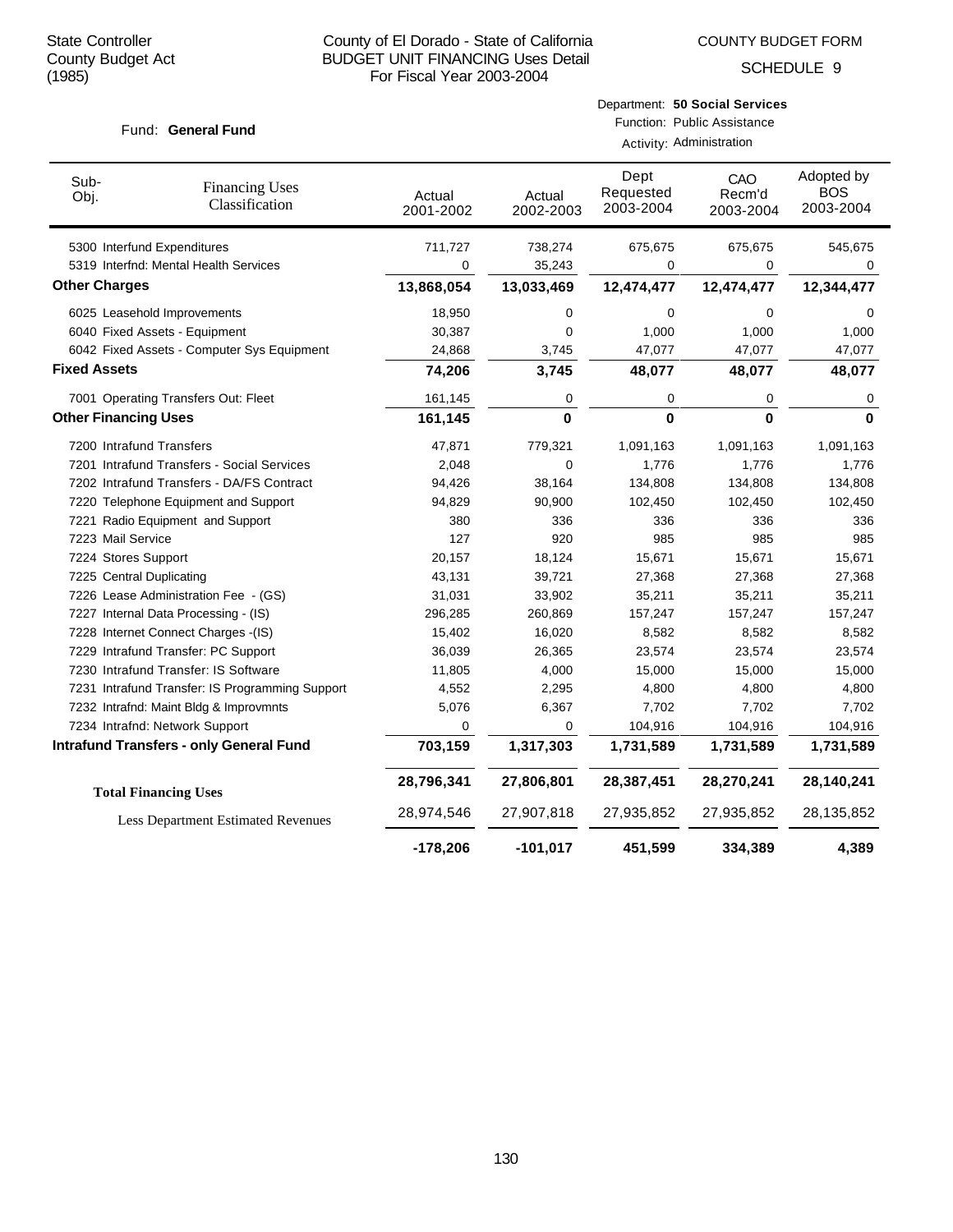COUNTY BUDGET FORM

SCHEDULE 9

| Fund: Social Services             |                                                          |                     | Department: 50 Social Services<br>Function: Public Assistance<br>Activity: Administration |                                |                            |                                       |  |
|-----------------------------------|----------------------------------------------------------|---------------------|-------------------------------------------------------------------------------------------|--------------------------------|----------------------------|---------------------------------------|--|
| Sub-<br>Obj.                      | <b>Financing Uses</b><br>Classification                  | Actual<br>2001-2002 | Actual<br>2002-2003                                                                       | Dept<br>Requested<br>2003-2004 | CAO<br>Recm'd<br>2003-2004 | Adopted by<br><b>BOS</b><br>2003-2004 |  |
| 4500 Special Departmental Expense |                                                          | 0                   | 0                                                                                         | 0                              | 0                          | 167                                   |  |
| <b>Services And Supplies</b>      |                                                          | 0                   | 0                                                                                         | $\bf{0}$                       | 0                          | 167                                   |  |
|                                   | 7250 Intrafund Transfer: Non General Fund Types          | 0                   | 188,915                                                                                   | 431,568                        | 431,568                    | 431,568                               |  |
|                                   | <b>Intrafund Transfers - only General Fund</b>           | 0                   | 188,915                                                                                   | 431,568                        | 431,568                    | 431,568                               |  |
|                                   | <b>Total Financing Uses</b>                              | 0                   | 188,915                                                                                   | 431,568                        | 431,568                    | 431,735                               |  |
|                                   | <b>Less Department Estimated Revenues</b>                | 372                 | 188,915                                                                                   | 431,568                        | 431,568                    | 431,735                               |  |
|                                   | Department Use of Welfare to Work<br><b>Fund Balance</b> | $-372$              | 0                                                                                         | 0                              | 0                          | 0                                     |  |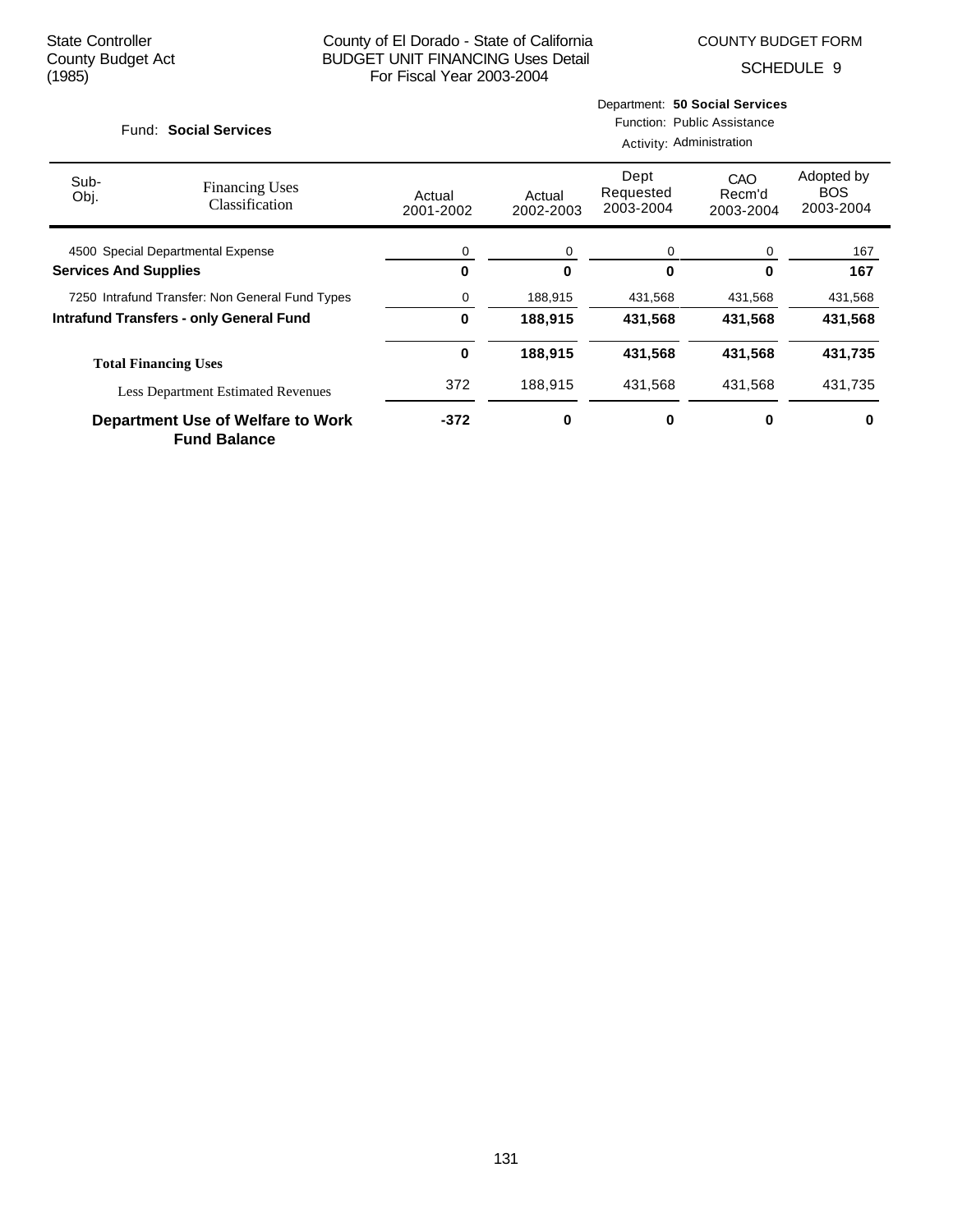SCHEDULE 9

#### Fund: General Fund

Department: **51 Veteran Services** Function: Public Assistance

Activity: Veterans' Services

| Sub-<br>Obj.         | <b>Financing Uses</b><br>Classification         | Actual<br>2001-2002 | Actual<br>2002-2003 | Dept<br>Requested<br>2003-2004 | CAO<br>Recm'd<br>2003-2004 | Adopted by<br><b>BOS</b><br>2003-2004 |
|----------------------|-------------------------------------------------|---------------------|---------------------|--------------------------------|----------------------------|---------------------------------------|
|                      | 3000 Permanent Employees / Elected Officials    | 215,370             | 201,371             | 194,593                        | 248,913                    | 228,713                               |
| 3002 Overtime        |                                                 | 0                   | 446                 | 0                              | 0                          | 0                                     |
|                      | 3004 Other Compensation                         | 0                   | 6,579               | 0                              | 0                          | 0                                     |
|                      | 3005 Tahoe Differentail                         | 1,530               | 0                   | 0                              | 2,400                      | 2,400                                 |
|                      | 3020 Employer Share - Employee Retirement       | 9,775               | 8,332               | 13,106                         | 14,730                     | 14,730                                |
|                      | 3022 Employer Share - Medi Care                 | 2,654               | 2,446               | 1,091                          | 1,569                      | 1,569                                 |
|                      | 3040 Employer Share - Health Insurance          | 15,287              | 19,241              | 17,396                         | 22,874                     | 22,874                                |
|                      | 3041 Employer Share - Unemployment Insurance    | 185                 | 733                 | 438                            | 517                        | 517                                   |
|                      | 3042 Employer Share - Long Term Disab Insurance | 1,330               | 1,675               | 971                            | 1,146                      | 1,146                                 |
|                      | 3043 Employer Share - Deferred Compensation     | 306                 | 930                 | 1,575                          | 1,575                      | 1,575                                 |
|                      | 3046 Retiree Health: Defined Contributions      | 0                   | 0                   | 4,129                          | 4,129                      | 4,129                                 |
|                      | 3060 Employer Share - Workers' Compensation     | 4,395               | 4,949               | 9,296                          | 9,296                      | 9,296                                 |
|                      | 3080 Flexible Benefits                          | 8,534               | 8,964               | 9,000                          | 9,000                      | 9,000                                 |
|                      | <b>Salaries And Employee Benefits</b>           | 259,366             | 255,666             | 251,595                        | 316,149                    | 295,949                               |
|                      | 4041 Cnty Pass thru Telephone Chrges to Depts   | 2,594               | 2,452               | 2,840                          | 2,840                      | 2,840                                 |
|                      | 4100 Insurance - Premium                        | 1,254               | 1,744               | 2,157                          | 2,157                      | 2,157                                 |
|                      | 4140 Maintenance - Equipment                    | 76                  | 0                   | 250                            | 250                        | 250                                   |
|                      | 4220 Memberships                                | 375                 | 350                 | 350                            | 350                        | 350                                   |
|                      | 4260 Office Expense                             | 1,389               | 1,089               | 1,384                          | 1,384                      | 1,384                                 |
| 4261 Postage         |                                                 | 1,006               | 907                 | 1,550                          | 1,550                      | 1,550                                 |
| 4262 Software        |                                                 | 1,500               | 2,600               | 600                            | 600                        | 600                                   |
|                      | 4263 Subscription / Newspaper / Journals        | 49                  | 182                 | 175                            | 175                        | 175                                   |
|                      | 4266 Printing / Duplicating                     | 4                   | 0                   | 0                              | 0                          | 0                                     |
|                      | 4400 Publication and Legal Notices              | 0                   | 24                  | 0                              | $\mathbf 0$                | 0                                     |
|                      | 4420 Rents and Leases - Equipment               | 574                 | 506                 | 1,200                          | 1,200                      | 1,200                                 |
|                      | 4461 Minor Equipment                            | 13,210              | 130                 | 0                              | 0                          | 0                                     |
|                      | 4462 Computer Equipment                         | 320                 | 0                   | 0                              | 0                          | 0                                     |
|                      | 4503 Staff Development                          | 0                   | 230                 | 0                              | $\mathbf 0$                | 0                                     |
|                      | 4600 Transportation and Travel                  | 3,452               | 3,389               | 4,000                          | 4,000                      | 4,000                                 |
|                      | 4602 Employee - Private Auto Mileage            | 244                 | 560                 | 350                            | 350                        | 350                                   |
|                      | 4604 Volunteer - Private Auto Mileage           | 595                 | 668                 | 900                            | 900                        | 900                                   |
|                      | 4605 Vehicle - Rent Or Lease                    | 1,825               | 3,881               | 2,396                          | 2,396                      | 2,396                                 |
|                      | 4606 Fuel Purchases                             | 398                 | 883                 | 750                            | 750                        | 750                                   |
|                      | 4607 Rent or Lease: Mileage Rate Rebate         | 0                   | 0                   | 0                              | $-3,053$                   | $-3,053$                              |
|                      | <b>Services And Supplies</b>                    | 28,865              | 19,594              | 18,902                         | 15,849                     | 15,849                                |
|                      | 5300 Interfund Expenditures                     | 0                   | 50                  | 0                              | 0                          | 0                                     |
| <b>Other Charges</b> |                                                 | 0                   | 50                  | 0                              | 0                          | $\bf{0}$                              |
|                      | 6042 Fixed Assets - Computer Sys Equipment      | 3,998               | 0                   | 0                              | 0                          | 0                                     |
| <b>Fixed Assets</b>  |                                                 | 3,998               | $\bf{0}$            | 0                              | $\bf{0}$                   | $\mathbf 0$                           |
|                      | 7220 Telephone Equipment and Support            | 1,842               | 1,789               | 1,300                          | 1,300                      | 1,300                                 |
|                      | 7223 Mail Service                               | 1,061               | 1,025               | 1,096                          | 1,096                      | 1,096                                 |
|                      | 7224 Stores Support                             | 422                 | 384                 | 95                             | 95                         | 95                                    |
|                      | 7225 Central Duplicating                        | 111                 | 132                 | 100                            | 100                        | 100                                   |
|                      | 7227 Internal Data Processing - (IS)            | 3,155               | 3,187               | 3,187                          | 2,234                      | 2,234                                 |
|                      | 7228 Internet Connect Charges -(IS)             | 288                 | 348                 | 0                              | 0                          | 0                                     |
|                      | 7229 Intrafund Transfer: PC Support             | 1,658               | 2,035               | 2,500                          | 2,500                      | 2,500                                 |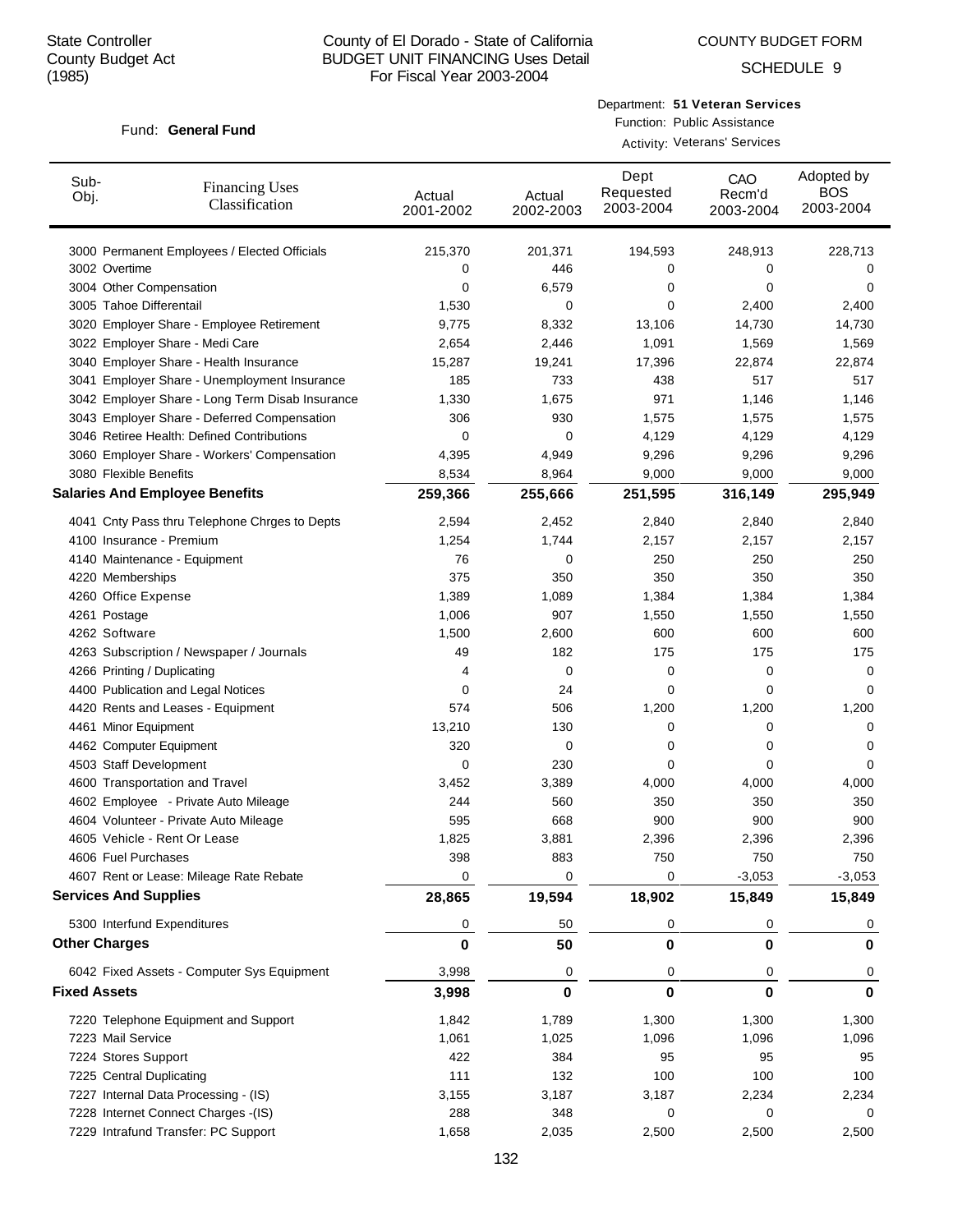COUNTY BUDGET FORM

Department: **51 Veteran Services**

SCHEDULE 9

| Fund: General Fund                              |                                                |                     | Function: Public Assistance<br><b>Activity: Veterans' Services</b> |                                |                            |                                       |
|-------------------------------------------------|------------------------------------------------|---------------------|--------------------------------------------------------------------|--------------------------------|----------------------------|---------------------------------------|
| Sub-<br>Obj.                                    | <b>Financing Uses</b><br>Classification        | Actual<br>2001-2002 | Actual<br>2002-2003                                                | Dept<br>Requested<br>2003-2004 | CAO<br>Recm'd<br>2003-2004 | Adopted by<br><b>BOS</b><br>2003-2004 |
| 7230 Intrafund Transfer: IS Software            |                                                | 250                 | 0                                                                  | 0                              | 0                          | 0                                     |
| 7231 Intrafund Transfer: IS Programming Support |                                                | 0                   | 420                                                                | 0                              |                            | 0                                     |
|                                                 | 7234 Intrafnd: Network Support                 | 0                   | 0                                                                  | 0                              | 3,618                      | 3,618                                 |
|                                                 | <b>Intrafund Transfers - only General Fund</b> | 8,787               | 9,320                                                              | 8,278                          | 10,943                     | 10,943                                |
|                                                 | <b>Total Financing Uses</b>                    | 301,016             | 284,629                                                            | 278,775                        | 342,941                    | 322,741                               |
|                                                 | <b>Less Department Estimated Revenues</b>      | 58,715              | 40.868                                                             | 25,000                         | 28.050                     | 28,050                                |
|                                                 |                                                | 242,301             | 243,761                                                            | 253,775                        | 314,891                    | 294,691                               |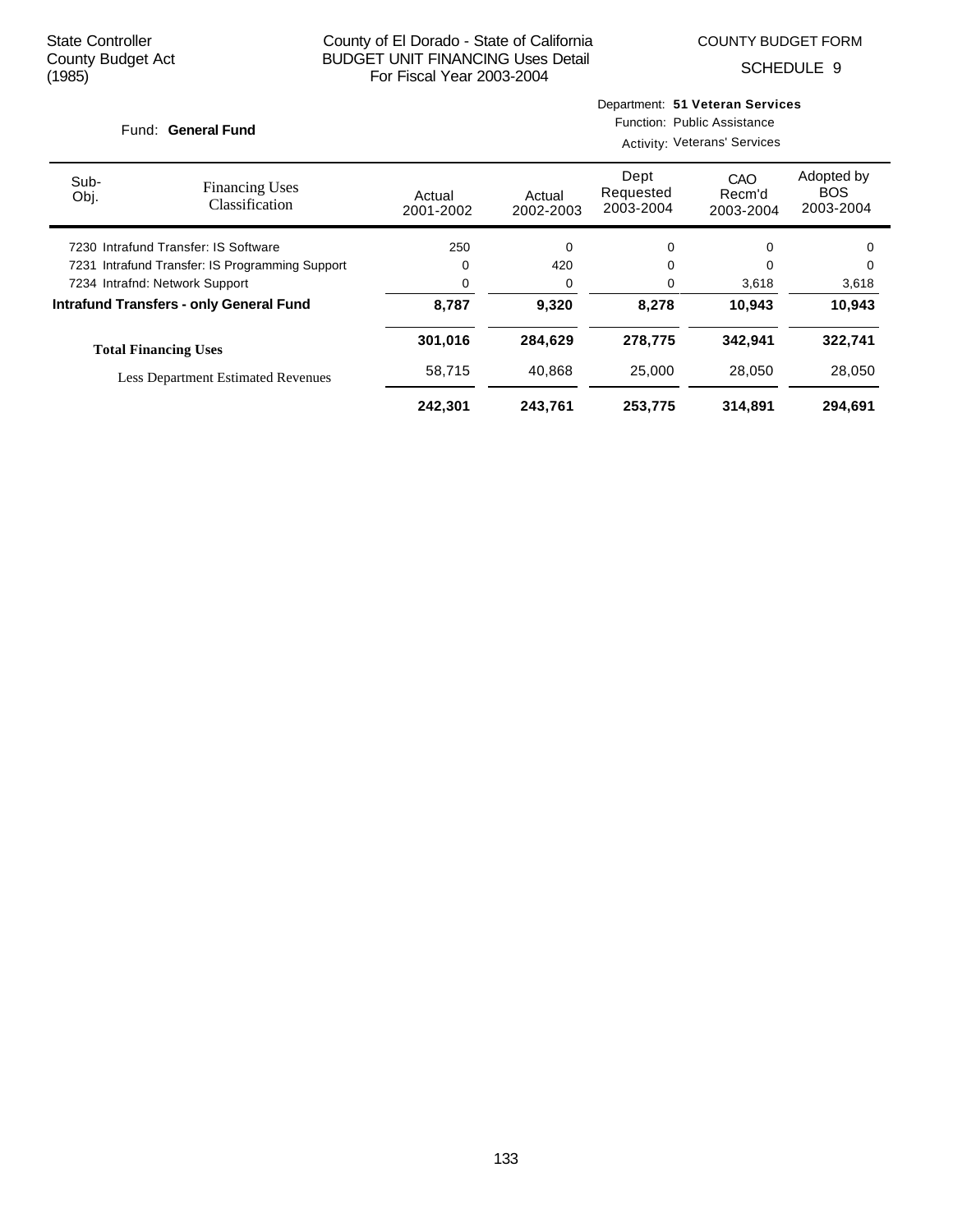COUNTY BUDGET FORM

SCHEDULE 9

# Fund: General Fund

| Department: 52 Public Guardian |
|--------------------------------|
| Function: Public Protection    |

Activity: Other Protection

| Sub-<br>Obj. | <b>Financing Uses</b><br>Classification         | Actual<br>2001-2002 | Actual<br>2002-2003 | Dept<br>Requested<br>2003-2004 | CAO<br>Recm'd<br>2003-2004 | Adopted by<br><b>BOS</b><br>2003-2004 |
|--------------|-------------------------------------------------|---------------------|---------------------|--------------------------------|----------------------------|---------------------------------------|
|              | 3000 Permanent Employees / Elected Officials    | 305,082             | 709,413             | 902,513                        | 902,513                    | 902,513                               |
|              | 3001 Temporary Employees                        | 83,701              | 94,657              | 63,422                         | 63,422                     | 63,422                                |
|              | 3002 Overtime                                   | 0                   | 2,152               | 0                              | 0                          | 0                                     |
|              | 3004 Other Compensation                         | 0                   | 0                   | 12,144                         | 12,144                     | 12,144                                |
|              | 3005 Tahoe Differentail                         | 0                   | 1,897               | 2,400                          | 2,400                      | 2,400                                 |
|              | 3020 Employer Share - Employee Retirement       | 17,126              | 43,181              | 77,760                         | 77,760                     | 77,760                                |
|              | 3022 Employer Share - Medi Care                 | 5,547               | 10,764              | 12,560                         | 12,560                     | 12,560                                |
|              | 3040 Employer Share - Health Insurance          | 53,636              | 161,038             | 231,732                        | 231,732                    | 231,732                               |
|              | 3041 Employer Share - Unemployment Insurance    | 630                 | 4,557               | 2,156                          | 2,156                      | 2,156                                 |
|              | 3042 Employer Share - Long Term Disab Insurance | 2,134               | 2,082               | 4,760                          | 4,760                      | 4,760                                 |
|              | 3043 Employer Share - Deferred Compensation     | 280                 | 677                 | 800                            | 800                        | 800                                   |
|              | 3045 Operating Engineer's - Retiree Health Prem | 0                   | 0                   | 11,928                         | 11,928                     | 11,928                                |
|              | 3060 Employer Share - Workers' Compensation     | 8,390               | 10,673              | 26,162                         | 26,162                     | 26,162                                |
|              | 3080 Flexible Benefits                          | 905                 | 264                 | 7,875                          | 7,875                      | 7,875                                 |
|              | <b>Salaries And Employee Benefits</b>           | 477,432             | 1,041,356           | 1,356,212                      | 1,356,212                  | 1,356,212                             |
|              | 4020 Clothing and Personal Supplies             | 255                 | 0                   | 500                            | 500                        | 500                                   |
|              | 4040 Telephone Company Vendor Payments          | 495                 | 534                 | 1,600                          | 1,600                      | 1,600                                 |
|              | 4041 Cnty Pass thru Telephone Chrges to Depts   | 3,765               | 6,279               | 14,400                         | 14,400                     | 14,400                                |
|              | 4080 Household Expense                          | 94                  | 52                  | 0                              | 0                          | 0                                     |
|              | 4082 Household Expense - Other                  | 150                 | 288                 | 360                            | 360                        | 360                                   |
|              | 4085 Household Expense - Refuse Disposal        | 717                 | 86                  | 0                              | 0                          | 0                                     |
|              | 4086 Household Expense - Janitorial/Custodial   | 1,740               | 956                 | 0                              | 0                          | 0                                     |
|              | 4100 Insurance - Premium                        | 1,748               | 2,630               | 4,286                          | 4,286                      | 4,286                                 |
|              | 4140 Maintenance - Equipment                    | 0                   | 132                 | 455                            | 455                        | 455                                   |
|              | 4141 Maintenance - Office Equipment             | 0                   | 136                 | 0                              | 0                          | 0                                     |
|              | 4180 Maintenance - Building and Improvements    | 66                  | 132                 | 200                            | 200                        | 200                                   |
|              | 4220 Memberships                                | 1,427               | 350                 | 2,050                          | 2,050                      | 2,050                                 |
|              | 4260 Office Expense                             | 6,717               | 18,708              | 8,600                          | 8,720                      | 8,720                                 |
|              | 4261 Postage                                    | 2,648               | 5,420               | 4,000                          | 4,000                      | 4,000                                 |
|              | 4262 Software                                   | 6,943               | 7,920               | 0                              | 0                          | 0                                     |
|              | 4263 Subscription / Newspaper / Journals        | 298                 | 0                   | 0                              | 0                          | 0                                     |
|              | 4264 Books / Manuals                            | 0                   | 285                 | 0                              | 0                          | 0                                     |
|              | 4265 Law Books                                  | 115                 | $-115$              | 500                            | 500                        | 500                                   |
|              | 4266 Printing / Duplicating                     | 513                 | 738                 | 273                            | 273                        | 273                                   |
|              | 4300 Professional and Specialized Services      | 64,316              | 29,937              | 16,600                         | 16,600                     | 16,600                                |
|              | 4318 Interpreter                                | 0                   | 0                   | 400                            | 400                        | 400                                   |
|              | 4324 Medical, Dental and Lab Services           | 371                 | 1,298               | 500                            | 500                        | 500                                   |
|              | 4336 El Dorado County (EDC) Support Services    | 0                   | 267                 | 0                              | 0                          | 0                                     |
|              | 4400 Publication and Legal Notices              | -83                 | 0                   | 250                            | 250                        | 250                                   |
|              | 4420 Rents and Leases - Equipment               | 4,229               | 935                 | 3,800                          | 3,800                      | 3,800                                 |
|              | 4440 Rents and Leases- Building/Improvements    | 25,578              | 15,206              | 0                              | 0                          | 0                                     |
|              | 4460 Small Tools and Instruments                | 0                   | 0                   | 50                             | 50                         | 50                                    |
|              | 4461 Minor Equipment                            | 5,909               | 13,313              | 551                            | 551                        | 551                                   |
|              | 4462 Computer Equipment                         | 6,003               | 12,359              | 500                            | 500                        | 500                                   |
|              | 4501 Special Projects                           | 0                   | 2,940               | 0                              | 0                          | 0                                     |
|              | 4503 Staff Development                          | 2,647               | 2,273               | 4,830                          | 4,830                      | 4,830                                 |
|              | 4506 Film Development/Photography Supplies      | 203                 | 0                   | 450                            | 450                        | 450                                   |
|              | 4532 Client Program Services                    | 0                   | 46                  | 2,500                          | 2,500                      | 2,500                                 |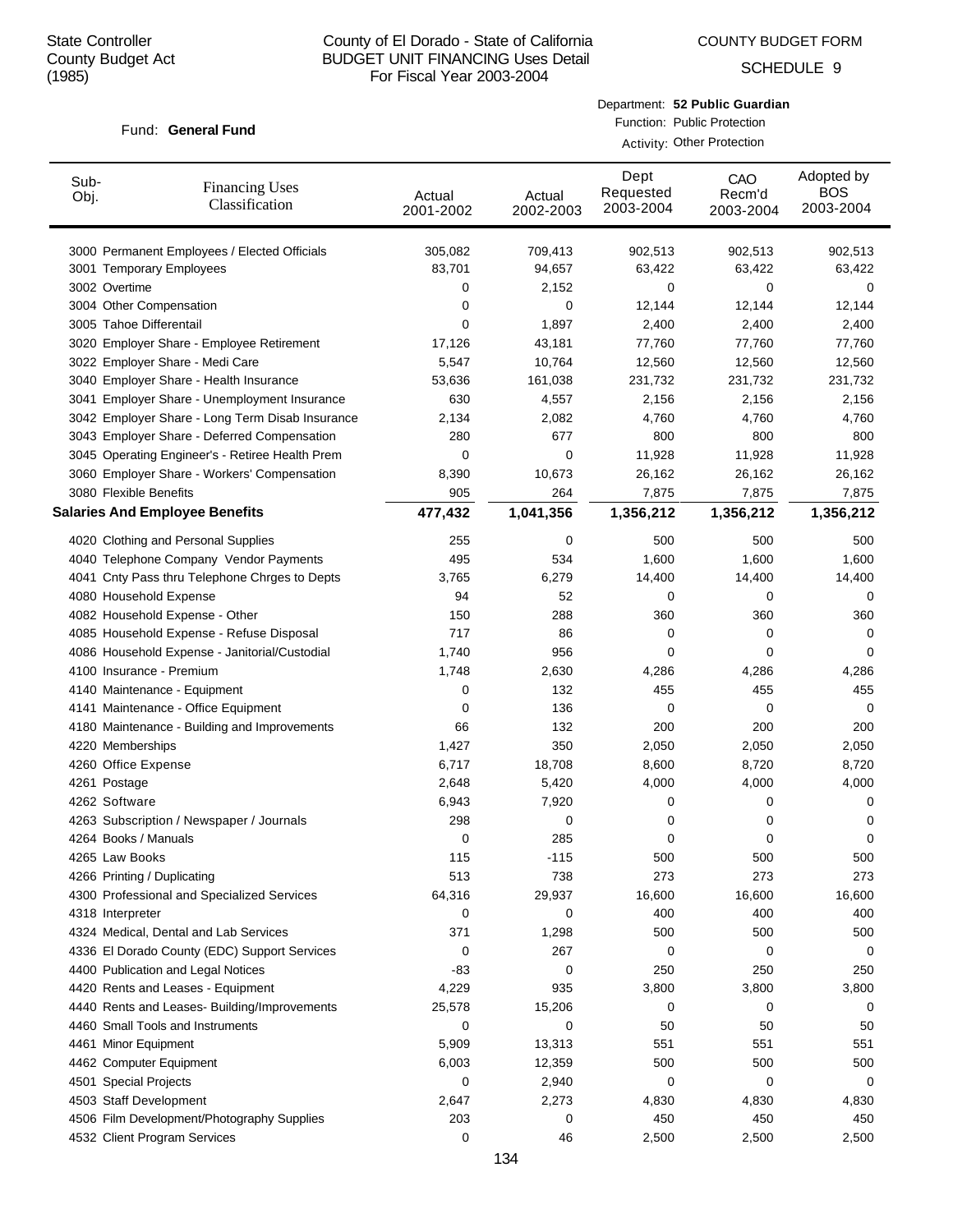COUNTY BUDGET FORM

SCHEDULE 9

#### Fund: General Fund

| Department: 52 Public Guardian |
|--------------------------------|
| Function: Public Protection    |

Activity: Other Protection

| Sub-<br>Obj.                 | <b>Financing Uses</b><br>Classification        | Actual<br>2001-2002 | Actual<br>2002-2003 | Dept<br>Requested<br>2003-2004 | CAO<br>Recm'd<br>2003-2004 | Adopted by<br><b>BOS</b><br>2003-2004 |
|------------------------------|------------------------------------------------|---------------------|---------------------|--------------------------------|----------------------------|---------------------------------------|
|                              | 4600 Transportation and Travel                 | 3,369               | 3,872               | 5,700                          | 5,700                      | 5,700                                 |
|                              | 4601 Volunteer - Transportation and Travel     | 0                   | 0                   | 200                            | 200                        | 200                                   |
|                              | 4602 Employee - Private Auto Mileage           | 7,621               | 8,611               | 7,200                          | 7,200                      | 7,200                                 |
|                              | 4604 Volunteer - Private Auto Mileage          | 0                   | 0                   | 100                            | 100                        | 100                                   |
|                              | 4605 Vehicle - Rent Or Lease                   | 5,329               | 12,018              | 15,054                         | 15,054                     | 15,054                                |
| 4606 Fuel Purchases          |                                                | 834                 | 2,782               | 5,320                          | 5,320                      | 5,320                                 |
|                              | 4607 Rent or Lease: Mileage Rate Rebate        | 0                   | 0                   | 0                              | $-9,903$                   | $-9,903$                              |
| 4620 Utilities               |                                                | 6,044               | 1,490               | 0                              | 0                          | 0                                     |
| <b>Services And Supplies</b> |                                                | 160,057             | 151,879             | 101,229                        | 91,446                     | 91,446                                |
|                              | 5000 Support and Care of Persons               | 0                   | 823,981             | 1,040,000                      | 1,039,603                  | 1,039,603                             |
|                              | 5300 Interfund Expenditures                    | 16,215              | 102,618             | 395,254                        | 395,254                    | 395,254                               |
| 5306 Central Duplicating     |                                                | 0                   | 352                 | 0                              | 0                          | 0                                     |
|                              | 5312 Internet Connect Charges - (IS)           | 0                   | 10                  | 0                              | 0                          | 0                                     |
|                              | 5318 InterFnd: Maint Buildg & Imprvmnts        | 0                   | 90                  | 0                              | 0                          | 0                                     |
| <b>Other Charges</b>         |                                                | 16,215              | 927,052             | 1,435,254                      | 1,434,857                  | 1,434,857                             |
|                              | 6042 Fixed Assets - Computer Sys Equipment     | 16,639              | 30,683              | 0                              | 0                          | 0                                     |
| <b>Fixed Assets</b>          |                                                | 16,639              | 30,683              | 0                              | 0                          | $\bf{0}$                              |
|                              | 7001 Operating Transfers Out: Fleet            | 0                   | 0                   | 6,000                          | 6,000                      | 6,000                                 |
| <b>Other Financing Uses</b>  |                                                | $\bf{0}$            | 0                   | 6,000                          | 6,000                      | 6,000                                 |
| 7200 Intrafund Transfers     |                                                | 10                  | $-741,296$          | 0                              | $-1,039,603$               | $-1,039,603$                          |
|                              | 7220 Telephone Equipment and Support           | 1,759               | 8,842               | 11,700                         | 11,700                     | 11,700                                |
|                              | 7222 Purchasing and Courier Services           | 25                  | 0                   | 867                            | 867                        | 867                                   |
| 7223 Mail Service            |                                                | 1,181               | 1,180               | 1,285                          | 1,285                      | 1,285                                 |
| 7224 Stores Support          |                                                | 836                 | 460                 | 0                              | 0                          | 0                                     |
| 7225 Central Duplicating     |                                                | 674                 | 1,077               | 700                            | 700                        | 700                                   |
|                              | 7226 Lease Administration Fee - (GS)           | 1,480               | 370                 | 2,853                          | 2,853                      | 2,853                                 |
|                              | 7227 Internal Data Processing - (IS)           | 30,611              | 38,143              | 40,467                         | 40,467                     | 40,467                                |
|                              | 7228 Internet Connect Charges -(IS)            | 266                 | 404                 | 0                              | 0                          | 0                                     |
|                              | 7229 Intrafund Transfer: PC Support            | 202                 | 225                 | 1,000                          | 1,000                      | 1,000                                 |
|                              | 7230 Intrafund Transfer: IS Software           | 0                   | 75                  | 0                              | 0                          | 0                                     |
|                              | 7234 Intrafnd: Network Support                 | 0                   | 0                   | 22,152                         | 22,152                     | 22,152                                |
|                              | <b>Intrafund Transfers - only General Fund</b> | 37,044              | $-690,521$          | 81,024                         | -958,579                   | $-958,579$                            |
|                              | <b>Total Financing Uses</b>                    | 707,387             | 1,460,449           | 2,979,719                      | 1,929,936                  | 1,929,936                             |
|                              | <b>Less Department Estimated Revenues</b>      | 399,736             | 904,611             | 1,488,883                      | 1,488,883                  | 1,488,883                             |
|                              |                                                | 307,651             | 555,837             | 1,490,836                      | 441,053                    | 441,053                               |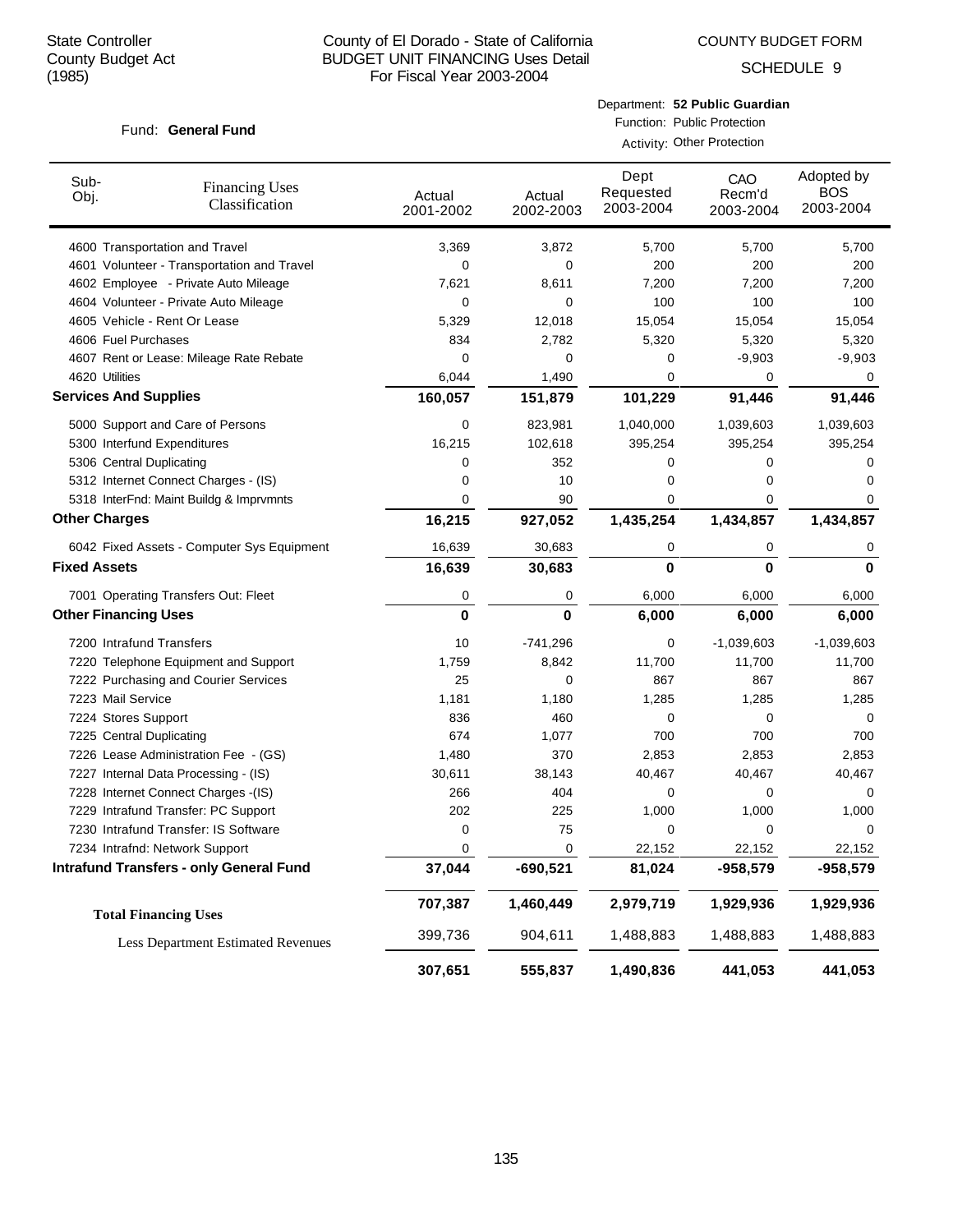Fund: Community Services

## County of El Dorado - State of California BUDGET UNIT FINANCING Uses Detail For Fiscal Year 2003-2004

#### COUNTY BUDGET FORM

SCHEDULE 9

#### Department: **52 Community Services**

Function: Public Assistance Activity: Other Assistance

| Sub-<br>Obj. | <b>Financing Uses</b><br>Classification         | Actual    | Actual    | Dept<br>Requested | CAO<br>Recm'd | Adopted by<br><b>BOS</b> |
|--------------|-------------------------------------------------|-----------|-----------|-------------------|---------------|--------------------------|
|              |                                                 | 2001-2002 | 2002-2003 | 2003-2004         | 2003-2004     | 2003-2004                |
|              |                                                 |           |           |                   |               |                          |
|              | 3000 Permanent Employees / Elected Officials    | 2,077,510 | 2,030,983 | 2,383,129         | 2,528,445     | 2,528,445                |
|              | 3001 Temporary Employees                        | 192,072   | 197,258   | 51,086            | 51,086        | 51,086                   |
|              | 3002 Overtime                                   | 8,822     | 7,286     | 0                 | 0             | 0                        |
|              | 3004 Other Compensation                         | 0         | 11,418    | 0                 | 0             | 0                        |
|              | 3005 Tahoe Differentail                         | 14,340    | 15,927    | 18,000            | 18,000        | 18,000                   |
|              | 3006 Bilingual Pay                              | 8,094     | 7,555     | 8,320             | 8,320         | 8,320                    |
|              | 3020 Employer Share - Employee Retirement       | 104,922   | 111,596   | 199,726           | 205,976       | 205,976                  |
|              | 3022 Employer Share - Medi Care                 | 28,980    | 28,642    | 29,824            | 31,931        | 31,931                   |
|              | 3040 Employer Share - Health Insurance          | 398,997   | 488,132   | 596,794           | 654,628       | 654,628                  |
|              | 3041 Employer Share - Unemployment Insurance    | 3,679     | 12,126    | 5,712             | 6,061         | 6,061                    |
|              | 3042 Employer Share - Long Term Disab Insurance | 14,353    | 14,320    | 12,621            | 13,391        | 13,391                   |
|              | 3043 Employer Share - Deferred Compensation     | 2,177     | 4,706     | 7,641             | 7,641         | 7,641                    |
|              | 3045 Operating Engineer's - Retiree Health Prem | 0         | 0         | 82,201            | 82,201        | 82,201                   |
|              | 3060 Employer Share - Workers' Compensation     | 28,868    | 32,533    | 53,962            | 53,962        | 53,962                   |
|              | 3080 Flexible Benefits                          | 16,701    | 14,419    | 28,125            | 28,125        | 28,125                   |
|              | <b>Salaries And Employee Benefits</b>           | 2,899,515 | 2,976,900 | 3,477,140         | 3,689,766     | 3,689,766                |
|              | 4020 Clothing and Personal Supplies             | 0         | 94        | 350               | 350           | 350                      |
|              | 4040 Telephone Company Vendor Payments          | 910       | 990       | 1,200             | 1,200         | 1,200                    |
|              | 4041 Cnty Pass thru Telephone Chrges to Depts   | 13,035    | 25,163    | 28,700            | 29,700        | 29,700                   |
|              | 4060 Food and Food Products                     | 317,841   | 314,977   | 321,115           | 321,115       | 321,115                  |
|              | 4080 Household Expense                          | 4,668     | 7,953     | 9,000             | 9,000         | 9,000                    |
|              | 4081 Household Expense - Paper Goods            | 23,831    | 27,496    | 19,250            | 19,250        | 19,250                   |
|              | 4082 Household Expense - Other                  | 10,576    | 8,411     | 11,481            | 11,481        | 11,481                   |
|              | 4083 Household Expense - Laundry                | 9,431     | 8,534     | 9,700             | 9,700         | 9,700                    |
|              | 4084 Household Expense - Expendable Equipment   | 2,809     | 2,965     | 5,650             | 5,650         | 5,650                    |
|              | 4085 Household Expense - Refuse Disposal        | 4,236     | 4,699     | 3,809             | 3,809         | 3,809                    |
|              | 4086 Household Expense - Janitorial/Custodial   | 0         | 3,389     | 4,464             | 4,464         | 4,464                    |
|              | 4087 Household Expense - Exterm/Fumigation Serv | 0         | 76        | 0                 | 0             | 0                        |
|              | 4100 Insurance - Premium                        | 14,344    | 15,101    | 14,718            | 14,718        | 14,718                   |
|              | 4101 Insurance - Additional Liability           | 0         | 0         | 6,600             | 6,600         | 6,600                    |
|              | 4140 Maintenance - Equipment                    | 2,909     | 2,066     | 3,525             | 3,525         | 3,525                    |
|              | 4141 Maintenance - Office Equipment             | 152       | 115       | 450               | 450           | 450                      |
|              | 4160 Maintenance Vehicles - Service Contract    | 2,926     | 577       | 4,100             | 4,100         | 4,100                    |
|              | 4162 Maintenance Vehicles - Supplies            | 996       | 8,330     | 0                 | 0             | 0                        |
|              | 4164 Maintenance Vehicles - Tires and Tubes     | 441       | 8         | 1,020             | 1,020         | 1,020                    |
|              | 4180 Maintenance - Building and Improvements    | 600       | 380       | 1,200             | 1,200         | 1,200                    |
|              | 4182 Maintenance - Rental Property              | 2,218     | 500       | 0                 | 0             | 0                        |
|              | 4200 Medical, Dental and Laboratory Supplies    | 0         | 98        | 125               | 125           | 125                      |
|              | 4220 Memberships                                | 7,395     | 8,350     | 5,010             | 5,010         | 5,010                    |
|              | 4221 Memberships - Legislative Advocacy         | 325       | 1,948     | 3,925             | 3,925         | 3,925                    |
|              | 4240 Miscellaneous Expense                      | 0         | 18        | 0                 | 0             | 0                        |
|              | 4260 Office Expense                             | 19,876    | 16,284    | 35,889            | 38,389        | 38,389                   |
|              | 4261 Postage                                    | 17,507    | 16,774    | 19,790            | 21,790        | 21,790                   |
|              | 4262 Software                                   | 21,778    | 11,931    | 1,070             | 1,070         | 1,070                    |
|              | 4263 Subscription / Newspaper / Journals        | 4,357     | 3,449     | 1,280             | 1,280         | 1,280                    |
|              | 4264 Books / Manuals                            | 2,166     | 743       | 1,900             | 1,900         | 1,900                    |
|              | 4265 Law Books                                  | 429       | 661       | 400               | 400           | 400                      |
|              | 4266 Printing / Duplicating                     | 8,172     | 8,769     | 5,000             | 5,000         | 5,000                    |
|              |                                                 |           |           |                   |               |                          |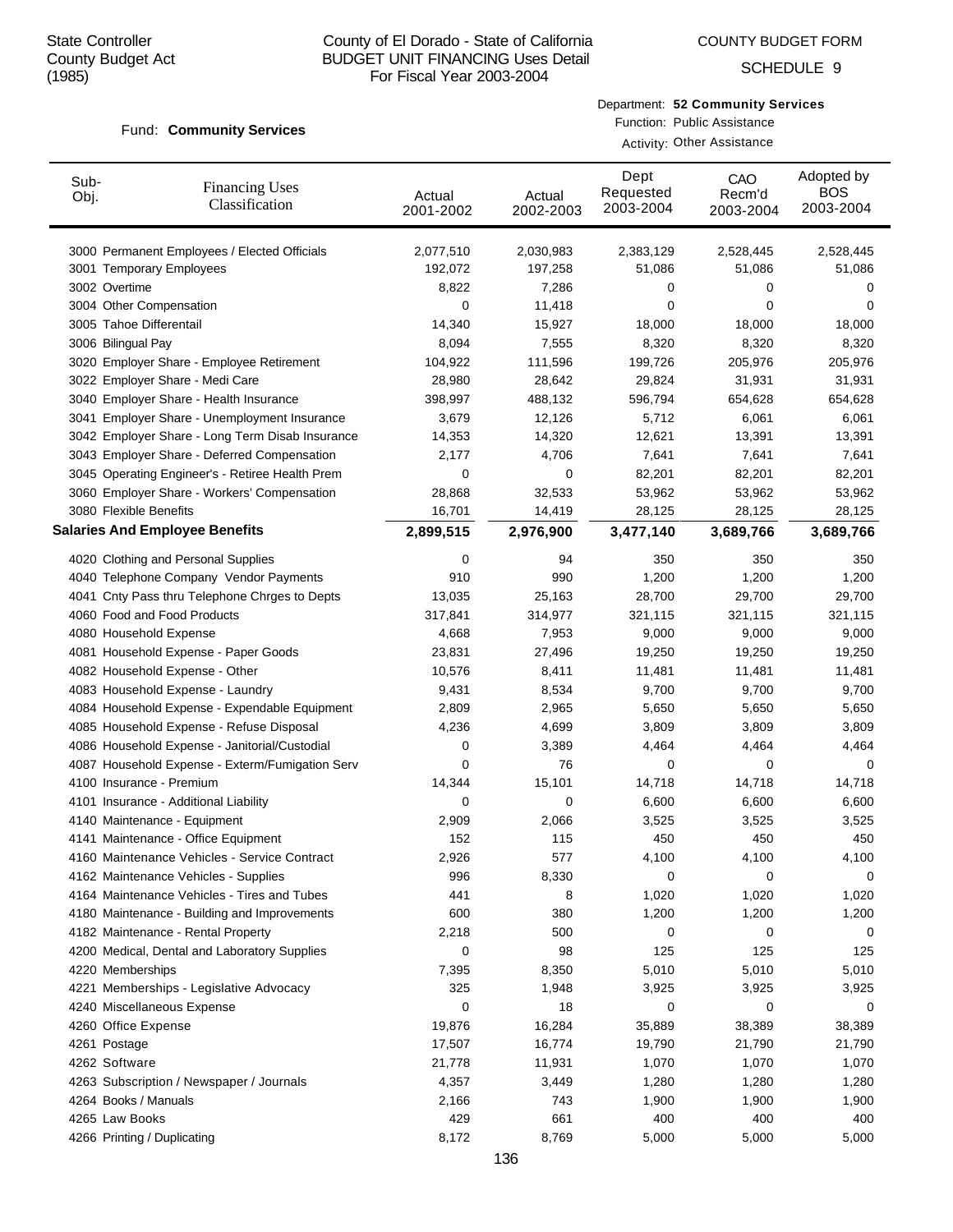Fund: Community Services

#### County of El Dorado - State of California BUDGET UNIT FINANCING Uses Detail For Fiscal Year 2003-2004

SCHEDULE 9

## Department: **52 Community Services**

Function: Public Assistance Activity: Other Assistance

| Sub-<br>Obj. | <b>Financing Uses</b><br>Classification                               | Actual<br>2001-2002 | Actual<br>2002-2003 | Dept<br>Requested<br>2003-2004 | CAO<br>Recm'd<br>2003-2004 | Adopted by<br><b>BOS</b><br>2003-2004 |
|--------------|-----------------------------------------------------------------------|---------------------|---------------------|--------------------------------|----------------------------|---------------------------------------|
|              | 4300 Professional and Specialized Services                            | 79,827              | 68,201              | 415,802                        | 480,802                    | 480,802                               |
|              | 4306 Collection Services                                              | 420                 | 0                   | 0                              | 0                          | 0                                     |
|              | 4313 Legal Services                                                   | 187                 | 144                 | 200                            | 200                        | 200                                   |
|              | 4324 Medical, Dental and Lab Services                                 | 1,428               | 3,200               | 0                              | 0                          | 0                                     |
|              | 4400 Publication and Legal Notices                                    | 338                 | 585                 | 700                            | 800                        | 800                                   |
|              | 4420 Rents and Leases - Equipment                                     | 14,957              | 13,619              | 15,410                         | 15,410                     | 15,410                                |
|              | 4440 Rents and Leases- Building/Improvements                          | 1,644,216           | 1,907,579           | 2,824,314                      | 2,824,314                  | 2,824,314                             |
|              | 4460 Small Tools and Instruments                                      | 683                 | 299                 | 1,000                          | 3,000                      | 3,000                                 |
|              | 4461 Minor Equipment                                                  | 13,190              | 11,881              | 4,181                          | 5,581                      | 5,581                                 |
|              | 4462 Computer Equipment                                               | 30,243              | 30,757              | 5,700                          | 5,700                      | 5,700                                 |
|              | 4463 Telephone and Radio Equipment                                    | 53                  | 0                   | 0                              | 0                          | 0                                     |
|              | 4500 Special Departmental Expense                                     | 32                  | 4                   | 0                              | 0                          | 0                                     |
|              | 4501 Special Projects                                                 | 1,144,845           | 2,276,092           | 4,554,073                      | 4,980,173                  | 4,980,173                             |
|              | 4503 Staff Development                                                | 13,814              | 7,692               | 15,355                         | 15,355                     | 15,355                                |
|              | 4506 Film Development/Photography Supplies                            | 53                  | 135                 | 245                            | 245                        | 245                                   |
|              | 4520 Housing Assistance Pymt (HAP) - Rentals                          | 0                   | 0                   | 35,760                         | 35,760                     | 35,760                                |
|              | 4521 Housing Assist Pymt- Rent Other Cnty                             | 22,131              | 9,092               | 20,100                         | 20,100                     | 20,100                                |
|              | 4522 Housing Assist Pymt- Portable Admin Fee                          | 2,081               | 1,088               | 2,700                          | 2,700                      | 2,700                                 |
|              | 4523 Housing Assist Pymt- Housing Damage Claim                        | 0                   | 0                   | 1,000                          | 1,000                      | 1,000                                 |
|              | 4524 Family Self Sufficiency (FSS) Escrow Accnt                       | 58,096              | 36,633              | 79,200                         | 79,200                     | 79,200                                |
|              | 4532 Client Program Services                                          | 519,455             | 397,032             | 460,500                        | 460,500                    | 460,500                               |
|              | 4533 Client Medical Services                                          | 570                 | 1,815               | 0                              | 0                          | 0                                     |
|              | 4535 Hap - Utility Reimbursement                                      | 0                   | 2,990               | 0                              | 0                          | 0                                     |
|              | 4600 Transportation and Travel                                        | 16,573              | 12,616              | 23,415                         | 23,415                     | 23,415                                |
|              | 4601 Volunteer - Transportation and Travel                            | 691                 | 24                  | 150                            | 150                        | 150                                   |
|              | 4602 Employee - Private Auto Mileage                                  | 15,646              | 15,029              | 18,283                         | 18,783                     | 18,783                                |
|              | 4604 Volunteer - Private Auto Mileage<br>4605 Vehicle - Rent Or Lease | 27,208              | 26,144              | 22,992<br>42,747               | 22,992                     | 22,992<br>42,747                      |
|              | 4606 Fuel Purchases                                                   | 18,528<br>6,173     | 31,576              |                                | 42,747                     |                                       |
|              | 4607 Rent or Lease: Mileage Rate Rebate                               | 0                   | 9,931<br>0          | 11,973<br>0                    | 11,973<br>0                | 11,973<br>$-21,954$                   |
|              | 4620 Utilities                                                        | 52,399              | 61,779              | 66,017                         | 66,017                     | 66,017                                |
|              | <b>Services And Supplies</b>                                          | 4,177,761           | 5,426,788           | 9,142,538                      | 9,643,138                  | 9,621,184                             |
|              |                                                                       |                     |                     |                                |                            |                                       |
|              | 5100 Interest On Other Long Term Debt                                 | 0                   | 45,000              | 0                              | 0                          | 0                                     |
|              | 5300 Interfund Expenditures                                           | 5,284               | 82,376              | 61,523                         | 61,523                     | 61,523                                |
|              | 5301 Telephone Equipment and Support                                  | 16,386              | 56,361              | 21,850                         | 21,850                     | 21,850                                |
|              | 5303 Purchasing and Courier Service                                   | 0                   | 0                   | 10,002                         | 10,002                     | 10,002                                |
|              | 5304 Mail Service                                                     | 2,147               | 2,273               | 2,602                          | 2,602                      | 2,602                                 |
|              | 5305 Stores Support                                                   | 5,606               | 5,608               | 0                              | 0                          | 0                                     |
|              | 5306 Central Duplicating                                              | 8,907               | 9,617               | 9,313                          | 9,313                      | 9,313                                 |
|              | 5307 Lease Administration Fee - (GS)                                  | 465                 | 1,863               | 1,939                          | 1,939                      | 1,939                                 |
|              | 5308 Internal Data Processing - (IS)                                  | 93,590              | 119,002             | 67,114                         | 67,114                     | 67,114                                |
|              | 5312 Internet Connect Charges - (IS)                                  | 1,676               | 2,282               | 0                              | 0                          | 0                                     |
|              | 5314 Interfund: PC Support                                            | 434                 | 30                  | 2,125                          | 2,125                      | 2,125                                 |
|              | 5315 Interfund: IS Software                                           | 375                 | 500                 | 0                              | 0                          | 0                                     |
|              | 5318 InterFnd: Maint Buildg & Imprvmnts                               | 9,684               | 5,734               | 5,300                          | 5,300                      | 5,300                                 |
|              | 5320 Interfnd: Network Support                                        | 0                   | 0                   | 36,731                         | 36,731                     | 36,731                                |
|              | <b>Other Charges</b>                                                  | 144,553             | 330,646             | 218,499                        | 218,499                    | 218,499                               |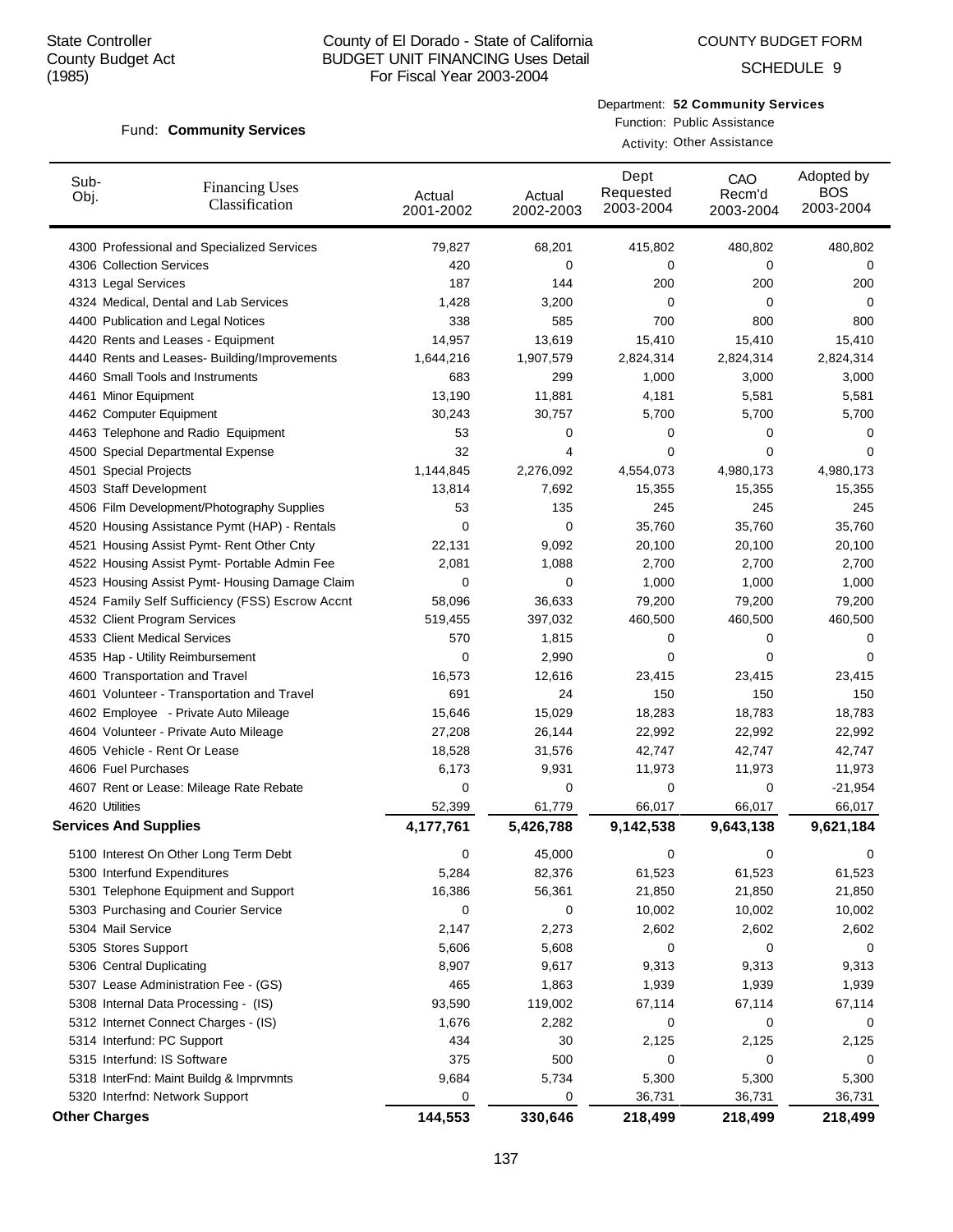SCHEDULE 9

#### Fund: Community Services

Function: Public Assistance Activity: Other Assistance

| Sub-<br>Obj.                                   | <b>Financing Uses</b><br>Classification                            | Actual<br>2001-2002 | Actual<br>2002-2003 | Dept<br>Requested<br>2003-2004 | CAO<br>Recm'd<br>2003-2004 | Adopted by<br><b>BOS</b><br>2003-2004 |
|------------------------------------------------|--------------------------------------------------------------------|---------------------|---------------------|--------------------------------|----------------------------|---------------------------------------|
|                                                | 6020 Fixed Assets - Building and Improvement                       | 351,481             | 0                   | 0                              | <sup>0</sup>               | n                                     |
|                                                | 6040 Fixed Assets - Equipment                                      | 10,179              | 9,337               | 11,000                         | 36,000                     | 36,000                                |
|                                                | 6042 Fixed Assets - Computer Sys Equipment                         | 10,914              | 6,948               | 4,550                          | 4,550                      | 4,550                                 |
| <b>Fixed Assets</b>                            |                                                                    | 372,575             | 16,285              | 15,550                         | 40,550                     | 40,550                                |
|                                                | 7001 Operating Transfers Out: Fleet                                | 79,183              | 0                   | 0                              | 0                          | 0                                     |
| <b>Other Financing Uses</b>                    |                                                                    | 79,183              | 0                   | 0                              | 0                          | $\bf{0}$                              |
|                                                | 7100 Residual Equity Transfers Out                                 | 110,000             | 0                   | 0                              | 0                          | 0                                     |
| <b>Residual Equity Transfers</b>               |                                                                    | 110,000             | $\bf{0}$            | $\bf{0}$                       | 0                          | $\bf{0}$                              |
| 7200 Intrafund Transfers                       |                                                                    | 0                   | 60                  | 0                              | 0                          | 0                                     |
|                                                | 7226 Lease Administration Fee - (GS)                               | $\Omega$            | 1,488               | 0                              | 0                          | 0                                     |
|                                                | 7250 Intrafund Transfer: Non General Fund Types                    | 3,127               | $-33$               | 0                              | 0                          | 0                                     |
| <b>Intrafund Transfers - only General Fund</b> |                                                                    | 3,127               | 1,515               | $\bf{0}$                       | 0                          | 0                                     |
|                                                | 9007 Allocated Administration                                      | $-569$              | 0                   | 0                              | 0                          | 0                                     |
|                                                | 9008 Allocated Salaries and Benefits                               | 569                 | 0                   | 0                              | 0                          | 0                                     |
| <b>Labor And Costs</b>                         |                                                                    | $\bf{0}$            | 0                   | $\bf{0}$                       | 0                          | 0                                     |
|                                                | <b>Total Financing Uses</b>                                        | 7,786,715           | 8,752,133           | 12,853,727                     | 13,591,953                 | 13,569,999                            |
|                                                | <b>Less Department Estimated Revenues</b>                          | 7,796,592           | 8,784,539           | 12,626,295                     | 13,361,953                 | 13,339,999                            |
|                                                | <b>Department Use of Community</b><br><b>Services Fund Balance</b> | $-9,877$            | $-32,406$           | 227,432                        | 230,000                    | 230,000                               |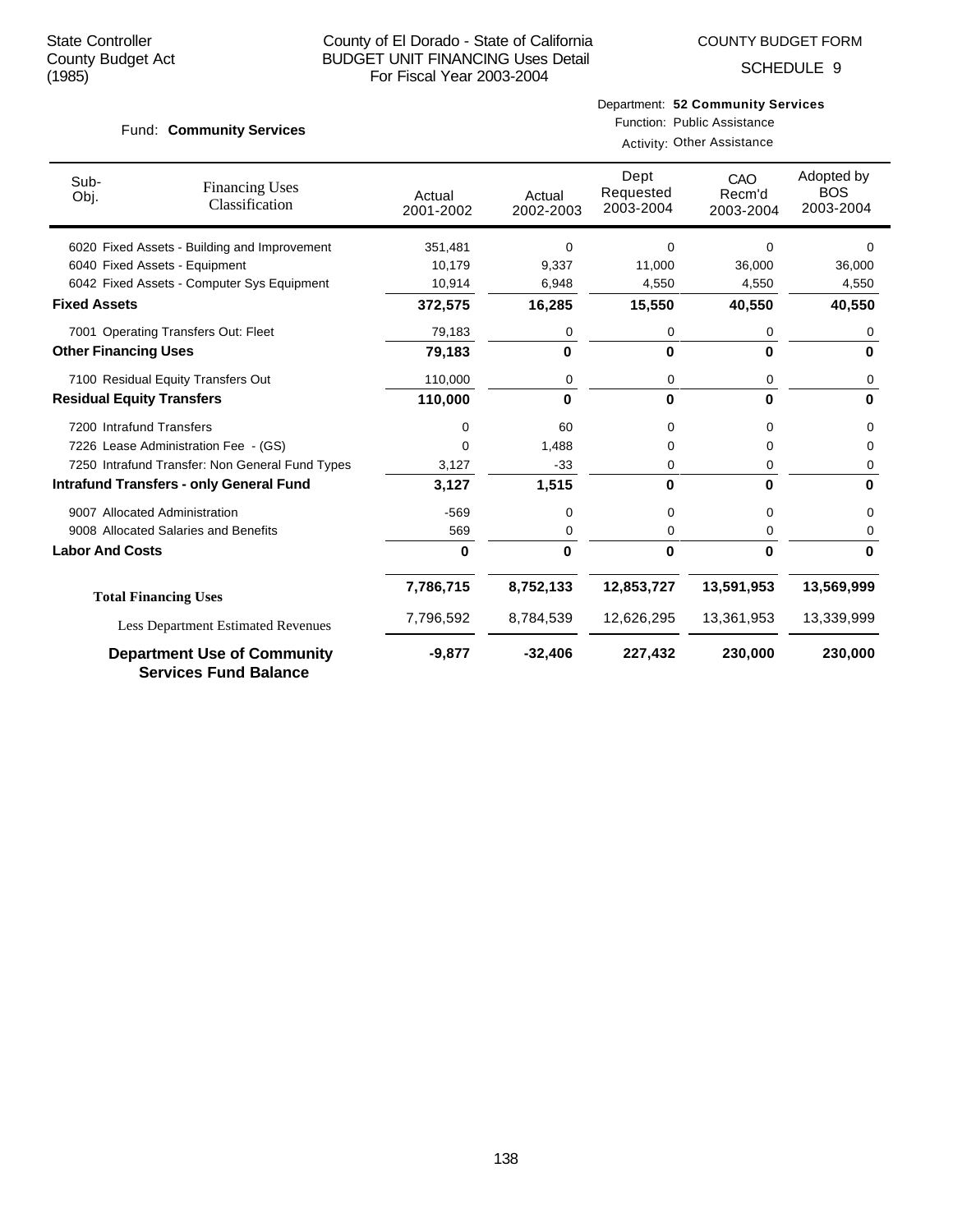COUNTY BUDGET FORM

Department: **60 Library** Function: Education

SCHEDULE 9

#### Fund: General Fund

|              |                                                 |                     | <b>Activity: Library Services</b> |                                |                            |                                       |  |  |  |
|--------------|-------------------------------------------------|---------------------|-----------------------------------|--------------------------------|----------------------------|---------------------------------------|--|--|--|
| Sub-<br>Obj. | <b>Financing Uses</b><br>Classification         | Actual<br>2001-2002 | Actual<br>2002-2003               | Dept<br>Requested<br>2003-2004 | CAO<br>Recm'd<br>2003-2004 | Adopted by<br><b>BOS</b><br>2003-2004 |  |  |  |
|              | 3000 Permanent Employees / Elected Officials    | 962,795             | 1,040,462                         | 1,011,716                      | 1,042,139                  | 1,042,139                             |  |  |  |
|              | 3001 Temporary Employees                        | 100,986             | 103,841                           | 42,600                         | 120,800                    | 120,800                               |  |  |  |
|              | 3002 Overtime                                   | 794                 | 43                                | 0                              | 0                          | 0                                     |  |  |  |
|              | 3004 Other Compensation                         | 0                   | 3,240                             | 0                              | 0                          | 0                                     |  |  |  |
|              | 3005 Tahoe Differentail                         | 10,823              | 12,244                            | 14,400                         | 14,400                     | 14,400                                |  |  |  |
|              | 3006 Bilingual Pay                              | 0                   | 236                               | 0                              | 0                          | 0                                     |  |  |  |
|              | 3020 Employer Share - Employee Retirement       | 54,100              | 59,516                            | 93,439                         | 95,859                     | 95,859                                |  |  |  |
|              | 3022 Employer Share - Medi Care                 | 12,982              | 13,890                            | 10,890                         | 11,257                     | 11,257                                |  |  |  |
|              | 3040 Employer Share - Health Insurance          | 184,593             | 230,196                           | 261,724                        | 269,404                    | 269,404                               |  |  |  |
|              | 3041 Employer Share - Unemployment Insurance    | 1,798               | 6,287                             | 2,577                          | 2,638                      | 2,638                                 |  |  |  |
|              | 3042 Employer Share - Long Term Disab Insurance | 6,136               | 6,182                             | 5,692                          | 5,826                      | 5,826                                 |  |  |  |
|              | 3043 Employer Share - Deferred Compensation     | 800                 | 1,704                             | 2,130                          | 2,130                      | 2,130                                 |  |  |  |
|              | 3046 Retiree Health: Defined Contributions      | 0                   | 0                                 | 35,372                         | 33,030                     | 33,030                                |  |  |  |
|              | 3060 Employer Share - Workers' Compensation     | 42,713              | 50,306                            | 62,133                         | 62,133                     | 62,133                                |  |  |  |
|              | 3080 Flexible Benefits                          | 3,191               | 3,372                             | 3,375                          | 3,375                      | 3,375                                 |  |  |  |
|              | <b>Salaries And Employee Benefits</b>           | 1,381,710           | 1,531,519                         | 1,546,047                      | 1,662,990                  | 1,662,990                             |  |  |  |
|              | 4040 Telephone Company Vendor Payments          | 115                 | 179                               | 200                            | 200                        | 200                                   |  |  |  |
|              | 4041 Cnty Pass thru Telephone Chrges to Depts   | 22,134              | 13,250                            | 16,850                         | 18,410                     | 18,410                                |  |  |  |
|              | 4080 Household Expense                          | 15                  | 0                                 | 0                              | 0                          | 0                                     |  |  |  |
|              | 4082 Household Expense - Other                  | 0                   | 0                                 | 0                              | 180                        | 180                                   |  |  |  |
|              | 4085 Household Expense - Refuse Disposal        | 1,652               | 1,666                             | 1,550                          | 1,550                      | 1,550                                 |  |  |  |
|              | 4086 Household Expense - Janitorial/Custodial   | 13,052              | 13,398                            | 13,088                         | 15,088                     | 11,500                                |  |  |  |
|              | 4100 Insurance - Premium                        | 5,148               | 5,900                             | 7,759                          | 7,759                      | 7,759                                 |  |  |  |
|              | 4140 Maintenance - Equipment                    | 711                 | 1,182                             | 2,650                          | 2,650                      | 2,650                                 |  |  |  |
|              | 4160 Maintenance Vehicles - Service Contract    | 0                   | 290                               | 500                            | 500                        | 500                                   |  |  |  |
|              | 4180 Maintenance - Building and Improvements    | 1,231               | 4,325                             | 2,450                          | 2,450                      | 2,450                                 |  |  |  |
|              | 4220 Memberships                                | 5,475               | 5,468                             | 5,500                          | 5,500                      | 5,500                                 |  |  |  |
|              | 4221 Memberships - Legislative Advocacy         | 745                 | 895                               | 585                            | 585                        | 585                                   |  |  |  |
|              | 4260 Office Expense                             | 26,713              | 26,114                            | 30,700                         | 30,700                     | 30,700                                |  |  |  |
|              | 4261 Postage                                    | 6,745               | 7,187                             | 5,620                          | 5,620                      | 5,620                                 |  |  |  |
|              | 4262 Software                                   | 59                  | 1,183                             | 0                              | 0                          | 0                                     |  |  |  |
|              | 4266 Printing / Duplicating                     | 10                  | O                                 | 0                              | O                          | 0                                     |  |  |  |
|              | 4300 Professional and Specialized Services      | 83,605              | 80,280                            | 77,900                         | 83,700                     | 83,700                                |  |  |  |
|              | 4324 Medical, Dental and Lab Services           | 1,943               | 1,547                             | 1,500                          | 1,500                      | 1,500                                 |  |  |  |
|              | 4400 Publication and Legal Notices              | 564                 | 343                               | 200                            | 200                        | 200                                   |  |  |  |
|              | 4420 Rents and Leases - Equipment               | 2,917               | 3,445                             | 3,500                          | 3,500                      | 3,500                                 |  |  |  |
|              | 4440 Rents and Leases- Building/Improvements    | 22,775              | 24,318                            | 24,652                         | 24,652                     | 10,800                                |  |  |  |
|              | 4460 Small Tools and Instruments                | 0                   | 42                                | 0                              | 0                          | 0                                     |  |  |  |
|              | 4461 Minor Equipment                            | 1,591               | 1,559                             | 3,700                          | 4,005                      | 4,005                                 |  |  |  |
|              | 4462 Computer Equipment                         | 8,287               | 21,861                            | 1,450                          | 3,950                      | 3,950                                 |  |  |  |
|              | 4500 Special Departmental Expense               | 70                  | 0                                 | 0                              | 0                          | 0                                     |  |  |  |
|              | 4502 Educational Materials                      | 17,926              | 14                                | 0                              | 0                          | 0                                     |  |  |  |
|              | 4503 Staff Development                          | 1,773               | 2,652                             | 2,400                          | 2,400                      | 2,400                                 |  |  |  |
|              | 4506 Film Development/Photography Supplies      | 75                  | 0                                 | 0                              | 0                          | 0                                     |  |  |  |
|              | 4508 Snow Removal                               | 238                 | 184                               | 0                              | 200                        | 200                                   |  |  |  |
|              | 4516 Library - Circulating Library Books        | 233,993             | 231,833                           | 184,600                        | 199,201                    | 199,029                               |  |  |  |
|              | 4517 Library - Adult / Audio Visual             | 25,264              | 25,959                            | 22,500                         | 30,000                     | 30,000                                |  |  |  |
|              | 4518 Library - Subscriptions                    | 48,216              | 48,016                            | 46,500                         | 51,900                     | 51,900                                |  |  |  |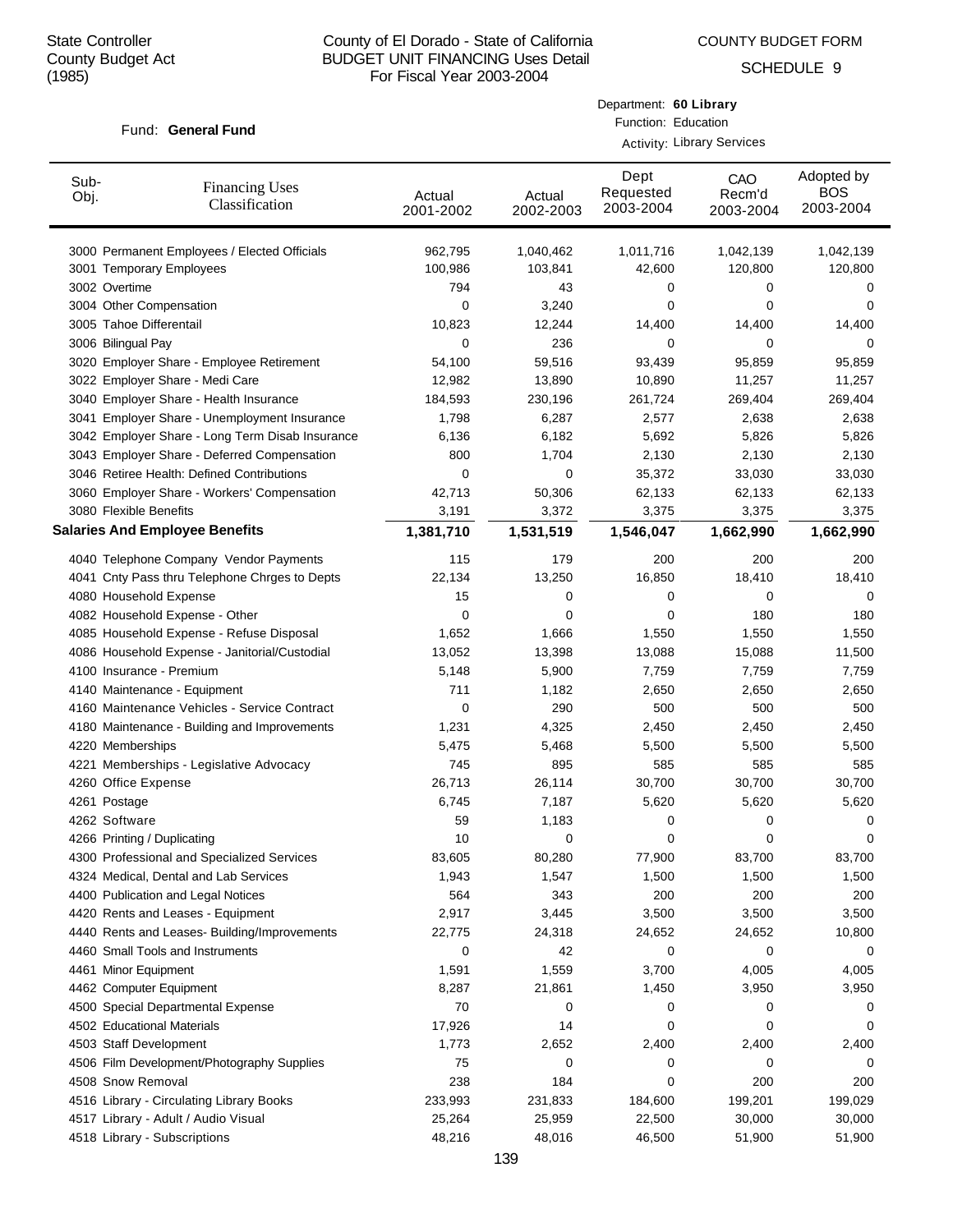COUNTY BUDGET FORM

Department: **60 Library**

SCHEDULE 9

| Fund: General Fund           |                                                |                     | Function: Education               |                                |                            |                                |  |
|------------------------------|------------------------------------------------|---------------------|-----------------------------------|--------------------------------|----------------------------|--------------------------------|--|
|                              |                                                |                     | <b>Activity: Library Services</b> |                                |                            |                                |  |
| Sub-<br>Obj.                 | <b>Financing Uses</b><br>Classification        | Actual<br>2001-2002 | Actual<br>2002-2003               | Dept<br>Requested<br>2003-2004 | CAO<br>Recm'd<br>2003-2004 | Adopted by<br>BOS<br>2003-2004 |  |
|                              | 4519 Library - Microfilm Purchase              | 1,176               | 171                               | 500                            | 500                        | 500                            |  |
| 4529 Software License        |                                                | 21,887              | 34,599                            | 30,000                         | 30,000                     | 30,000                         |  |
|                              | 4600 Transportation and Travel                 | 3,402               | 3,993                             | 2,000                          | 2,000                      | 2,000                          |  |
|                              | 4602 Employee - Private Auto Mileage           | 3,168               | 2,609                             | 3,000                          | 3,000                      | 3,000                          |  |
| 4606 Fuel Purchases          |                                                | 154                 | 1,661                             | 1,500                          | 1,500                      | 1,500                          |  |
| 4620 Utilities               |                                                | 51,114              | 55,015                            | 51,199                         | 53,298                     | 50,949                         |  |
| <b>Services And Supplies</b> |                                                | 613,943             | 621,137                           | 544,553                        | 586,698                    | 566,737                        |  |
|                              | 5300 Interfund Expenditures                    | 501                 | 2,464                             | 700                            | 700                        | 700                            |  |
| <b>Other Charges</b>         |                                                | 501                 | 2,464                             | 700                            | 700                        | 700                            |  |
|                              | 6020 Fixed Assets - Building and Improvement   | 5,281               | $\mathbf 0$                       | 0                              | 40,000                     | 40,000                         |  |
|                              | 6022 Fixed Assets - Project Management         | 0                   | 629                               | 0                              | 0                          | $\Omega$                       |  |
|                              | 6023 Fixed Assets - Construction               | 0                   | 400                               | 0                              | 0                          | 0                              |  |
|                              | 6040 Fixed Assets - Equipment                  | 166,595             | $\mathbf 0$                       | 0                              | 0                          | 0                              |  |
|                              | 6042 Fixed Assets - Computer Sys Equipment     | 25,492              | 27,492                            | 24,695                         | 24,695                     | 1,695                          |  |
| <b>Fixed Assets</b>          |                                                | 197,369             | 28,521                            | 24,695                         | 64,695                     | 41,695                         |  |
| 7200 Intrafund Transfers     |                                                | 2,309               | 2,307                             | 586                            | 586                        | 586                            |  |
|                              | 7220 Telephone Equipment and Support           | 7,889               | 7,704                             | 9,750                          | 9,750                      | 9,750                          |  |
|                              | 7222 Purchasing and Courier Services           | 0                   | $\mathbf 0$                       | 2,148                          | 2,148                      | 2,109                          |  |
| 7223 Mail Service            |                                                | 1,924               | 1,621                             | 1,915                          | 1,915                      | 1,915                          |  |
| 7224 Stores Support          |                                                | 2,470               | 2,309                             | 0                              | 0                          | 0                              |  |
| 7225 Central Duplicating     |                                                | 1,300               | 809                               | 800                            | 800                        | 800                            |  |
|                              | 7226 Lease Administration Fee - (GS)           | 7,585               | 6,785                             | 5,752                          | 5,752                      | 5,752                          |  |
|                              | 7227 Internal Data Processing - (IS)           | 28,484              | 28,777                            | 21,004                         | 21,004                     | 21,004                         |  |
|                              | 7228 Internet Connect Charges - (IS)           | 252                 | 2,510                             | 0                              | 0                          | 0                              |  |
|                              | 7229 Intrafund Transfer: PC Support            | 290                 | 180                               | 0                              | $\Omega$                   | 0                              |  |
|                              | 7232 Intrafnd: Maint Bldg & Improvmnts         | 3,322               | 3,271                             | 1,000                          | 1,500                      | 1,500                          |  |
|                              | 7234 Intrafnd: Network Support                 | 0                   | 0                                 | 1,447                          | 1,447                      | 1,447                          |  |
|                              | <b>Intrafund Transfers - only General Fund</b> | 55,826              | 56,273                            | 44,402                         | 44,902                     | 44,863                         |  |
|                              | <b>Total Financing Uses</b>                    | 2,249,348           | 2,239,915                         | 2,160,397                      | 2,359,985                  | 2,316,985                      |  |
|                              | Less Department Estimated Revenues             | 1,687,828           | 1,464,060                         | 1,529,090                      | 1,568,644                  | 1,568,644                      |  |
|                              |                                                | 561,519             | 775,855                           | 631,307                        | 791,341                    | 748,341                        |  |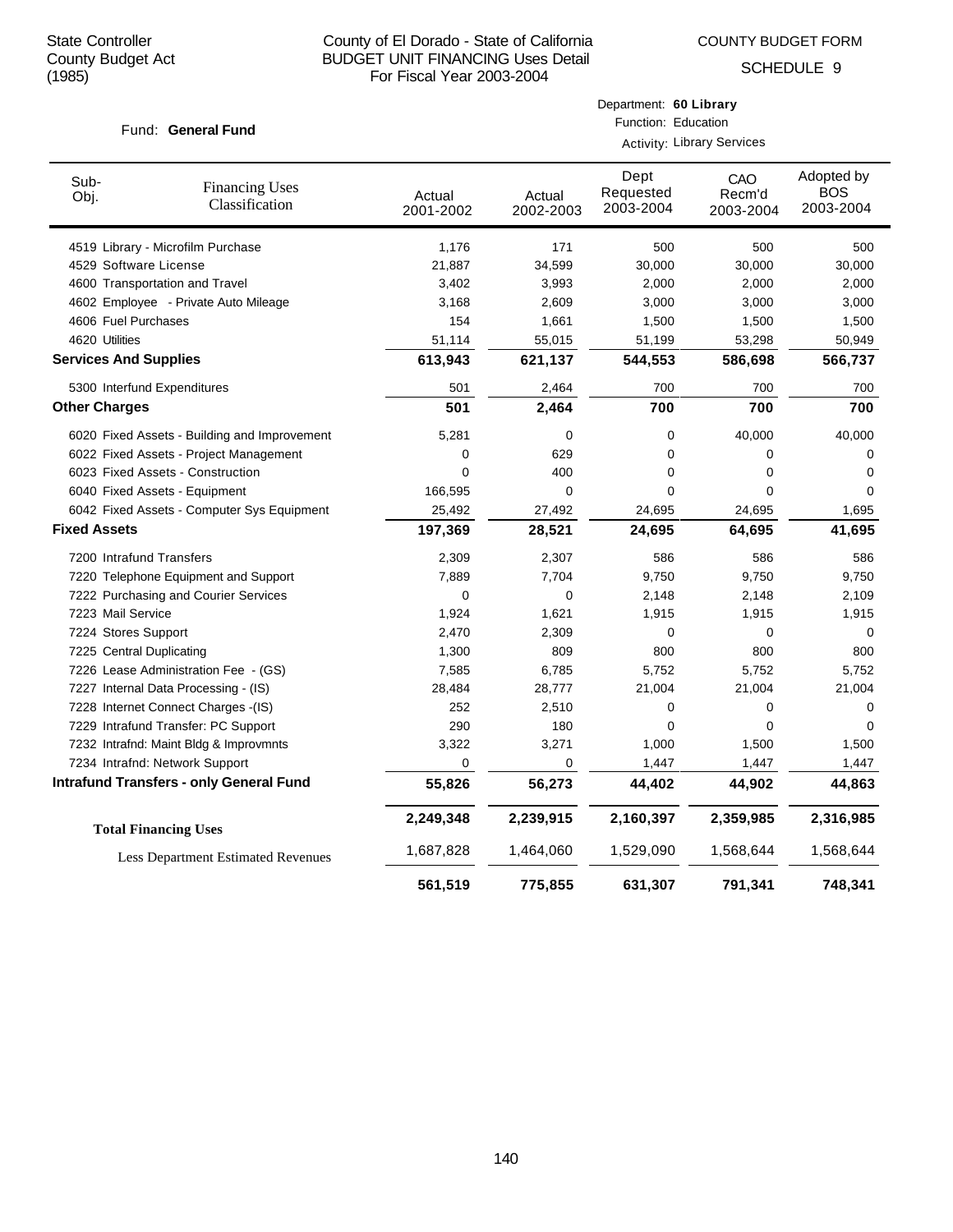Fund: General Fund

## County of El Dorado - State of California BUDGET UNIT FINANCING Uses Detail For Fiscal Year 2003-2004

SCHEDULE 9

#### Department: **61 Univ of CA Cooperative Ext** Function: Education

Activity: Agricultural Education

| Sub-<br>Obj.         | <b>Financing Uses</b><br>Classification         | Actual<br>2001-2002 | Actual<br>2002-2003 | Dept<br>Requested<br>2003-2004 | CAO<br>Recm'd<br>2003-2004 | Adopted by<br><b>BOS</b><br>2003-2004 |
|----------------------|-------------------------------------------------|---------------------|---------------------|--------------------------------|----------------------------|---------------------------------------|
|                      | 3000 Permanent Employees / Elected Officials    | 97,018              | 99,953              | 118,146                        | 118,146                    | 111,146                               |
|                      | 3001 Temporary Employees                        | 9,278               | 2,644               | 0                              | 0                          | 0                                     |
| 3002 Overtime        |                                                 | 26                  | 0                   | 0                              | 0                          | 0                                     |
|                      | 3020 Employer Share - Employee Retirement       | 2,940               | 4,999               | 11,044                         | 11,044                     | 11,044                                |
|                      | 3022 Employer Share - Medi Care                 | 1,598               | 1,527               | 1,713                          | 1,713                      | 1,713                                 |
|                      | 3040 Employer Share - Health Insurance          | 12,655              | 19,135              | 25,192                         | 25,192                     | 25,192                                |
|                      | 3041 Employer Share - Unemployment Insurance    | 280                 | 736                 | 283                            | 283                        | 283                                   |
|                      | 3042 Employer Share - Long Term Disab Insurance | 703                 | 659                 | 626                            | 626                        | 626                                   |
|                      | 3046 Retiree Health: Defined Contributions      | 0                   | 0                   | 4,701                          | 4,701                      | 4,701                                 |
|                      | 3060 Employer Share - Workers' Compensation     | 5,948               | 7,370               | 6,881                          | 6,881                      | 6,881                                 |
|                      | 3080 Flexible Benefits                          | 4,250               | 4,500               | 4,500                          | 4,500                      | 4,500                                 |
|                      | <b>Salaries And Employee Benefits</b>           | 134,697             | 141,524             | 173,086                        | 173,086                    | 166,086                               |
|                      | 4041 Cnty Pass thru Telephone Chrges to Depts   | 3,481               | 1,883               | 3,740                          | 3,740                      | 3,740                                 |
|                      | 4100 Insurance - Premium                        | 955                 | 1,420               | 1,537                          | 1,537                      | 1,537                                 |
|                      | 4260 Office Expense                             | 3,584               | 3,394               | 3,460                          | 3,460                      | 3,460                                 |
|                      | 4420 Rents and Leases - Equipment               | 686                 | 538                 | 2,435                          | 2,435                      | 2,435                                 |
|                      | 4461 Minor Equipment                            | 1,356               | 256                 | 100                            | 100                        | 100                                   |
|                      | 4462 Computer Equipment                         | 1,752               | 1,086               | 1,450                          | 1,450                      | 1,450                                 |
|                      | 4500 Special Departmental Expense               | $-3,132$            | $-2,783$            | 550                            | 550                        | 550                                   |
|                      | 4602 Employee - Private Auto Mileage            | 2,409               | 2,889               | 3,600                          | 3,600                      | 3,600                                 |
|                      | 4643 00/01 Net County Cost Savings              | 0                   | 0                   | 2,591                          | 0                          | 0                                     |
|                      | <b>Services And Supplies</b>                    | 11,089              | 8,683               | 19,463                         | 16,872                     | 16,872                                |
|                      | 5240 Contribution To Non-county Governmental    | 19,748              | 25,268              | 16,519                         | 27,519                     | 27,519                                |
|                      | 5300 Interfund Expenditures                     | 150                 | 50                  | 0                              | 0                          | 0                                     |
| <b>Other Charges</b> |                                                 | 19,898              | 25,318              | 16,519                         | 27,519                     | 27,519                                |
|                      | 7220 Telephone Equipment and Support            | 5,007               | 4,824               | 4,360                          | 4,360                      | 4,360                                 |
|                      | 7223 Mail Service                               | 947                 | 920                 | 984                            | 984                        | 984                                   |
|                      | 7224 Stores Support                             | 338                 | 307                 | 378                            | 378                        | 378                                   |
|                      | 7225 Central Duplicating                        | 3,156               | 3,811               | 2,325                          | 2,325                      | 2,325                                 |
|                      | 7227 Internal Data Processing - (IS)            | 6,290               | 7,160               | 4,590                          | 4,590                      | 4,590                                 |
|                      | 7229 Intrafund Transfer: PC Support             | 566                 | 378                 | 300                            | 300                        | 300                                   |
|                      | 7230 Intrafund Transfer: IS Software            | 1,750               | 0                   | 3,125                          | 3,125                      | 1,350                                 |
|                      | 7232 Intrafnd: Maint Bldg & Improvmnts          | 384                 | 238                 | 70                             | 70                         | 70                                    |
|                      | 7234 Intrafnd: Network Support                  | 0                   | 0                   | 2,894                          | 2,894                      | 2,894                                 |
|                      | <b>Intrafund Transfers - only General Fund</b>  | 18,438              | 17,639              | 19,026                         | 19,026                     | 17,251                                |
|                      | <b>Total Financing Uses</b>                     | 184,122             | 193,163             | 228,094                        | 236,503                    | 227,728                               |
|                      | <b>Less Department Estimated Revenues</b>       | 37,284              | 37,282              | 100                            | 100                        | 100                                   |
|                      |                                                 | 146,838             | 155,881             | 227,994                        | 236,403                    | 227,628                               |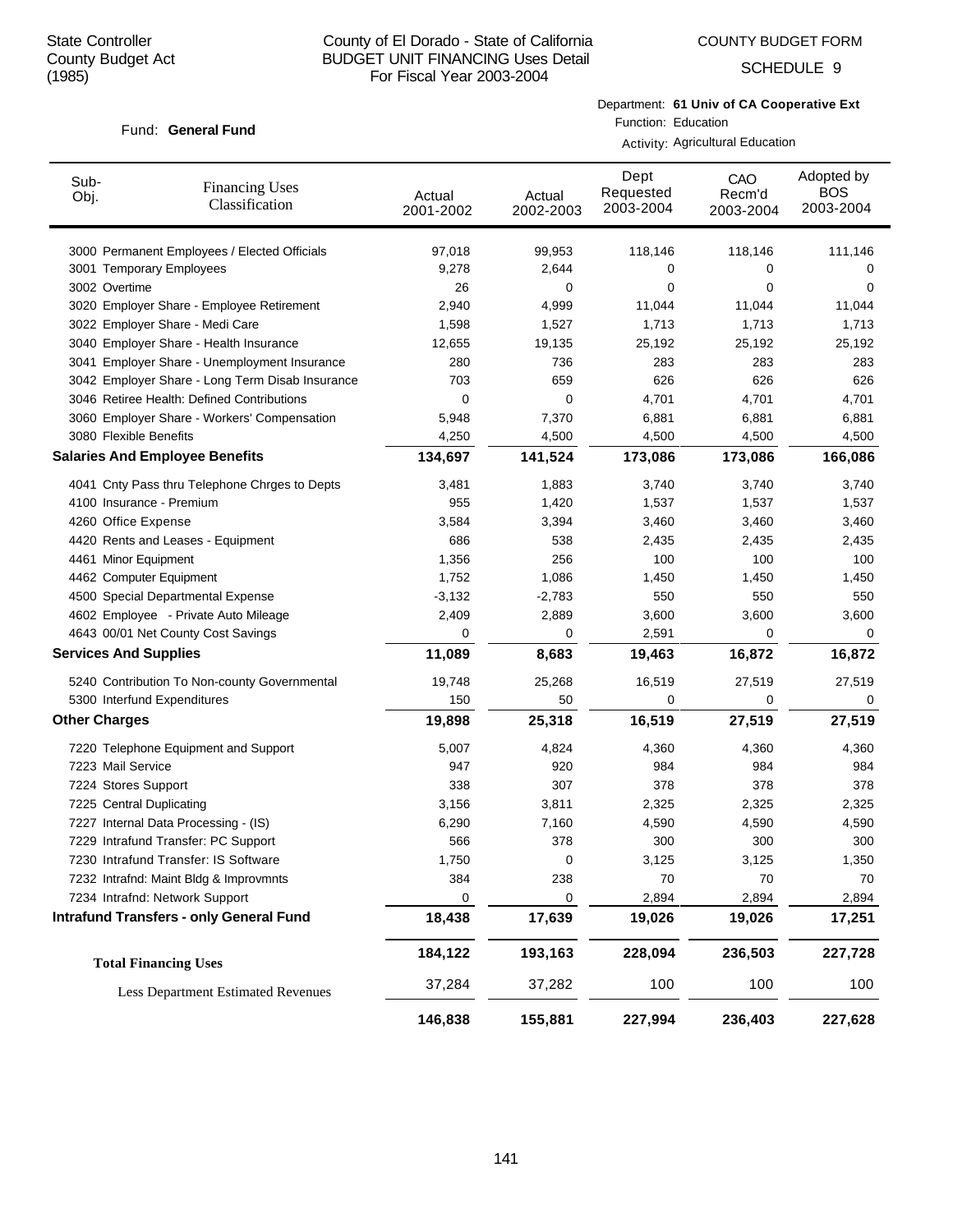COUNTY BUDGET FORM

SCHEDULE 9

|                                                                     | Fund: Fish and Game                       |                     | Department: 70 Fish and Game Preservation<br>Function: Public Protection<br>Activity: Other Protection |                                |                            |                                       |  |  |
|---------------------------------------------------------------------|-------------------------------------------|---------------------|--------------------------------------------------------------------------------------------------------|--------------------------------|----------------------------|---------------------------------------|--|--|
| Sub-<br>Obj.                                                        | <b>Financing Uses</b><br>Classification   | Actual<br>2001-2002 | Actual<br>2002-2003                                                                                    | Dept<br>Requested<br>2003-2004 | CAO<br>Recm'd<br>2003-2004 | Adopted by<br><b>BOS</b><br>2003-2004 |  |  |
| 4500 Special Departmental Expense                                   |                                           | 8,256               | 8,379                                                                                                  | 4,723                          | 4,284                      | 4,284                                 |  |  |
| 4501 Special Projects                                               |                                           | 0                   | -8                                                                                                     | 0                              | 0                          | 0                                     |  |  |
| <b>Services And Supplies</b>                                        |                                           | 8,256               | 8,371                                                                                                  | 4,723                          | 4,284                      | 4,284                                 |  |  |
|                                                                     | <b>Total Financing Uses</b>               | 8,256               | 8,371                                                                                                  | 4,723                          | 4,284                      | 4,284                                 |  |  |
|                                                                     | <b>Less Department Estimated Revenues</b> | 6,064               | 3,681                                                                                                  | 1,320                          | 1,320                      | 1,320                                 |  |  |
| Department Use of Fish and Game<br><b>Fund Balance and Reserves</b> |                                           | 2,192               | 4,690                                                                                                  | 3,403                          | 2,964                      | 2,964                                 |  |  |

142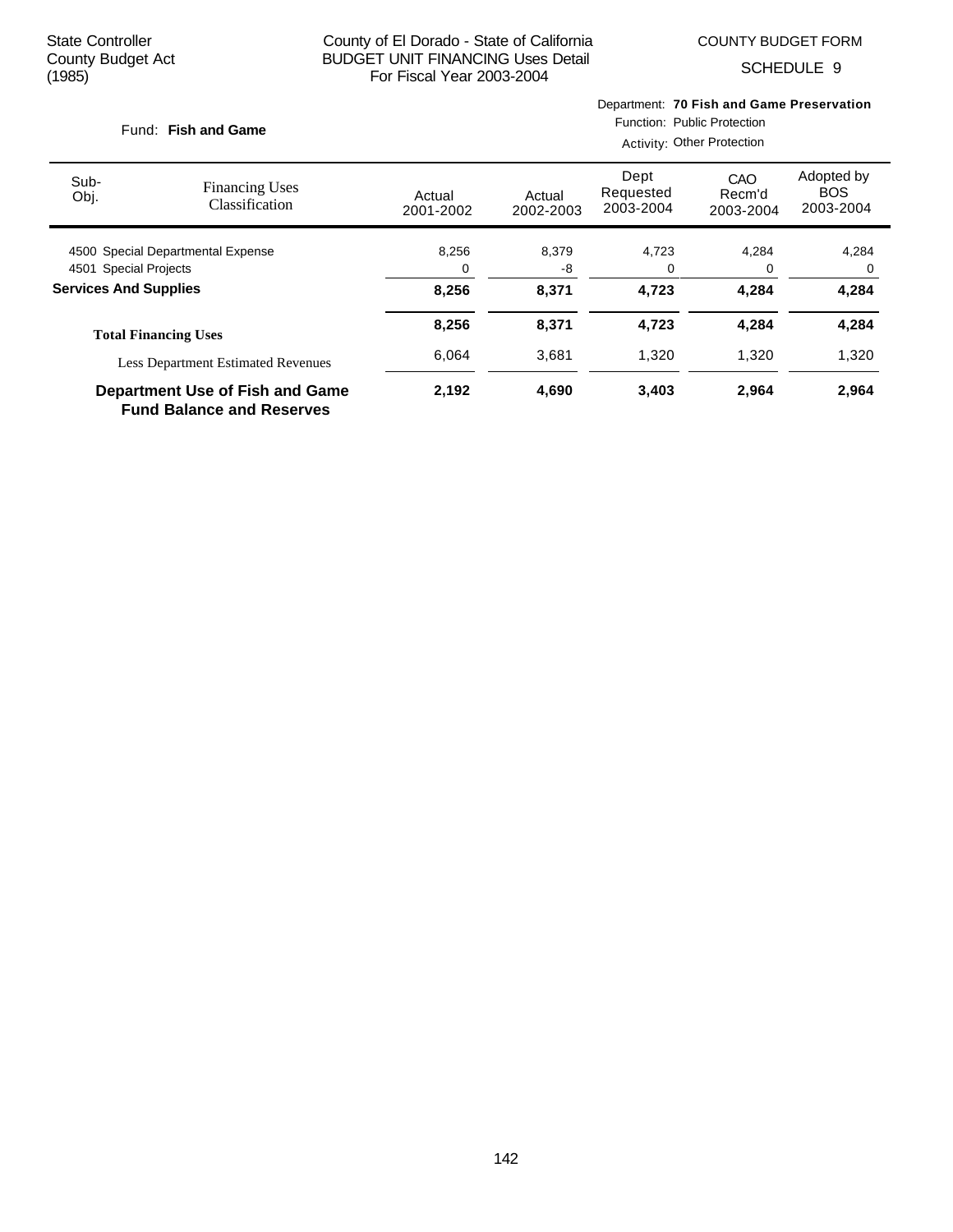Fund: General Fund

## County of El Dorado - State of California BUDGET UNIT FINANCING Uses Detail For Fiscal Year 2003-2004

SCHEDULE 9

## Department: **79 Child Support Services**

Function: Public Protection

|              |                                                 | Activity: Judicial  |                     |                                |                            |                                       |  |  |
|--------------|-------------------------------------------------|---------------------|---------------------|--------------------------------|----------------------------|---------------------------------------|--|--|
| Sub-<br>Obj. | <b>Financing Uses</b><br>Classification         | Actual<br>2001-2002 | Actual<br>2002-2003 | Dept<br>Requested<br>2003-2004 | CAO<br>Recm'd<br>2003-2004 | Adopted by<br><b>BOS</b><br>2003-2004 |  |  |
|              | 3000 Permanent Employees / Elected Officials    | 2,130,454           | 2,636,627           | 2,475,666                      | 2,656,692                  | 2,656,692                             |  |  |
|              | 3001 Temporary Employees                        | 97,062              | 35,668              | 0                              | 0                          | 0                                     |  |  |
|              | 3002 Overtime                                   | 75,835              | 8,128               | 0                              | 23,167                     | 23,167                                |  |  |
|              | 3004 Other Compensation                         | 0                   | 2,993               | 0                              | 0                          | 0                                     |  |  |
|              | 3005 Tahoe Differentail                         | 28,868              | 39,135              | 38,400                         | 38,400                     | 38,400                                |  |  |
|              | 3006 Bilingual Pay                              | 4,007               | 7,205               | 4,160                          | 4,160                      | 4,160                                 |  |  |
|              | 3020 Employer Share - Employee Retirement       | 115,391             | 138,860             | 216,568                        | 230,992                    | 230,992                               |  |  |
|              | 3022 Employer Share - Medi Care                 | 31,537              | 37,603              | 35,181                         | 37,657                     | 37,657                                |  |  |
|              | 3040 Employer Share - Health Insurance          | 368,698             | 557,992             | 522,494                        | 561,408                    | 561,408                               |  |  |
|              | 3041 Employer Share - Unemployment Insurance    | 2,915               | 10,450              | 5,941                          | 6,351                      | 6,351                                 |  |  |
|              | 3042 Employer Share - Long Term Disab Insurance | 15,082              | 15,771              | 13,121                         | 14,026                     | 14,026                                |  |  |
|              | 3043 Employer Share - Deferred Compensation     | 1,855               | 1,921               | 2,318                          | 2,318                      | 2,318                                 |  |  |
|              | 3046 Retiree Health: Defined Contributions      | 0                   | 0                   | 81,084                         | 81,084                     | 81,084                                |  |  |
|              | 3060 Employer Share - Workers' Compensation     | 150,164             | 176,453             | 0                              | 78,659                     | 78,659                                |  |  |
|              | 3080 Flexible Benefits                          | 8,643               | 7,838               | 40,500                         | 40,500                     | 40,500                                |  |  |
|              | <b>Salaries And Employee Benefits</b>           | 3,030,511           | 3,676,643           | 3,435,433                      | 3,775,413                  | 3,775,413                             |  |  |
|              | 4020 Clothing and Personal Supplies             | 35                  | 0                   | 0                              | 0                          | 0                                     |  |  |
|              | 4040 Telephone Company Vendor Payments          | 6,018               | 4,092               | 3,306                          | 3,306                      | 3,306                                 |  |  |
|              | 4041 Cnty Pass thru Telephone Chrges to Depts   | 35,375              | 47,492              | 14,337                         | 14,337                     | 14,337                                |  |  |
|              | 4042 Radio Vendor Payments                      | 0                   | 0                   | 137                            | 137                        | 137                                   |  |  |
|              | 4080 Household Expense                          | 2,377               | 2,142               | 1,889                          | 1,889                      | 1,889                                 |  |  |
|              | 4082 Household Expense - Other                  | 2,224               | 0                   | 0                              | 0                          | 0                                     |  |  |
|              | 4085 Household Expense - Refuse Disposal        | 19                  | 121                 | 243                            | 243                        | 243                                   |  |  |
|              | 4086 Household Expense - Janitorial/Custodial   | 14,160              | 16,115              | 16,910                         | 19,000                     | 19,000                                |  |  |
|              | 4087 Household Expense - Exterm/Fumigation Serv | 0                   | 408                 | 200                            | 200                        | 200                                   |  |  |
|              | 4100 Insurance - Premium                        | 12,078              | 9,608               | 16,875                         | 16,875                     | 16,875                                |  |  |
|              | 4140 Maintenance - Equipment                    | 1,731               | 8,775               | 5,355                          | 5,355                      | 5,355                                 |  |  |
|              | 4142 Maintenance - Telephone / Radio            | 62                  | 0                   | 0                              | 0                          | 0                                     |  |  |
|              | 4143 Maintenance - Service Contracts            | 169                 | 0                   | 0                              | 0                          | 0                                     |  |  |
|              | 4180 Maintenance - Building and Improvements    | 123,938             | 39,076              | 4,000                          | 4,000                      | 4,000                                 |  |  |
|              | 4200 Medical, Dental and Laboratory Supplies    | 0                   | 12                  | 24                             | 24                         | 24                                    |  |  |
|              | 4220 Memberships                                | 10,055              | 14,442              | 15,200                         | 15,200                     | 15,200                                |  |  |
|              | 4260 Office Expense                             | 45,586              | 44,629              | 33,779                         | 33,779                     | 33,779                                |  |  |
|              | 4261 Postage                                    | 122,109             | 110,121             | 111,767                        | 111,767                    | 111,767                               |  |  |
|              | 4262 Software                                   | 69,105              | 32,388              | 500                            | 500                        | 500                                   |  |  |
|              | 4263 Subscription / Newspaper / Journals        | 1,507               | 1,788               | 1,117                          | 1,117                      | 1,117                                 |  |  |
|              | 4264 Books / Manuals                            | 1,352               | 13                  | 1,200                          | 1,200                      | 1,200                                 |  |  |
|              | 4265 Law Books                                  | 6,116               | 5,986               | 4,650                          | 4,650                      | 4,650                                 |  |  |
|              | 4266 Printing / Duplicating                     | 4,565               | 1,372               | 2,743                          | 2,743                      | 2,743                                 |  |  |
|              | 4300 Professional and Specialized Services      | 105,768             | 171,959             | 136,100                        | 161,348                    | 161,348                               |  |  |
|              | 4308 External Data Processing Services          | 3,993               | 11,755              | 4,500                          | 4,500                      | 4,500                                 |  |  |
|              | 4320 Verbatim Report - Transcription            | 301                 | 239                 | 300                            | 300                        | 300                                   |  |  |
|              | 4324 Medical, Dental and Lab Services           | 22,513              | 18,335              | 32,000                         | 32,000                     | 32,000                                |  |  |
|              | 4332 Service Connect Expense                    | 0                   | 2,367               | 0                              | 0                          | 0                                     |  |  |
|              | 4400 Publication and Legal Notices              | 22,771              | 1,158               | 650                            | 650                        | 650                                   |  |  |
|              | 4420 Rents and Leases - Equipment               | 50,583              | 29,605              | 27,133                         | 27,133                     | 27,133                                |  |  |
|              | 4440 Rents and Leases- Building/Improvements    | 189,143             | 286,626             | 272,304                        | 272,304                    | 272,304                               |  |  |
|              | 4460 Small Tools and Instruments                | 1,958               | 70                  | 97                             | 97                         | 97                                    |  |  |